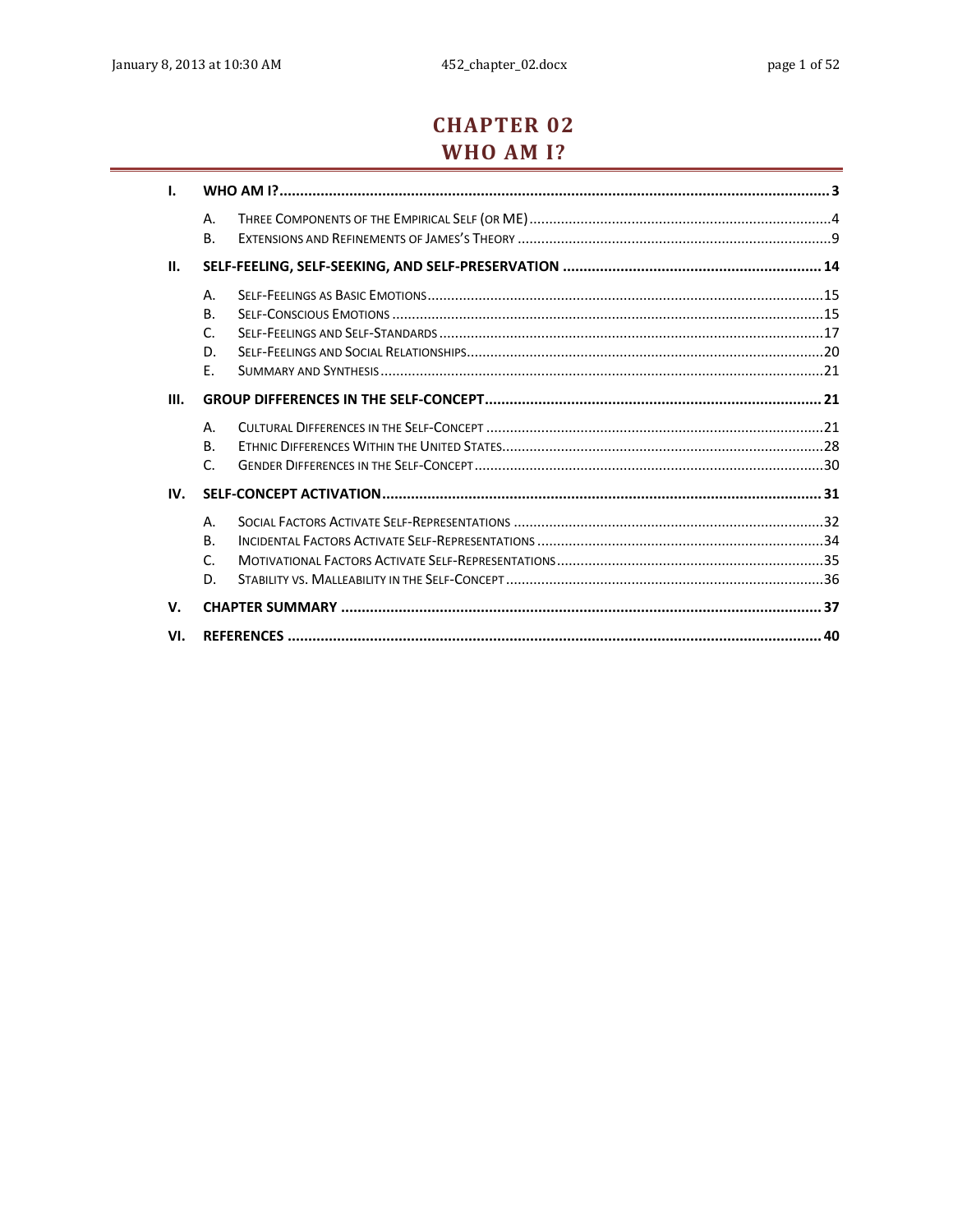# **CHAPTER 02 WHO AM I?**

Former President Lyndon Johnson once described himself as "a free man, an American, a United States Senator, a Democrat, a liberal, a conservative, a Texan, a taxpayer, a rancher, and not as young as I used to be nor as old as I expect to be" (cited in Gergen, 1971). Although not everyone thinks of themselves in such varied terms, everyone has a wealth of self-knowledge. They have ideas about their physical qualities and abilities, their social roles, their opinions, talents, and personality traits, and more. Collectively, these ideas comprise the **ME**.

In this chapter, we will examine the nature of the **ME**. Here we will be concerned with understanding how people answer the question "Who am I?" Our analysis will begin by reviewing the work of William James, who wrote extensively on the topic in Chapter 10 of his 1890 publication *The Principles of Psychology*. We will see that many of the ideas William James discussed over 100 years ago still apply today. At the same time, we will also see that recent research has extended and refined many of James's ideas.

The second section of this chapter examines the affective and motivational aspects of the self. James devoted considerable attention to understanding the nature of selffeelings and the behaviors these feelings evoke. We will discuss his ideas and also examine recent research that has looked at the relation between various self-views (e.g., who you think you should be) and self-feelings.

The third section examines group differences in the self-concept. Here you will learn about cultural and gender differences in the way people answer the question "Who am I?" Afterward, we will examine factors that activate different self-views. People think of themselves in many ways, but only some of these self-views are active at any given time. In the final section of this chapter, you will learn about various situational factors that activate one or another of our self-views.

One more thing before begin. The study of the **ME** can be undertaken at several levels of analysis. First, we can talk about the **self-concept**, which includes all of the characteristic ways a person thinks of herself. For example, a person might say "I am a student" or "I am carefree." Various names have been given to these specific characterizations, including self-conceptions, self-views, self-images, and self-descriptions. These terms are essentially interchangeable, as all refer to specific ideas people have about "who they are".

We can also take a broader view and examine various **identities**, such as one's gender identity, racial identity, or ethnic identity. These identities include a variety of organized thoughts about who we are, as well as their importance to us. For example, gender identity might include not only one's sexual orientation, but also how central gender is to the person's self-definition and the way the person evaluates his gender identity.

Finally, we can speak about **identity** in an even broader sense. Here we are referring to our ideas about who we are as a person. When used in this way, identity refers not to any specific thoughts or ideas in any one area or domain, but to an integrated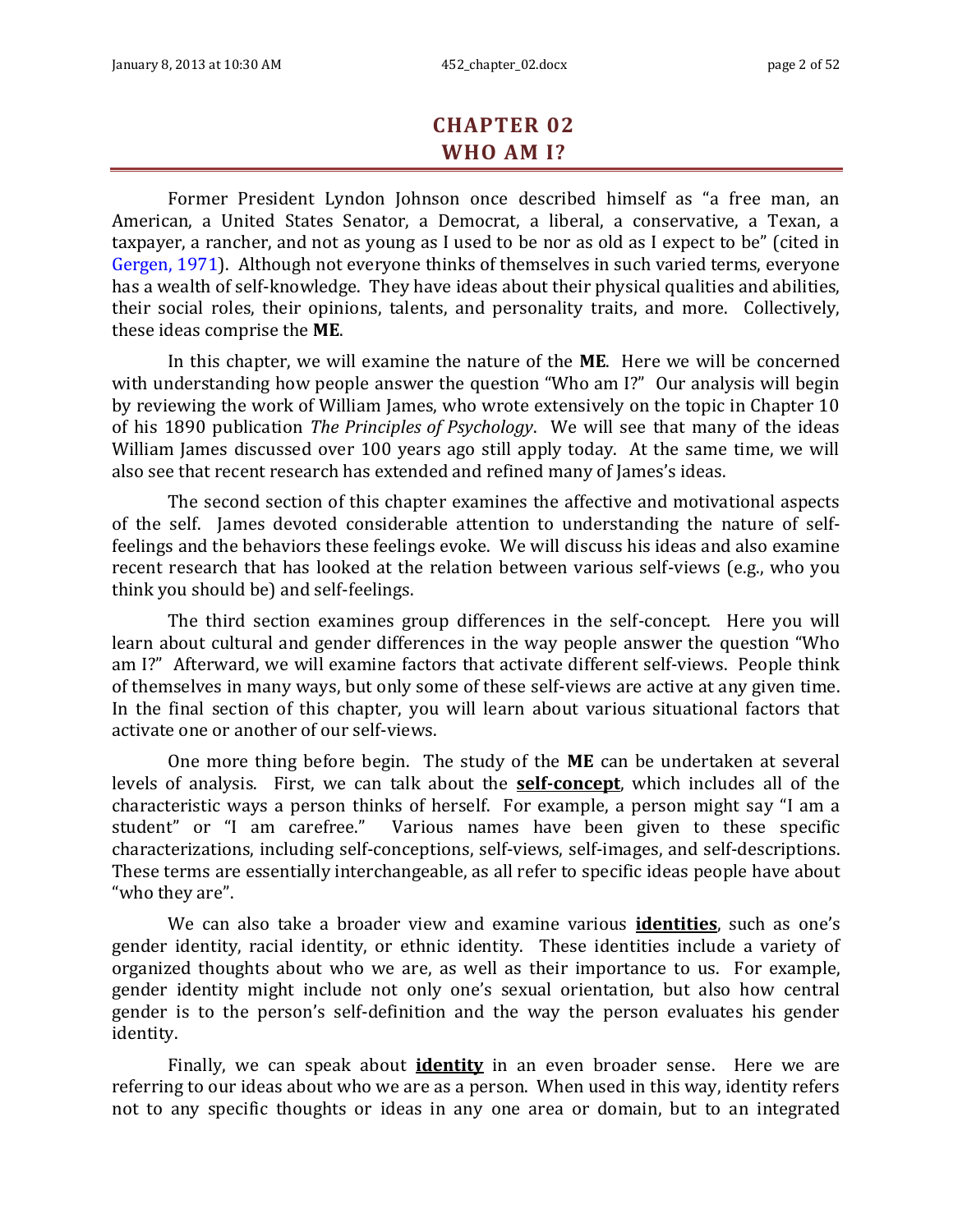understanding of ourselves in general.

### <span id="page-2-0"></span>I. **Who am I?**

Before you read more about the nature of the **ME**, take a moment to reflect on how you think about yourself by completing the questionnaire shown in [Table 2.1.](#page-2-1) Feel free to include aspects of your personality, background, physical characteristics, hobbies, things you own, people you are close to, and so forth. In short, anything that would help another person know what you are like.

<span id="page-2-1"></span>**Table 2.1. Who am I?**

**Imagine you want someone to know what you are really like. You can tell this person 20 things about yourself (e.g., your personality, background, preferences, physical characteristics). What would you tell them?**

| $\begin{tabular}{c} 10. \end{tabular}$<br>12.<br>14.<br>16.<br>$17. \_$<br>19.<br>20. |
|---------------------------------------------------------------------------------------|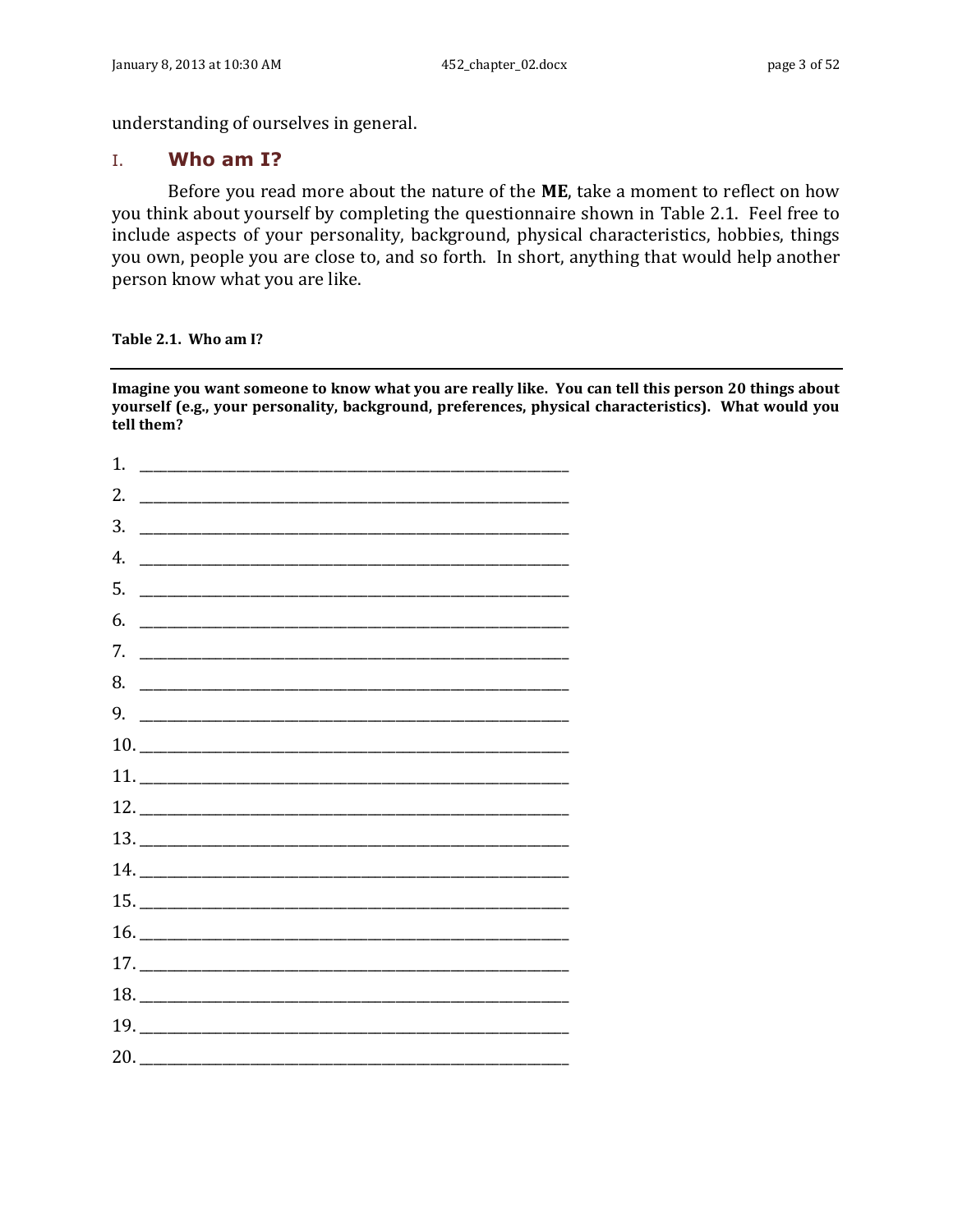### <span id="page-3-0"></span>A. *Three Components of the Empirical Self (or ME)*

William James used the term "the empirical self" to refer to all of the various ways people answer the question "Who am I?" His analysis is very broad.

The Empirical Self of each of us is all that he is tempted to call by the name of me. But it is clear that between what a man calls me and what he simply calls mine the line is difficult to draw. We feel and act about certain things that are ours very much as we feel and act about ourselves. Our fame, our children, the work of our hands, may be as dear to us as our bodies are, and arouse the same feelings and the same acts of reprisal if attacked. (p. 291)<sup>1</sup>

James went on to group the various components of the empirical self into three subcategories: (a) the material self, (b) the social self, and (c) the spiritual self.

### 1. *Material self*

l

The material self refers to tangible objects, people, or places that carry the designation my or mine. Two subclasses of the material self can be distinguished: The bodily self and the extracorporeal (beyond the body) self. Rosenberg (1979) has referred to the extracorporeal self as the extended self, and we will adopt this terminology throughout the book.

The bodily component of the material self requires little explanation. A person speaks of my arms or my legs. These entities are clearly an intimate part of who we are. But our sense of self is not limited to our bodies. It includes other people (my children), pets (my dog), possessions (my car), places (my home town), and the products of our labors (my painting).

It is not the physical entities themselves, however, that comprise the material self. Rather, it is our psychological ownership of them (Scheibe, 1985). For example, a person may have a favorite chair she likes to sit in. The chair itself is not part of the self. Instead, it is the sense of appropriation represented by the phrase "my favorite chair." This is what we mean when we talk about the extended self. It includes all of the people, places, and things that we regard as "ours."

It is interesting to consider why James argued for such a sweeping definition of self. Prior to the time he wrote his book, psychological research on self was restricted to the physical self. Recall from Chapter 1 that the introspectionists had people report what they were thinking and feeling when exposed to various stimuli. Some of these reports concerned an awareness of one's bodily states. For example, a person might report that "my arms feel heavy" or "my skin feels warm." These are aspects of self. But James wanted to expand the study of self to include nonphysical aspects of the person. He believed that the self was fluid and encompassed more than our physical bodies.

<sup>1</sup> I will quote liberally from James throughout this chapter. It should be noted, however, that James always uses the male personal pronoun "he," a practice inconsistent with contemporary standards. In this instance, I judged fidelity to be more important than political correctness, and have reproduced his words without editing them.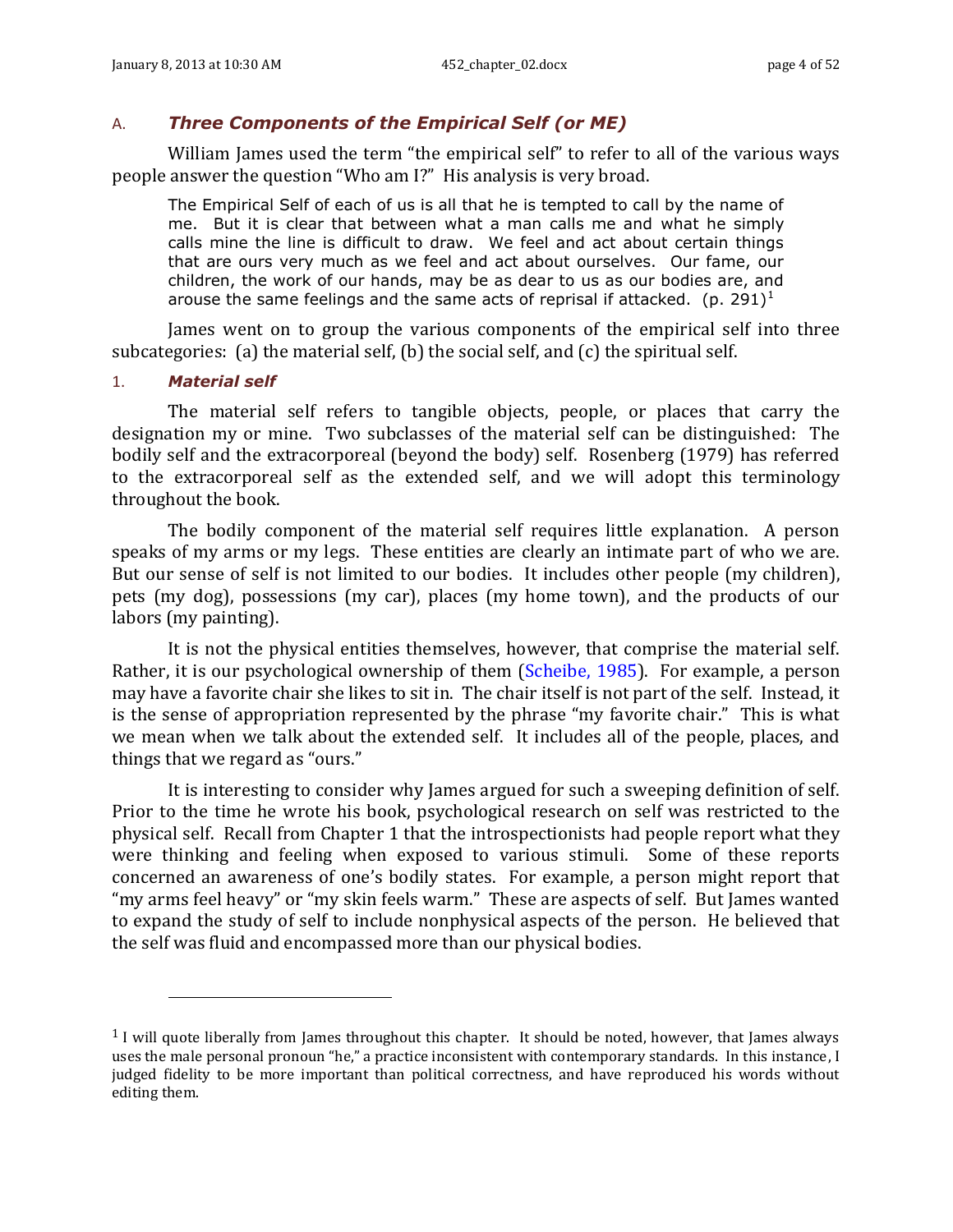Given this fluidity, how can we tell whether an entity is part of the self? James believed we could make this determination by examining our emotional investment in the entity. If we respond in an emotional way when the entity is praised or attacked, the entity is likely to be part of the self.

In its widest possible sense, ... a man's Self is the sum total of all that he CAN call his, not only his body and his psychic powers, but his clothes and his house, his wife and children, his ancestors and friends, his reputation and works, his lands and horses, and yacht and bank-account. All these things give him the same emotions. If they wax and prosper, he feels triumphant; if they dwindle and die away, he feels cast down,—not necessarily in the same degree for each thing, but in much the same way for all. (pp. 291-292)

Another way to determine whether something is part of the extended self is to see how we act towards it. If we lavish attention on the entity and labor to enhance or maintain it, we can infer that the entity is part of the self.

[All of the components of the material self] are the objects of instinctive preferences coupled with the most important practical interests of life. We all have a blind impulse to watch over our body, to deck it with clothing of an ornamental sort, to cherish parents, wife and babes, and to find for ourselves a home of our own which we may live in and 'improve.'

An equally instinctive impulse drives us to collect property; and the collections thus made become, with different degrees of intimacy, parts of our empirical selves. The parts of our wealth most intimately ours are those which are saturated with our labor. ... and although it is true that a part of our depression at the loss of possessions is due to our feeling that we must now go without certain goods that we expected the possessions to bring in their train, yet in every case there remains, over and above this, a sense of the shrinkage of our personality, a partial conversion of ourselves to nothingness, which is a psychological phenomenon by itself. (p. 293)

In addition to underscoring the important role motivation plays in identifying what is self from what is not, James also makes an interesting point here about the nature of things that become part of the self. These possessions, James argued, are not simply valued for what they provide; they are also prized because they become part of us. "Not only the people but the places and things I know enlarge my Self in a sort of metaphoric way", James wrote (p. 308).

A good deal of research supports James's intuitions regarding the close connection between possessions and the self (see Belk, 1988). First, people spontaneously mention their possessions when asked to describe themselves (Gordon, 1968). People also amass possessions. Young children, for example, are avid collectors. They have bottle-cap collections, rock collections, shell collections, and so forth. These collections are not simply treasured for their material value (which is often negligible); instead, they represent important aspects of self. The tendency to treat possessions as part of the self continues throughout life, perhaps explaining why so many people have difficulty discarding old clothes or possessions that have long outlived their usefulness.

There seem to be several reasons for this. First, possessions serve a symbolic function; they help people define themselves. The clothes we wear, the cars we drive, and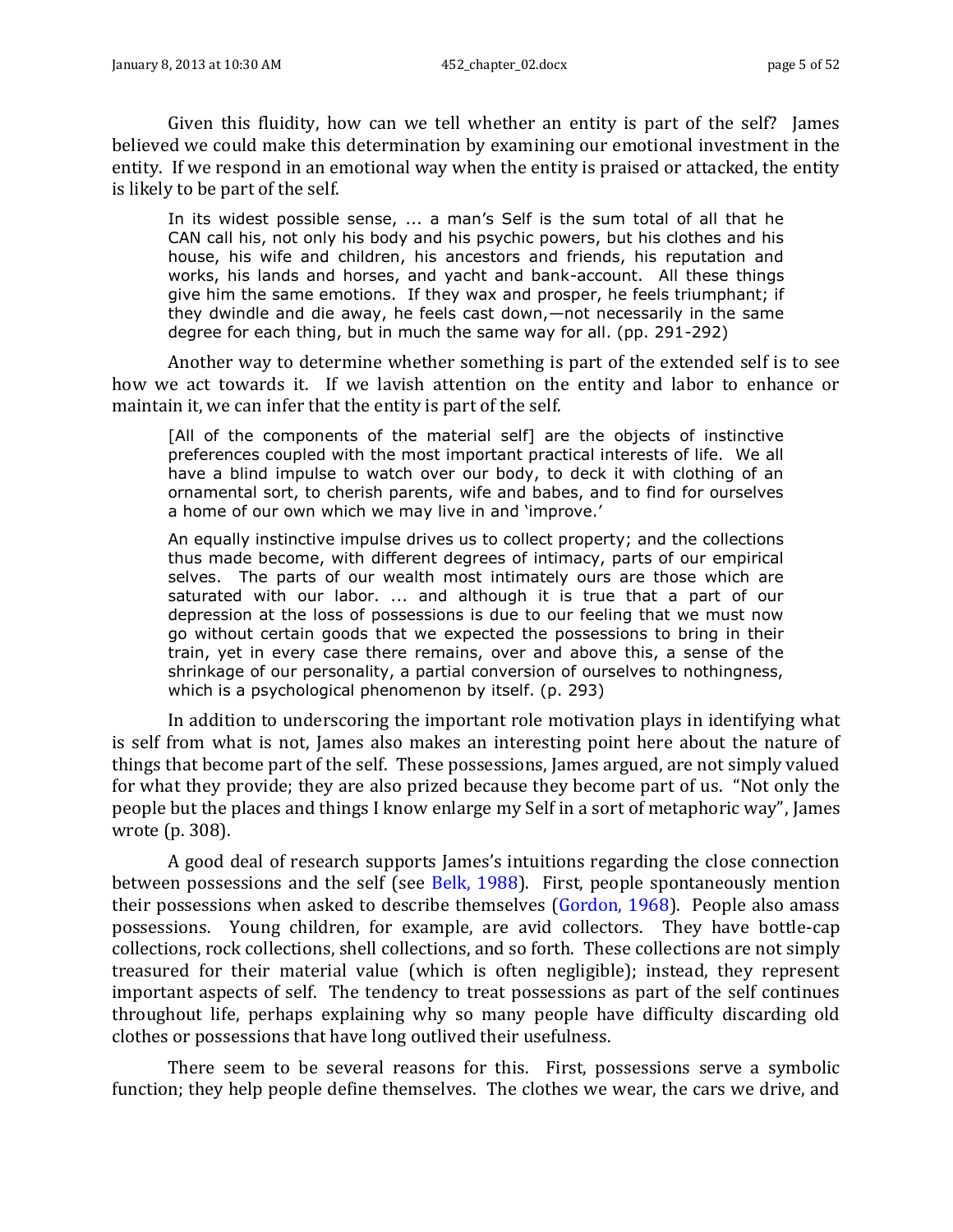the manner in which we adorn our homes and offices signal to ourselves (and others) who we think we are and how we wish to be regarded. People may be particularly apt to acquire and exhibit such signs and symbols when their identities are tenuously held or threatened (Wicklund & Gollwitzer, 1982). A recent Ph.D., for example, may prominently display his diploma in an attempt to convince himself (and others) that he is the erudite scholar he aspires to be. These functions support Sartre's (1943) claim that people accumulate possessions to enlarge their sense of self.

Possessions also extend the self in time. Most people take steps to ensure that their letters, photographs, possessions, and mementos are distributed to others at the time of their death. Although some of this distribution reflects a desire to allow others to enjoy the utilitarian value of these artifacts, this dispersal also has a symbolic function: People seek immortality by passing their possessions on to the next generation (Unruh, 1983, cited in Belk, 1988).

People's emotional responses to their possessions also attest to their importance to the self. A person who loses a wallet often feels greater anguish over a lost photograph than over any money that is missing. Similarly, many car owners react with extreme anger (and sometimes rage) when their cars are damaged, even when the damage is only slight in physical terms. Finally, many people who lose possessions in a natural disaster go through a grieving process similar to the process people go through when they lose a person they love (McLeod, 1984, cited in Belk, 1988).

Further evidence that possessions become part of the extended self comes from a series of investigations on the "**mere ownership effect**" Beggan (1992). In an initial study, participants were shown a variety of inexpensive objects (e.g., a key ring, plastic comb, playing cards). They were then given one object and told it was theirs to keep. Later, participants evaluated their object more favorably than the objects they didn't receive. A follow-up investigation found that this tendency was especially pronounced after participants had previously failed at an unrelated test. These findings suggest that once possessions become part of the self, people imbue them with value and use them to promote feelings of self-worth (see also, Kahneman, Knetch, & Thaler, 1990).

The tendency to overvalue that which is "ours" even extends to letters of the alphabet. When asked to judge the pleasantness of various letters, people show enhanced liking for the letters that make up their own name, particularly their own initials (Greenwald & Banaji, 1995; Jones, Pelham, Mirenberg, & Hetts, 2002; Nuttin, 1985, 1987). This effect, has been observed in a variety of cultures (Hoorens & Todorova, 1998; Kitayama & Karasawa, 1997), and may even influence important life decisions. In one study, Pelham, Mirenberg, and Jones (2002) found that people are more likely to live in cities or choose occupations that match their name or initials. For example, people named Jack are disproportionately likely to live in Jacksonville, Florida, and people named Harvey are disproportionately likely to own a hardware store (see also, Gallucci, 2003; Pelham, Carvallo, DeHart, & Jones, 2003). A follow-up study found that people show greater liking and romantic interest in a person whose name is similar to their own (Jones, Pelham, Carvallo, & Mirenberg, 2004). Pelham and colleagues have dubbed this tendency "implicit egotism," because people are generally unaware that their preferences are shaped by their liking for their own initials.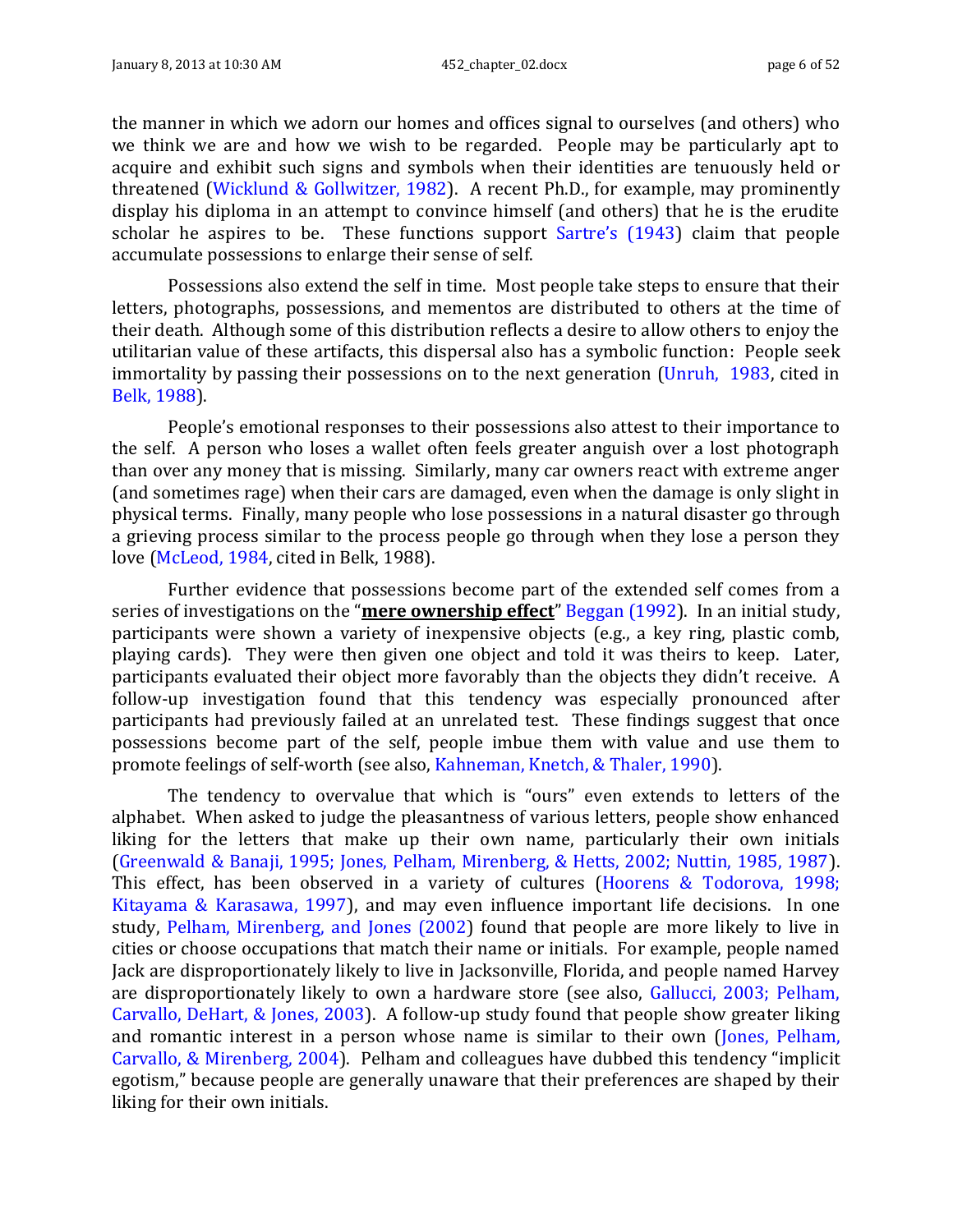#### 2. *Social Self*

James called the second category of the empirical self the social self. The social self refers to how we are regarded and recognized by others. As before, James's analysis was very broad.

… a man has as many social selves as there are individuals who recognize him and carry an image of him in their mind. ... But as the individuals who carry the images fall naturally into classes, we may practically say that he has as many different social selves as there are distinct groups of persons about whose opinion he cares. (p. 294)

James went on to make an additional point about these social selves. He posited an instinctive drive to be noticed and recognized by others. We affiliate, James argued, not simply because we like company, but because we crave recognition and status.

A man's Social Self is the recognition which he gets from his mates. We are not only gregarious animals, liking to be in sight of our fellows, but we have an innate propensity to get ourselves noticed, and noticed favorably, by our kind. No more fiendish punishment could be devised, were such a thing physically possible, than that one should be turned loose in society and remain absolutely unnoticed by all the members thereof. (p. 293)

Building on James's analysis, modern researchers have proposed that we also possess a **relational self**, the self defined in terms of specific interpersonal relationships. The relational self includes all of the individuals we regard as "ours," such as our parents, siblings, romantic partners, close friends, and colleagues (Andersen & Chen, 2002; Chen, Boucher, & Tapias, 2006). Evidence that these relationships represent important aspects of self-definition comes from a variety of sources. First, people spontaneously mention others when describing themselves, and include photographs of their family, loved ones, and friends when asked to prepare photographs that reveal something about "who you are" (Aron, Aron, Tudor, & Nelson, 1991; Dollinger & Clancy Dollinger, 2003). They also assume that other people share their thoughts and feelings, and sometimes confuse their own traits and attitudes for the traits and attitudes of others (Robbins & Krueger, 2005; Ross, Greene, & House, 1977; Smith & Henry, 1996; Smith, Coats, & Walling, 1999). Third, as we shall see in Chapter 4, people learn about themselves by comparing themselves with others and by seeing themselves reflected in other people's eyes. Finally, people describe themselves in relationship-specific terms. For example, they might say "I'm respectful with my boss" or "playful with my children." These relationship-specific identities are activated whenever we interact with the other person or are reminded of their presence (Hinkley & Andersen, 1996; see also, Baldwin, 1997; Baldwin, Carrell, & Lopez, 1990).

Research on the relational self underscores that we are different people in different relationships (Roberts & Donahue, 1994). As James noted, sometimes these differences are minor and unimportant; other times they are considerable and consequential.

Many a youth who is demure enough before his parents and teachers, swears and swaggers like a pirate among his 'tough' young friends. We do not show ourselves to our children as to our club-companions, to our customers as to the laborers we employ, to our own masters and employers as to our intimate friends. From this there results what practically is a division of the man into several selves; and this may be a discordant splitting, as where one is afraid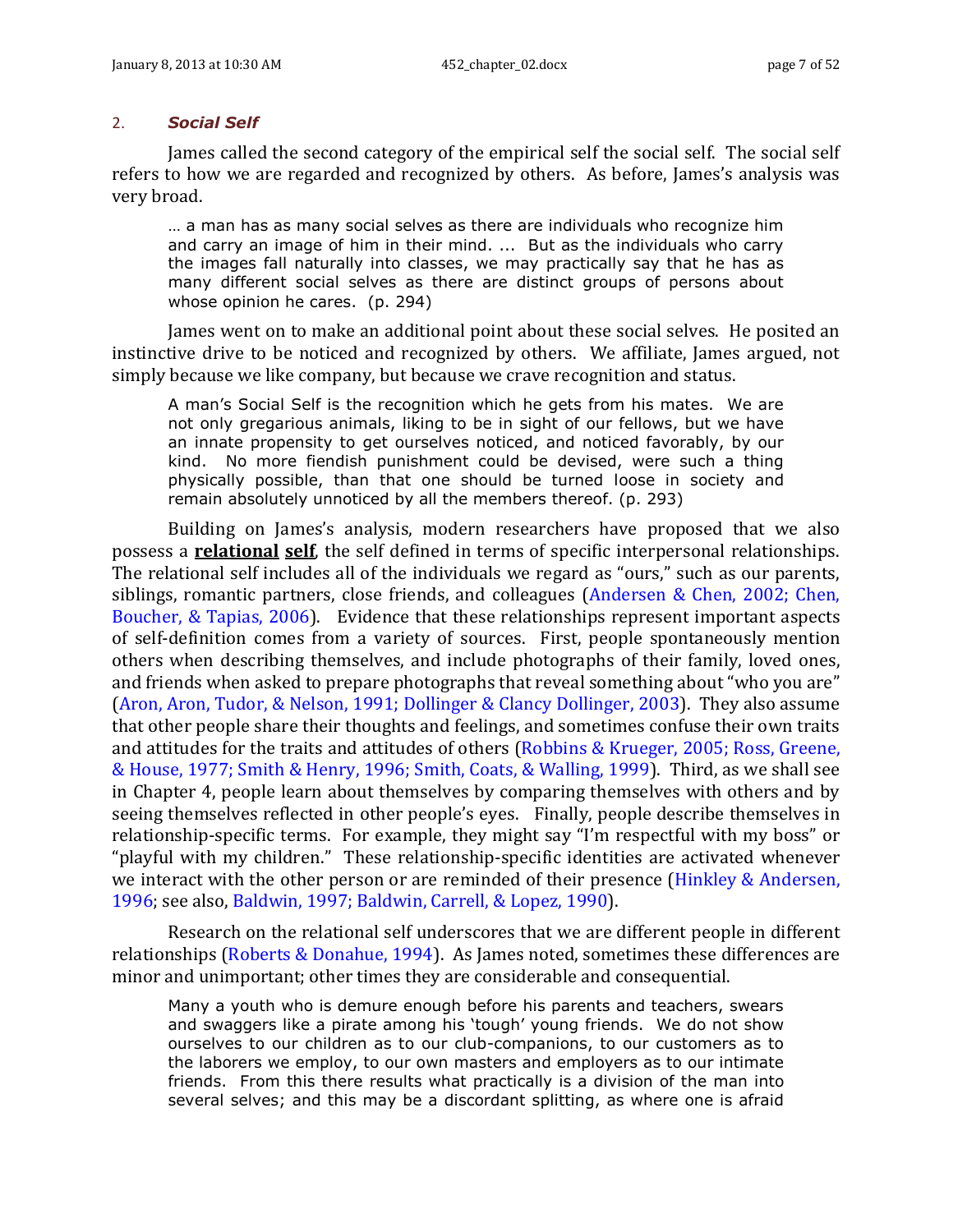to let one set of acquaintances know him as he is elsewhere; or it may be a perfectly harmonious division of labor, as where one tender to his children is stern to the soldiers or prisoners under his command. (p. 294)

The tendency to be different "selves" in different relationships can create problems in some situations. This occurs when the same situation is relevant to more than one identity. For example, at a family reunion, one must reconcile the "self with my parents" identity with the "self with my children" identity. In a similar vein, we are surprised when we encounter people we typically see in only one role or situation outside of that usual setting. Students, for example, are often flustered when they see their teachers outside of the classroom (e.g., at a movie, restaurant, or sporting event). They aren't accustomed to seeing their teachers dressed casually and acting informally.

The multiple nature of the social self raises an important question: Is there a stable, core sense of self that transcends these various social roles? Some theorists have answered this question with an emphatic "no." They have maintained that the self is comprised entirely of our various social roles, and that there is no real, true, or genuine self that exists apart from these social roles (Gergen, 1982; Sorokin, 1947). Many (if not most) other theorists reject this position as too extreme. While acknowledging that people behave differently in different social settings, these theorists also contend that there is a common sense of self that runs through these various social identities. William James was one adherent of this position. James believed that our social roles are one important aspect of self, but they are neither the sole aspect of self nor the most important.

#### 3. *Spiritual Self*

l

The third category in James's scheme is the spiritual self.  $2$  The spiritual self is our inner self or our psychological self. It is comprised of our self-perceived abilities, attitudes, emotions, interests, values, motives, opinions, traits, and wishes. Many aspects of the spiritual self are evaluative. People think of themselves as attractive or unattractive, intelligent or unintelligent, and honest or dishonest.

By the spiritual self ... I mean a man's inner or subjective being, his psychic faculties or dispositions. ... These psychic dispositions are the most enduring and intimate part of the self, that which we most verily seem to be. We take a purer self-satisfaction when we think of our ability to argue and discriminate, of our moral sensibility and conscience, of our indomitable will, than when we survey any of our other possessions. (p. 296)

It is interesting to note the close connection James draws between our possessions (which are aspects of the material self) and our emotions, attitudes, and beliefs (which are components of the spiritual self). As Abelson (1986) observed, this similarity is captured in our language. A person is said to have a belief, from the time the belief is first *acquired* to the time it is *discarded* or *lost*. We also say things like "I *inherited* a view" or "I can't *buy* that!" Finally, we speak of people who have *abandoned* their convictions or *disowned* an earlier position. These terms imply that possessions and attitudes share an underlying conceptual property: they are both owned by the self (see Gilovich, 1991; Heider, 1958 for an

<sup>2</sup> In this context, spiritual means lacking material substance, not religious or mystical.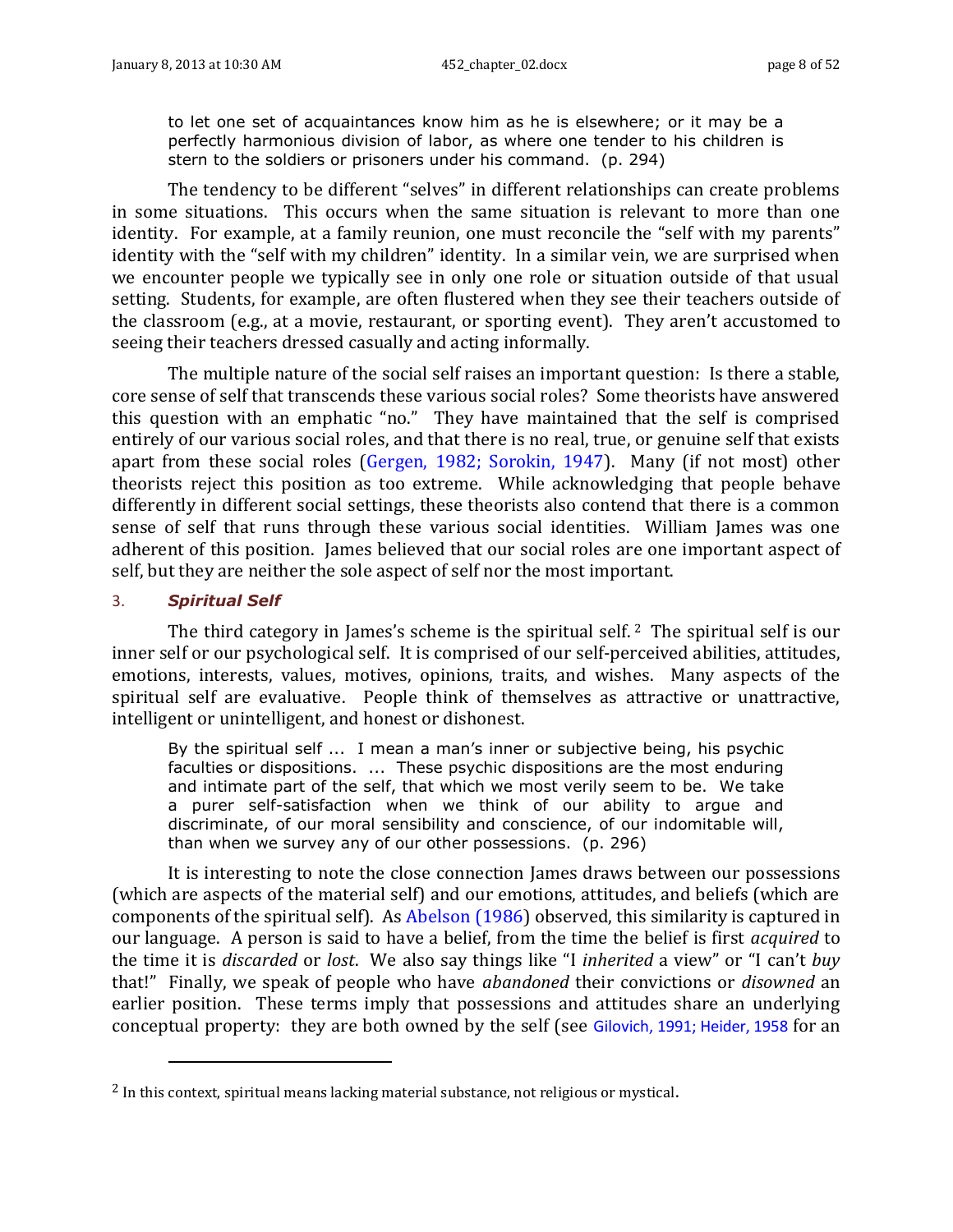elaboration of this view).

Our tendency to treat our opinions as possessions can create interpersonal difficulties. When people find themselves in a disagreement, they often react as if they are being personally attacked, instead of simply acknowledging that different people have different perspectives (De Dreu & van Knippenberg, 2005). In turn, this perception leads them to become belligerent and uncompromising. Mediators are often needed to broker solutions, in part, because they are not *invested* in holding one view or the other.

### <span id="page-8-0"></span>B. *Extensions and Refinements of James's Theory*

### 1. *The Collective Self*

James wrote at a time when psychology was the exclusive province of highly educated (and, by extension, well-to-do) males of European descent. His analysis is therefore somewhat parochial and narrow in scope. This limitation is apparent in the lack of attention James gave to people's ethnic, religious, and racial identities. These aspects of the **collective self** are of great significance to people, particularly those who occupy a minority status. For example, in America, people place great importance on being Irish, East Indian, or African American. Collective identities also includes various formal and informal group memberships (e.g., people identify themselves as a Democrat or Episcopalian).

[Table 2.2](#page-9-0) shows that collective identities vary along a number of dimensions (Ashmore, Deaux, & McLaughlin-Volpe, 2004; Luhtanen & Crocker, 1992; Phinney, 1990; Sellers, Smith, Shelton, Rowley, & Chavous, 1998). First, we can consider the importance of the identity. For some people, their racial, ethnic, or religious identity virtually defines who they are; for others, these identities are less self-defining and more peripheral. Individuals also differ with respect to identity salience. Some people think frequently think about their collective identity, but others do not.

Evaluation is the next dimension, and here there are two subcategories. Private regard refers to the way an individual personally appraises a collective identity; public regard refers to the individual's perception of what others think of his group. For many people, these evaluations diverge. A person might privately hold his group in high regard, but simultaneously recognize that society at large has a more negative perception.

The next dimension is attachment to the group. Some people are highly invested in their group and feel a strong bond with other group members; other people are less invested in the group and do not feel strongly connected to other group members.

Involvement in group activities is the fourth element. Whereas some people immerse themselves in group activities and strive to learn as much as they can about their group's heritage and traditions, other people are less interested in interacting with other group members or learning more about their group's background and customs.

Finally, we can consider the degree to which people think of themselves as being a typical member of their group. This process is known as self-stereotyping (Hogg & Turner, 1987). Some people embrace group stereotypes and view themselves as being a typical group member, whereas others distance themselves from the stereotype and deny that they are characteristic of their group.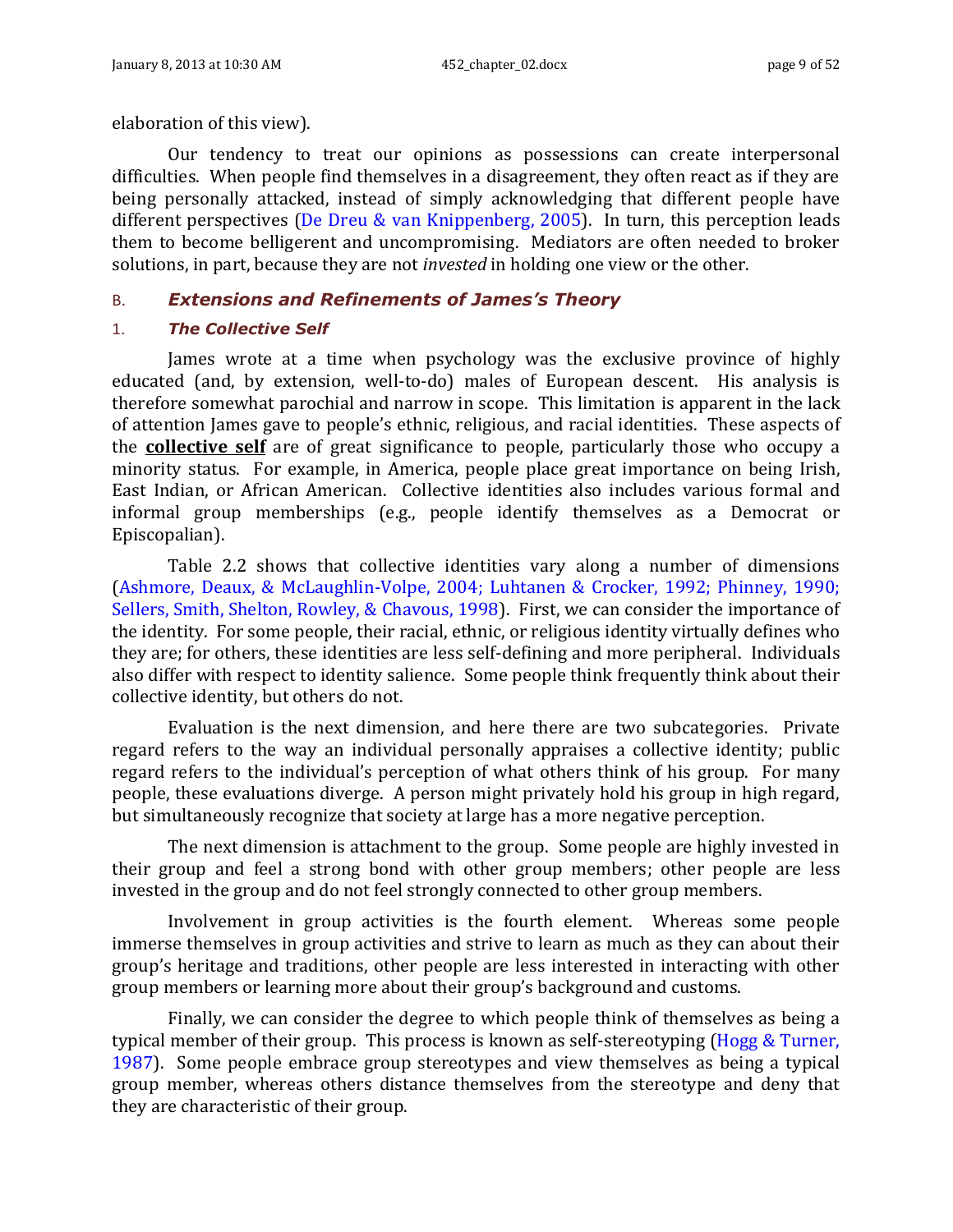| Dimension                                                                                                                         | Subcategories                    | Sample Items                                                                             |
|-----------------------------------------------------------------------------------------------------------------------------------|----------------------------------|------------------------------------------------------------------------------------------|
| <b>Importance:</b> The degree of<br>importance the person places on<br>being a group member                                       | Importance to<br>Self-Definition | My group is an important part of<br>my self-image                                        |
|                                                                                                                                   | <b>Identity Salience</b>         | I frequently think of myself as<br>being a member of my group.                           |
| <b>Evaluation:</b> The positive or<br>negative attitude a person has<br>toward the group                                          | Private Regard                   | I am happy to be a member of my<br>group                                                 |
|                                                                                                                                   | Public Regard                    | I think other people value and<br>admire my group                                        |
| <b>Attachment:</b> The emotional<br>investment the person feels with<br>the group as a whole and with<br>other group members      | Interdependence                  | My fate is bound up with my<br>group's fate                                              |
|                                                                                                                                   | Affective<br>Commitment          | I feel a very strong bond with<br>other group members                                    |
|                                                                                                                                   | Interconnection                  | I feel as though other group<br>members are part of ME                                   |
| <b>Involvement:</b> The degree to which<br>the person's day-to-day life is<br>influenced by group identity                        | Social<br>Embeddedness           | I seek out other members of my<br>group and often affiliate with<br>other groups members |
|                                                                                                                                   | Cognitive<br>Immersion           | I try to learn more about my<br>group's heritage and traditions                          |
| Self-Description: The degree to<br>which the qualities associated with<br>the group are also seen as being<br>descriptive of self |                                  | I believe I possess most of the<br>traits and qualities associated<br>with my group      |

#### <span id="page-9-0"></span>**Table 2.2. Dimensions of Collective Identities**

As you might imagine, these various dimensions are not entirely independent. For example, the more important an identity is to us, the more likely we are to feel a strong sense of emotional attachment to other group members and seek opportunities to learn more about our background and heritage.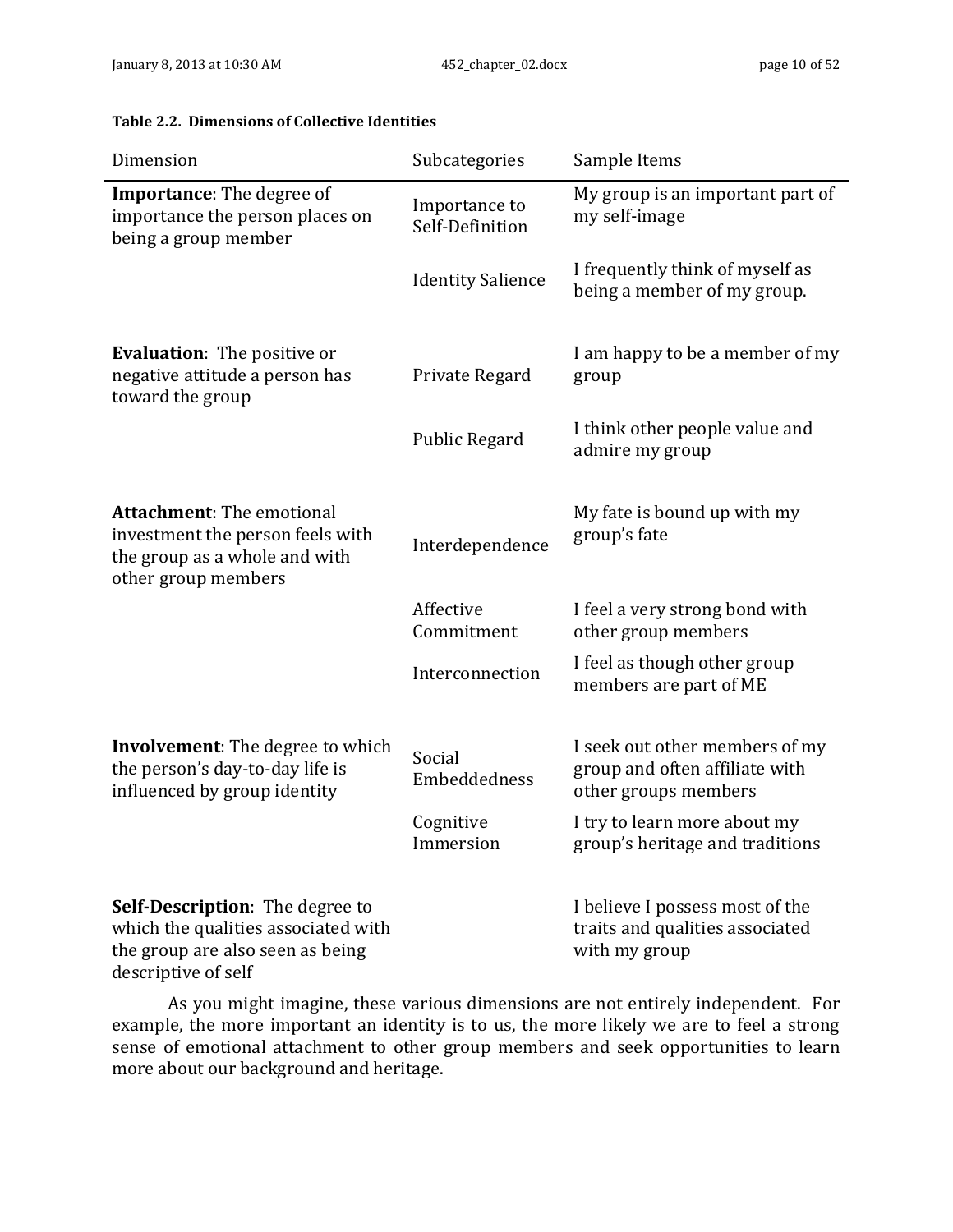### 2. *Self-Complexity*

Although everyone thinks of themselves in multiple ways, people differ with regard to how many identities they possess. Linville (1985, 1987) coined the term "selfcomplexity" to refer to such differences. People who think of themselves in many different ways are classified as being high in self-complexity and those who think of themselves in relatively few ways are categorized as being low in self-complexity.

Linville uses a card-sorting task to measure self-complexity. People are given a number of index cards, each containing a trait term or characteristic (e.g., lazy, outgoing, rebellious). They are then asked to group the cards into piles that describe themselves in various settings or relationships. The more groups the person forms and the less overlap there is among groups, the higher the person's self-complexity score.

[Table 2.3](#page-11-0) depicts individual differences in self-complexity. The person in the top half of the table is high in self-complexity. This person thinks of himself in many different ways and there is little overlap among the various identities the person has described. The person in the bottom half of the table is low in self-complexity. This person thinks of himself in only a few ways and there is a good deal of overlap.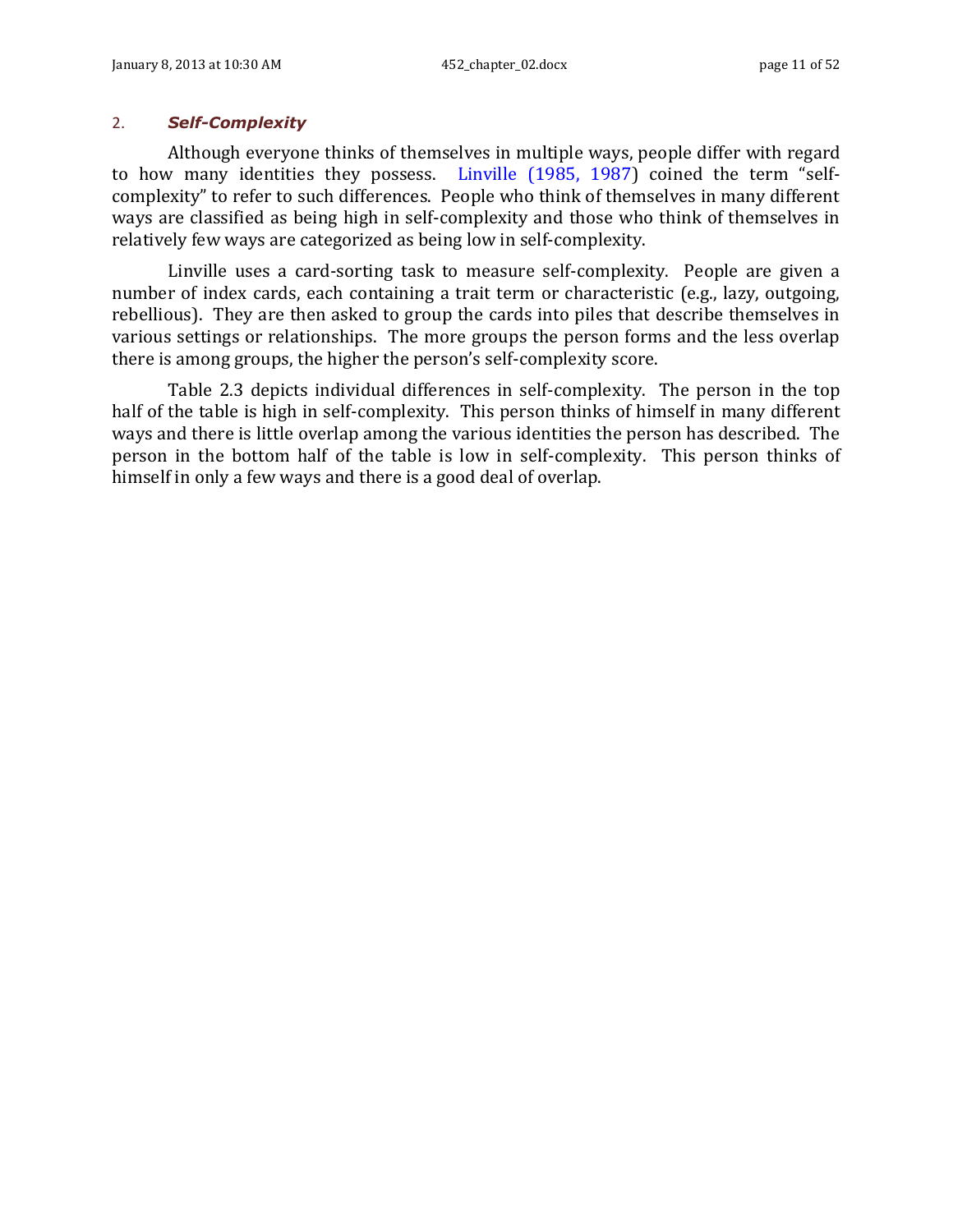<span id="page-11-0"></span>

|  |                                                                                             |  | Table 2.3. Examples of Self-Concepts that are High In Self-Complexity and Low In Self-Complexity. |
|--|---------------------------------------------------------------------------------------------|--|---------------------------------------------------------------------------------------------------|
|  | <b>(Source:</b> Linville, 1987, Journal of Personality and Social Psychology, 52, 663-676). |  |                                                                                                   |

High Self-Complexity

| <u>HIRII JULI-GUIII DIUAILY</u>  |                    |                            |                 |                 |                   |
|----------------------------------|--------------------|----------------------------|-----------------|-----------------|-------------------|
| <b>With Men</b>                  | <b>With Family</b> | <b>With Friends</b>        | At School       | Alone           | <b>At Parties</b> |
| outgoing                         | emotional          | humorous                   | quiet           | individualistic | humorous          |
| playful<br>reflective            | playful            | relaxed                    | studious        | reflective      | playful           |
| mature                           | reflective         | assertive                  | organized       | industrious     | outgoing          |
| emotional                        | mature             | outgoing                   | mature          | quiet           | sophisticated     |
| assertive                        | assertive          | mature                     | reserved        |                 | affectionate      |
| competitive<br>relaxed           | humorous           | emotional                  | industrious     |                 | competitive       |
| humorous                         | outgoing           | reflective                 | individualistic |                 | imaginative       |
| affectionate                     | individualistic    | soft-hearted               |                 |                 | impulsive         |
| soft-hearted                     | unconventional     | not studious               |                 |                 | mature            |
| individualistic<br>sophisticated |                    | affectionate               |                 |                 |                   |
|                                  |                    | individualistic            |                 |                 |                   |
|                                  |                    |                            |                 |                 |                   |
|                                  |                    | <b>Low Self-Complexity</b> |                 |                 |                   |
|                                  |                    | With Friends               | At School       | Alone           |                   |
|                                  |                    | playful                    | relaxed         | playful         |                   |
|                                  |                    | relaxed                    | reserved        | relaxed         |                   |
|                                  |                    |                            |                 |                 |                   |

| Telaxeu                   | Tesel veu | Telaxeu     |
|---------------------------|-----------|-------------|
| assertive                 | organized | imaginative |
| individualistic energetic |           | impulsive   |
|                           | secure    | energetic   |

Some investigations have found that people who are low in self-complexity experience more extreme emotional reactions to positive and negative events than do people who are high in self-complexity (Linville, 1985, 1987). To illustrate, suppose you are a single-minded lawyer and your entire life revolves around your law practice. When you win a case, you feel ecstatic, but when you lose a case, you feel devastated. Now consider the situation if you think of yourself in many ways (e.g., as a hard-working lawyer, but also as an understanding friend, a loving spouse, a caring parent, and so on). Because you have so many identities, your performance as a lawyer will have less of an impact on how you feel about yourself (see also Dixon & Baumeister, 1991; Niedenthal, Setterlund, & Wherry, 1992; Steele, 1988; Thoits, 1983).

Although multiple identities may generally be healthy, they may also get us into trouble. The problem, as William James noted over a century ago, is that we cannot be all the things we would like to be.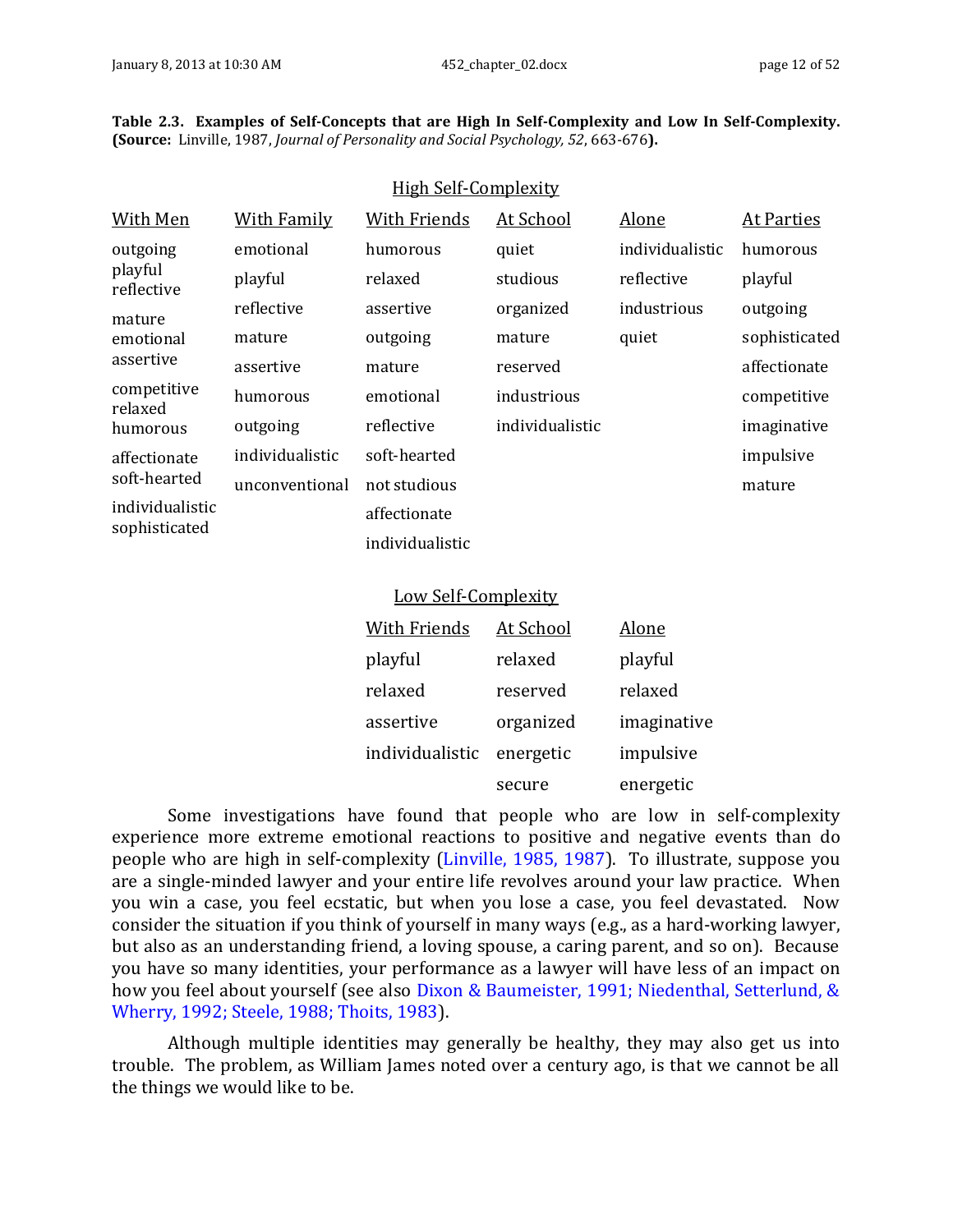I am often confronted by the necessity of standing by one of my empirical selves and relinquishing the rest. Not that I would not, if I could, be both handsome and fat and well-dressed, and a great athlete, and make a million a year, be a wit, a *bon-vivant*, and a lady-killer, as well as a philosopher, a philanthropist, statesman, warrior and African explorer, as well as a 'tonepoet' and saint. But the thing is simply impossible. The millionaire's work would run counter to the saint's; the *bon-vivant* and the philanthropist would trip each other up; the philosopher and the lady-killer could not well keep house in the same tenement of clay. (James, 1890, pp. 309-310)

The point here is that each additional identity can be a burden as well as a blessing. Ultimately, it depends on whether these identities fit well with each other. We hear often in modern society about role conflict. Women, for example, are expected to be wage earners, wives, mothers, educators, athletes, chauffeurs, doctors, and more. These multiple social identities may create conflict. Women may also experience friction among their various personal identities. After the birth of a child, they may experience a conflict between a desire to be nurturing and caring versus a desire to be ambitious and competitive. In support of this view, Settles (2004) studied a group of women who were pursuing a career in the sciences. Women who experienced a conflict between their identity as a woman and their identity as a scientist reported more depression, lower selfesteem, and less satisfaction with their lives than did women who did not perceive a conflict between these two identities. Whether more is better, then, is likely to depend on whether the fit among the various identities is good (see also, Bettencourt & Sheldon, 2001; Donahue, Robins, Roberts, & John, 1993; McConnell et al., 2005; Rafaeli-Mor & Steinberg, 2002; Woolfolk, Gara, Allen, & Beaver, 2004).

#### 3. *Self-Concept Certainty and Importance*

The certainty of people's self-knowledge is another facet of the self-concept. We hold some views of ourselves with great certainty. We are absolutely sure we are outgoing, and positive we are not mechanically inclined. Other views of ourselves are ill-defined and subject to equivocation. For example, we're not sure if we're intuitive or not. This issue is important because self-views that are held with great certainty are less likely to change than are self-views about which we are uncertain (Pelham, 1991a; Swann & Ely, 1984). There is also evidence that the more certain people are of their self-views, the better they feel about themselves (Baumgardner, 1990; Campbell, 1990).

In addition to considering the certainty of people's self-views, we can also consider their importance. Earlier we noted that people differ with respect to the importance they place on various collective identities. The same is true of our individual identities. Some people care a lot about being athletic, but don't care much about being artistic. Other people show the opposite preference. In general, important identities satisfy six important needs: They (1) promote feelings of self-worth; (2) provide a sense of belonging and connectedness with others; (3) give meaning to our lives; (4) confer a sense of continuity; (5) make us feel efficacious and competent; and (6) bestow a sense of uniqueness that distinguishes us from others (Vignoles, Chryssochoou, & Breakwell, 2002; Vignoles, Regalia, Manzi, Golledge, & Scabini, 2006).

Important identities are also relevant to our goals and ambitions (Pelham, 1991). To illustrate, a professional athlete might primarily think of herself in terms of her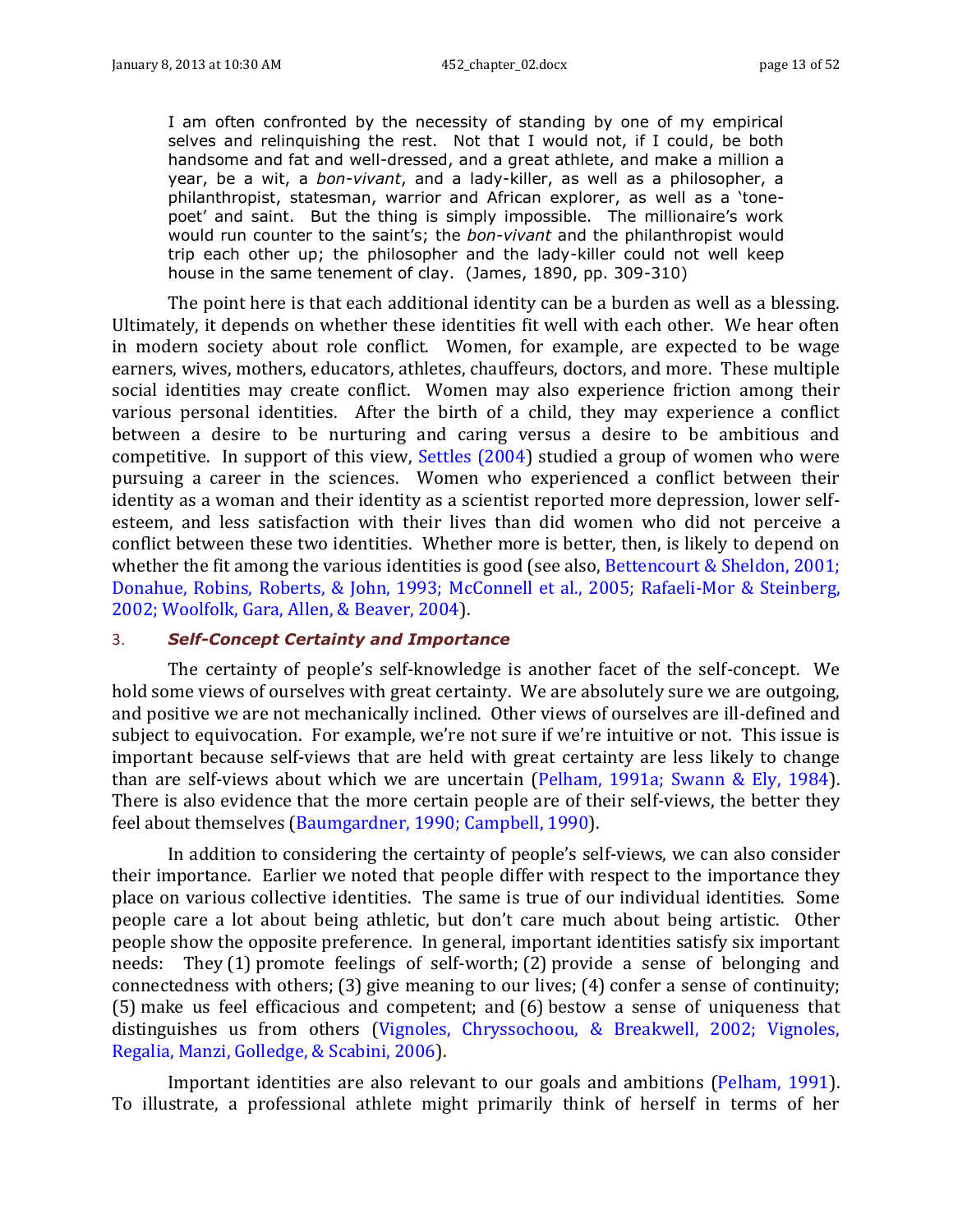athleticism and competitive drive, but an artist might think of herself chiefly in terms of her spontaneity and creativity. These differences influence people's emotional lives, as people show stronger emotional reactions to outcomes that touch important identities than to outcomes that implicate unimportant identities (Brunstein, 1993; James, 1890; Lavallee & Campbell, 1995; Pelham, 1991a).

Differences like these highlight a more general point about the self-concept. It is not simply what people think about themselves that is important; it is also the meaning people give to each identity element (Rosenberg, 1979). It is conceivable, though highly unlikely, that the self-concepts of two individuals could be comprised of exactly the same identities. But their self-concepts would still be different if the two people varied in how certain they were of these identities or in how important these identities were to them.

An appropriate analogy here would be to the relation between the notes of a song and the song's melody. If we rearrange the notes of a melody, we have a very different tune—even though the notes themselves remained unchanged. This idea can be derived from Gestalt principles of perception, which hold that "the whole is greater than the sum of the parts." As applied to the self-concept, this principle tells us that in order to understand a person's self-concept, we need to know more than what the individual thinks of when she thinks of herself. We also need to know how these conceptions are related and arranged, and what meaning they hold for the individual.

# <span id="page-13-0"></span>II. **Self-Feeling, Self-Seeking, and Self-Preservation**

In addition to identifying the contents of the self-concept, William James discussed self-feelings and the motivational aspects of the self (which he called self-seeking and selfpreservation). As concerns self-feelings, James believed there are certain emotions that always involve the self as a point of reference. These emotions, such as pride and shame, are distinguished from more general emotions, such as joy, and sadness.

To better understand the distinction between self-feelings and emotions that are not self-relevant, consider the emotions, happiness and pride. Happiness is a general emotion that does not necessarily involve the self as a reference point. For example, one can feel happy sitting in the warm sunshine or watching a toddler eat an ice cream cone These experiences will not, however, evoke feelings of pride. This is because pride is a selfrelevant emotion that arises only when people assume they have brought about a positive outcome or possess a positive characteristic (Brown & Weiner, 1984; Weiner, 1986).

James went on to consider the origins of self-feelings. Although he acknowledged that self-feelings develop with maturation, he believed the capacity to experience selffeelings is innate, and that the emotions themselves are

… direct and elementary endowments of our nature ... each as worthy to be classed as a primitive emotional species as are, for example, rage or pain. (pp. 306-307)

Finally, James believed that people have an innate drive to experience these positive feelings and to avoid experiencing these negative feelings.

We know how little it matters to us whether some man, a man taken at large and in the abstract, prove a failure or succeed in life,—he may be hanged for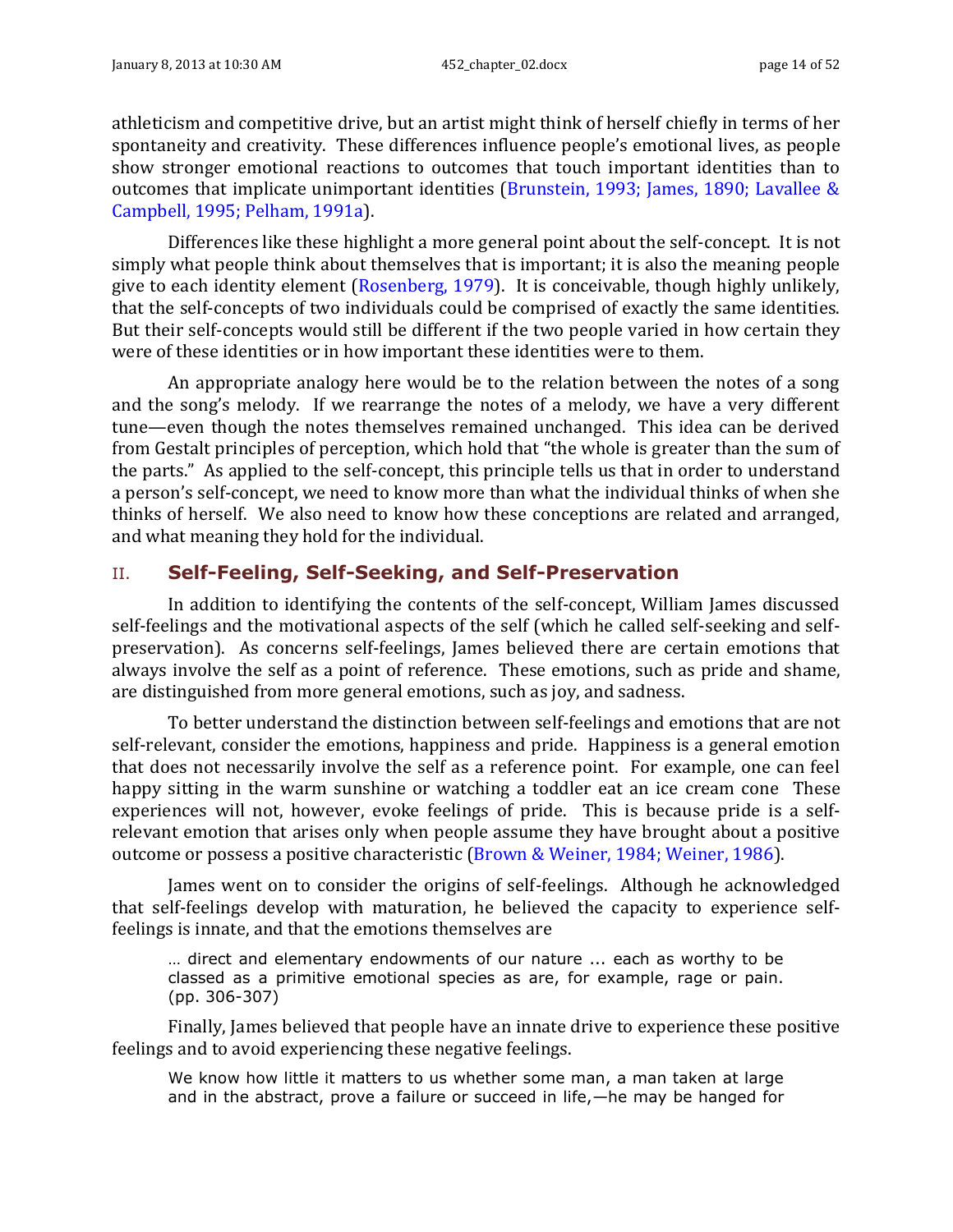aught we care,—but we know the utter momentousness and terribleness of the alternative when the man is the one whose names we ourselves bear. I must not be a failure, is the very loudest of the voices that clamor in each of our breasts: let fail who may, I at least must succeed. ... each of us is animated by a direct feeling of regard for his own pure principle of individual existence. ...Whatever is me is precious; this is me; therefore this is precious; whatever is mine must not fail; this is mine; therefore this must not fail, etc. (p. 318)

Throughout this text, we will refer to this drive as the **self-enhancement motive**. This term refers to the fact that people are motivated to feel good about themselves rather than feel bad about themselves. This emphasis on feelings differs a bit from how other theorists have defined self-enhancement needs. Other theorists have taken the term to mean that people are motivated to *think* of themselves in highly favorable terms (e.g., Rosenberg, 1979; Shrauger, 1975; Swann, 1990). It is certainly the case that in many situations and in many cultures, feelings of self-worth are promoted by thinking of oneself as highly capable or somehow *better* than one's peers. But this is not invariably so. In some situations and in some cultures, feelings of self-worth are promoted by thinking of oneself as ordinary or average, or even *worse* than others (parents, for example, may take pride in thinking their children are smarter and more talented than they themselves are). These sorts of differences mask an underlying similarity. In both cases, thoughts about the self serve to enhance feelings of self-worth. The universal need (which McDougall [1923] called the "master sentiment") is not a need to *think* of oneself in any specific way, but a need to maximize feelings of self-worth. This is what we mean when we speak of a selfenhancement motive.

### <span id="page-14-0"></span>A. *Self-Feelings as Basic Emotions*

Several strands of research support James's claim that self-feelings are basic emotions. First, although the specific factors that give rise to these emotions vary across cultures, self-feelings are experienced by people the world over (Scherer & Wallbott, 1994). Second, self-feelings are universally considered to be important aspects of human experience and to motivate a variety of behaviors. Anticipations of shame and guilt, for example, keep people from behaving in antisocial ways (Hynie, MacDonald, & Marques, 2006; Keltner & Beer, 2005). Third, self-feelings develop at an early age. As we will see in Chapter 3, even toddlers display pride in an accomplishment and children as young as four years old can recognize expressions of pride in others (Tracy, Robins, & Lagattuta, 2005).

#### <span id="page-14-1"></span>B. *Self-Conscious Emotions*

All self-feelings involve some aspect of self as a reference point, but researchers have tended to focus their attention on a smaller class of self-feelings called self-conscious emotions (for reviews, see Tangney & Fischer, 1995; Tracy & Robins, 2004). These emotions include pride, shame, guilt, and embarrassment. In this section, we will examine differences between the three negative emotions (i.e., shame, guilt, and embarrassment).

#### 1. *Shame and Guilt*

We will begin by comparing shame and guilt. Some theorists have argued that these emotions differ in terms of their public versus private nature (Ausebel, 1955; Buss, 1980).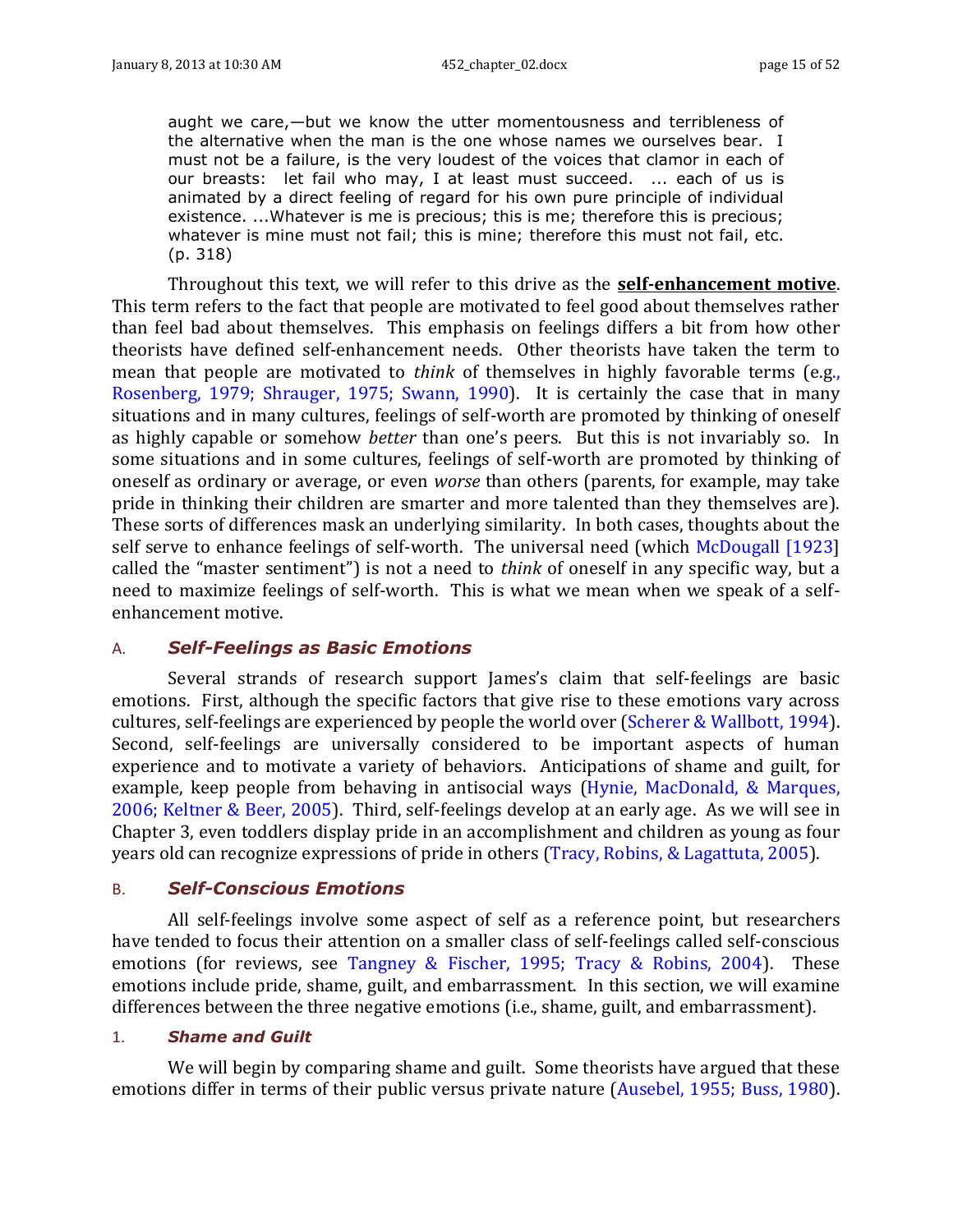Whereas shame is a public emotion that follows from public disapproval or opprobrium, guilt represents a more private response to the perception that one has failed to live up to one's own standards and ideals (see Higgins, 1987, for a related view).

Support for this public-private distinction is somewhat mixed. On the one hand, feelings of shame are more affected by the presence of others than are feelings of guilt, suggesting that shame is a more public emotion than is guilt (Smith, Webster, Parrott, & Eyre, 2002). On the other hand, both emotions are more apt to occur in public than in private, and neither requires that other people be present (Tangney, Miller, Flicker, & Barlow, 1996; Tangney, Niedenthal, Covert, & Barlow, 1998). These findings suggest that the public-private distinction provides only a partial explanation for the differences between shame and guilt.

Shame and guilt have also been distinguished in terms of their generality, with shame being regarded as a broader emotion than guilt (e.g., Barrett, 1995; Lewis, 1971; Lazarus, 1991). The focus of guilt is behavior: People feel guilty when they believe they have done something wrong. In contrast, shame represents a global self-condemnation, arising from the perception that one is a bad person or is wholly inadequate.

Research has found strong support for this distinction (Tangney & Fischer, 1995). In one study, Niedenthal, Tangney, and Gavanski (1994) first asked participants to think of a time when they felt ashamed or guilty. The participants were then asked what they would do to rectify the situation if they were given the chance. Participants tended to undo guilt experiences by changing their behavior (e.g., If only I hadn't left the dog in the car with the windows closed), but undo shame experiences by changing more global aspects of themselves (e.g., If only I had more confidence in myself and could stand up to peer pressure). These findings support the claim that guilt involves a focus on particular misdeeds, whereas shame involves a sense that the entire self is bad. In further support of this distinction, self-esteem, which represents an overall evaluation of the self, is more closely tied to feelings of shame than feelings of guilt (Brown & Marshall, 2001).

Finally, shame and guilt differ in terms of their behavioral tendencies (Barrett, 1995; Lazarus, 1991; Roseman, Wiest, & Swartz, 1994). Guilt gives rise to a tendency to atone for one's (perceived) transgressions and to make reparations. In contrast, shame leads people to feel small and to hide from others in an attempt to conceal their (perceived) deficiencies and shortcomings. These differences have important social consequences. Whereas guilt promotes harmony in a relationship by defusing potentially volatile situations, shame is associated with a variety of negative interpersonal behaviors, including anger, blaming others, and displaced aggression (Leith & Baumeister, 1998; Tangney, Wagner, Fletcher & Gramzow, 1992; Tangney, Wagner, Hill-Barlow, Marschall, & Gramzow, 1996).

#### 2. *Shame and Embarrassment*

Research has also revealed some important distinctions between shame and embarrassment (Sabini, Garvey, & Hall, 2001; Tangney et al., 1996). Both emotions are more likely to occur in public than in private, but embarrassment is a milder emotion than is shame. In some cases, it can even induce laughter and mirth, which is never the case with shame. Furthermore, embarrassment develops earlier in life than does shame (Lewis, 1995). Finally, unlike shame, which arises from a moral transgression or a perceived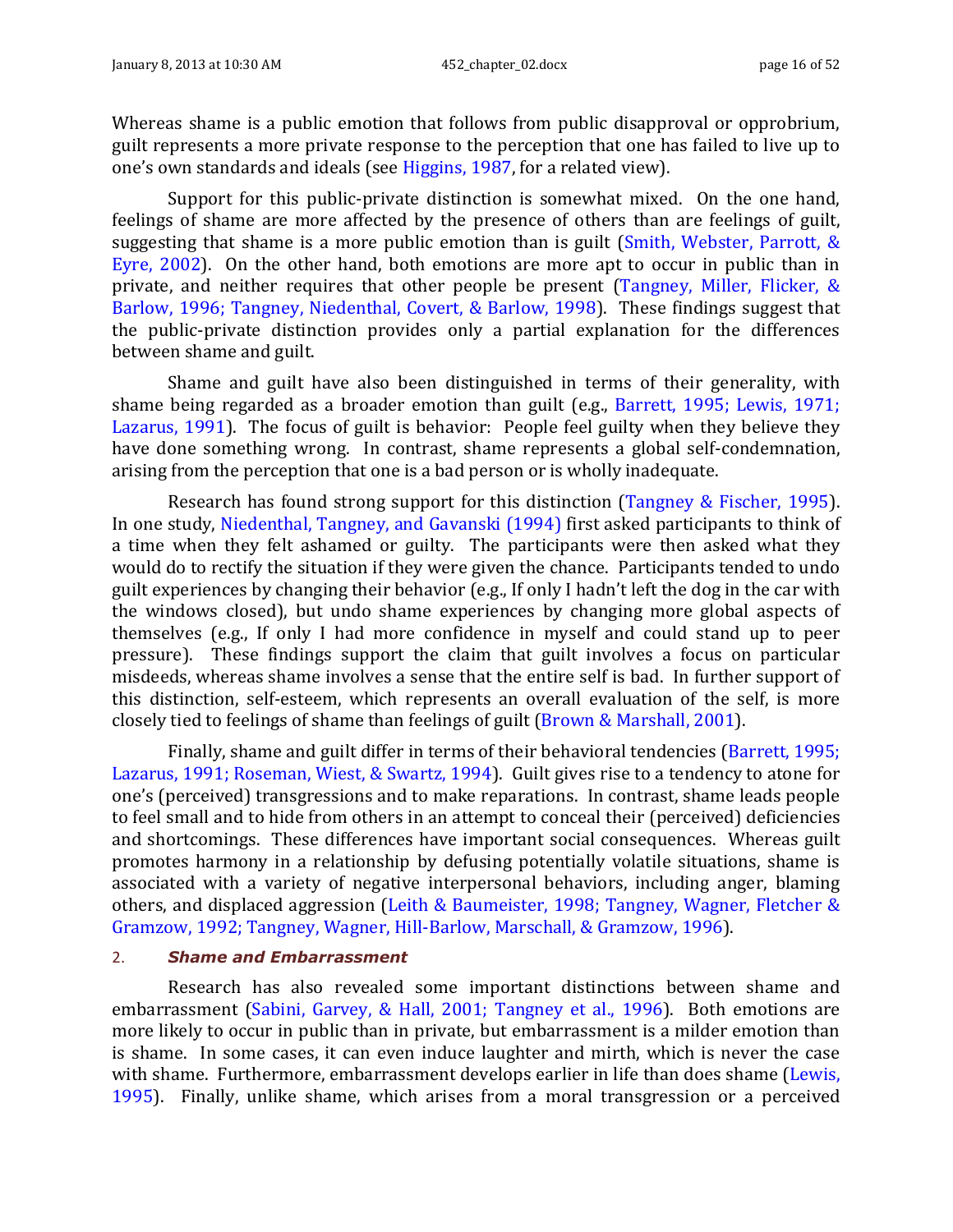personal failing, embarrassment arises from a breach of social etiquette or the mere belief that one is being observed by others (Keltner & Buswell, 1997). For example, many people who sing in their cars are embarrassed when they realize they are being observed by other motorists at a stop light, but virtually no one is ashamed or feels guilty as a result of this social attention.

### <span id="page-16-0"></span>C. *Self-Feelings and Self-Standards*

Differences among self-feelings underscore that these emotions are influenced by ideas of who we could be, should be, or ought to be. We will call such ideas "selfstandards," as they represent the standards people use to evaluate and judge themselves. In this section, we will examine how these self-standards influence the magnitude of selffeelings.

### 1. *William James's Formula For Computing Self-Feelings*

Not surprisingly, William James was the first psychologist to consider this issue. In an oft-cited passage from his chapter on the self, James offered the following formula for computing self-feelings.

our self-feeling in this world depends entirely on what we back ourselves to be and do. It is determined by the ratio of our actualities to our supposed potentialities; a fraction of which our pretensions are the denominator and the numerator our successes; thus, Self-esteem = Success/Pretensions (p. 310).

In Chapter 8 of this book we will spend a great deal of time discussing self-esteem. At that point, we will have the opportunity to examine the merits of James's formula. For now, let's simply be clear on what he is saying.

James uses the term pretensions in two distinct ways. Sometimes he uses the term to refer to domains of personal importance.

I who for the time have staked my all on being a psychologist, am mortified if others know much more psychology than I. But I am contented to wallow in the grossest ignorance of Greek. My deficiencies there give me no sense of personal humiliation at all. Had I 'pretensions' to be a linguist, it would have been just the reverse. (p. 310)

Here James is saying that his performance as a psychologist evokes a stronger emotional reaction in him than does his performance as a linguist. In more general terms, he is arguing that outcomes in domains of high personal importance produce greater emotional reactions than do outcomes in domains of low personal importance. To illustrate, imagine you are taking two classes. One is an elective that you are taking just for fun; the other class is in your major area of study. James's formula suggests that your performance in the latter class (the one that is more important) will evoke a stronger emotional reaction than will your performance in the former class (the one that is unimportant).

In addition to using the term pretensions to refer to what is important to a person, James also uses the term to refer to a person's aspiration level—to a minimum level of performance a person would be satisfied with.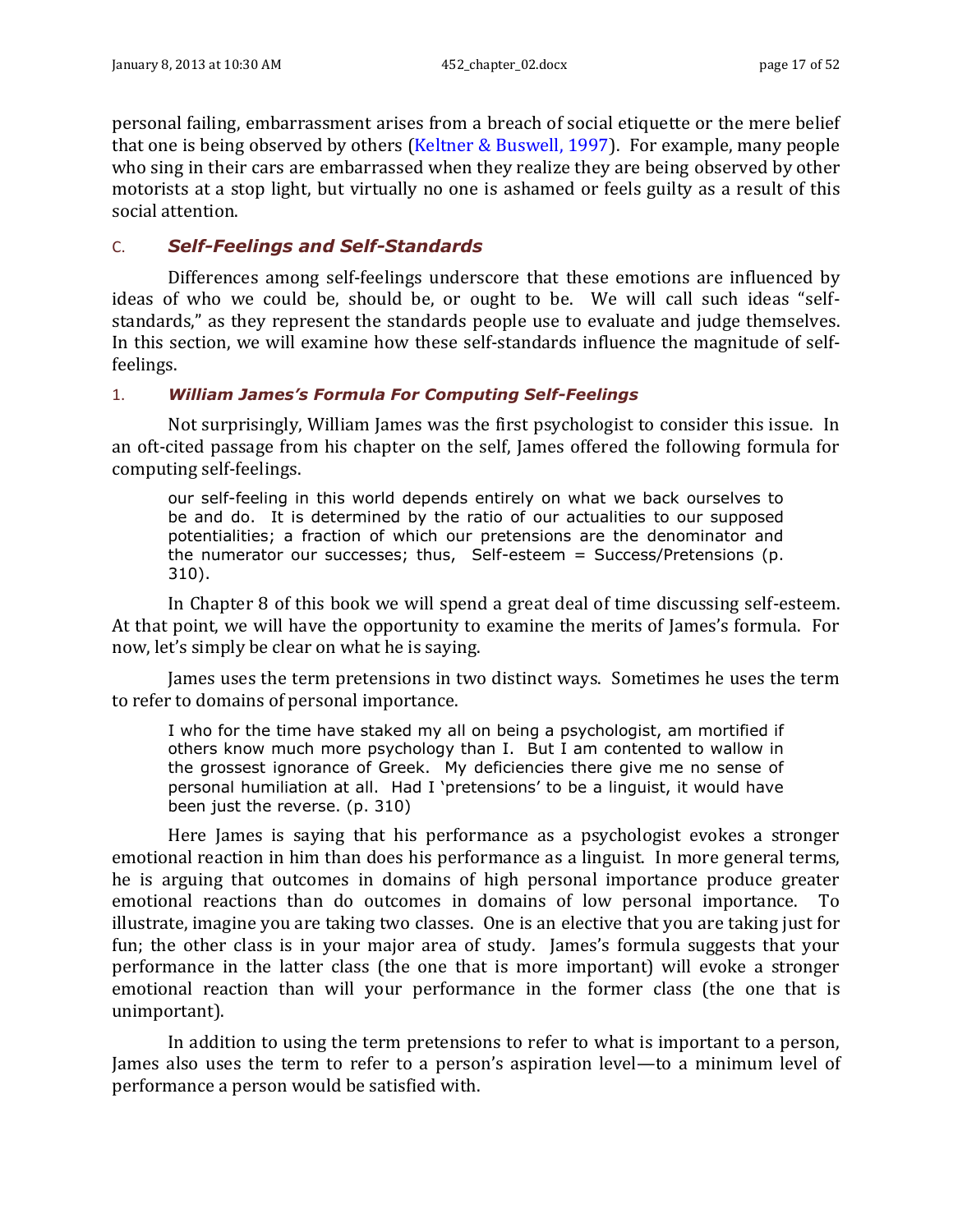So we have the paradox of a man shamed to death because he is only the second pugilist or the second oarsman in the world. That he is able to beat the whole population of the globe minus one is nothing; he has pitted himself to beat that one; and as long as he doesn't do that nothing else counts. Yonder puny fellow, however, whom every one can beat, suffers no chagrin about it, for he has long ago abandoned the attempt to 'carry that line' as the merchants say, of self at all. (pp. 310-311)

This passage treats pretensions in terms of one's level of aspiration. It says that how people feel about an attained outcome is not simply a function of the outcome itself—it depends on the standards people use for gauging success and failure.

By way of illustration, consider two students who both get Bs in a course. One student may be dissatisfied because he expected or wanted an A; the other student may be thrilled because she would have been satisfied with a C. Even though the objective outcome is the same, the two students have completely different emotional reactions. Why? Because as James notes, people's reactions to events are determined not simply by the event themselves, but also by the meaning they give to the event. This point was recognized by Shakespeare over 400 years ago. In Hamlet, Shakespeare wrote, "There is nothing either good or bad, but thinking makes it so" (act II, scene 2, line 259). Whether we are elated or dejected to receive a grade of "B" depends on the meaning we attach to that grade. Does it represent a personal success or a personal failure? It is this perception, rather than the grade itself, that guides our emotional life.

This analysis suggests that there are two routes to feeling good about your performance in some domain. You can either raise your level of accomplishment or lower your level of aspiration. According to James, either one will suffice to make you feel better.

[Self-esteem] may be increased as well by diminishing the denominator as by increasing the numerator. To give up pretensions is as blessed a relief as to get them gratified. ... Everything added to the Self is a burden as well as a pride (pp. 310-311). ... our self-feeling is in our power. As Carlyle says: 'Make thy claim of wages a zero, then hast thou the world under thy feet.' (p. 311).

### 2. *The* **Must** *Self*

James's analysis of self-feelings suggests that people are ill-served by holding lofty standards of success. This doesn't mean one should never have high aspirations for oneself. As long as these self-views are at least somewhat realistic, they can serve to motivate people to work hard and achieve success (Marshall & Brown, 2004, 2006a).

The problem arises when one's aspirations are so high they can never be reached. Horney (1945) argued that rigid, idealized self-views characterize the neurotic personality. According to Horney, the neurotic person cannot tolerate feelings of inferiority so she constructs an ideal self-image to hide behind. Such a person has an insatiable need to be the best at everything and to be liked, admired, and approved by everyone. It is impossible, of course, to live up to such rigid expectations, dooming the neurotic to disappointment and frustration.

It is important to note that it is not the possession of idealized self-images, per se, that distinguishes the neurotic from the normal personality. Everyone, to one extent or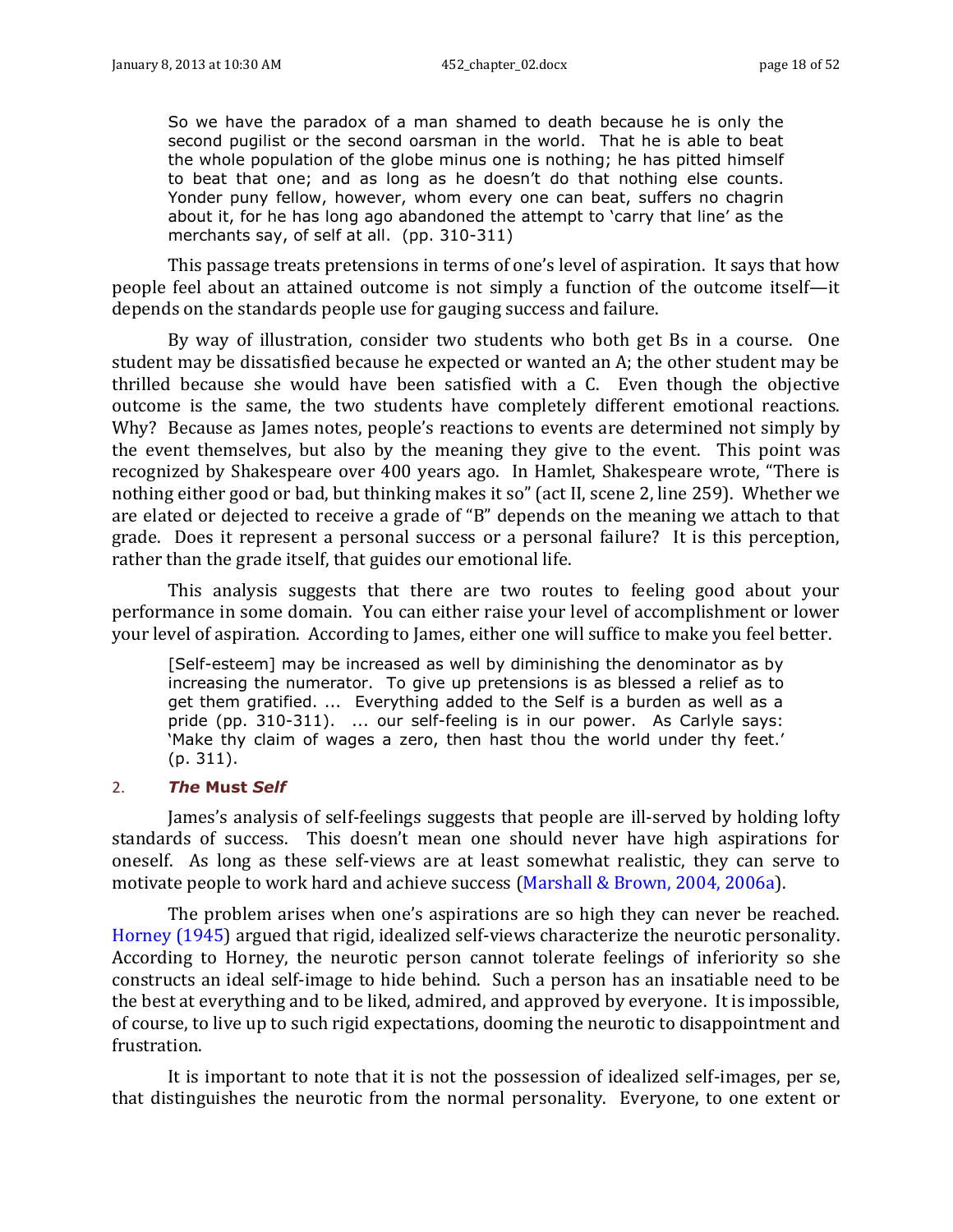another, fantasizes about being something they are not. The problem arises when this idealized self becomes a *must* self: It is when we *must* be the "perfect husband," when we *must* be "a straight A student," or when we *must* be the "most popular person in school" that idealized self-images become a source of psychological distress (Blatt, 1985; Flett & Hewitt, 2002).

### 3. *The Undesired Self*

People also think of themselves in terms of what they are afraid of becoming or do not want to become. One fears being "a failure at business," "an over-the-hill actor," or "dependent on one's children." Ogilvie (1987; Heppen & Olgilvie, 2003) refers to these images as aspects of the undesired self and has suggested that they play an important role in how happy and satisfied people are in their lives. The nearer we are to what we fear becoming, the less happy we are with our lives (see also, Carver, Lawrence, & Scheier, 1999). These potential negative self-images can also serve an important motivational function. If not too extreme, they can function as incentives. They can force people to work hard in an attempt to avoid these negative identities (Oyserman & Markus, 1990).

### 4. *Self-Standards and Regulatory Focus*

Psychologists have long recognized that people differ with respect to whether they are principally motivated to approach rewarding experiences or avoid aversive ones (Atkinson, 1958; Carver & Scheier, 1998; Gray, 1994; Higgins, 1999). Whereas some individuals are highly sensitive to positive emotions and eagerly seek rewards, others are highly sensitive to negative emotions and steer clear of painful outcomes. In less formal terms, people in the former group strive for success and people in the latter group try to avoid failure. [Table 2.4](#page-18-0) shows some sample items that have been used to assess these different motivational orientations.

<span id="page-18-0"></span>

|                                  |  |  | Table 2.4. Sample Items Used to Measure Individual Differences in the Motivation to Attain Positive              |
|----------------------------------|--|--|------------------------------------------------------------------------------------------------------------------|
|                                  |  |  | <b>Outcomes versus Avoid Negative Outcomes.</b> (Source: Carver & White, 1994, <i>Journal of Personality and</i> |
| Social Psychology, 67, 319-333). |  |  |                                                                                                                  |

| Motivated to Attain Positive Outcomes                                                                 | Motivated to Avoid Negative Outcomes      |
|-------------------------------------------------------------------------------------------------------|-------------------------------------------|
| When I'm doing well at something, I love to If I think something unpleasant is going to<br>keep at it | happen, I usually get pretty "worked up." |
| When good things happen to me, it affects Criticism or scolding hurts me quite a bit.                 |                                           |
| me strongly.                                                                                          | I feel worried when I think I have done   |
| When I see an opportunity for something I poorly at something<br>like, I get excited right away.      |                                           |

Higgins (1999) has argued that these motivational orientations extend to selfstandards and influence people's emotional lives. As shown in [Table](#page-19-1) 2.5, people with a promotion focus are primarily driven to approach positive self-standards. For example, they might wish to become a professional dancer or strive to become more thoughtful. These individuals experience happiness and excitement when they believe they are moving toward their self-standard, and sadness and dejection when they believe they are not moving toward their self-standard. People with a prevention focus are primarily driven to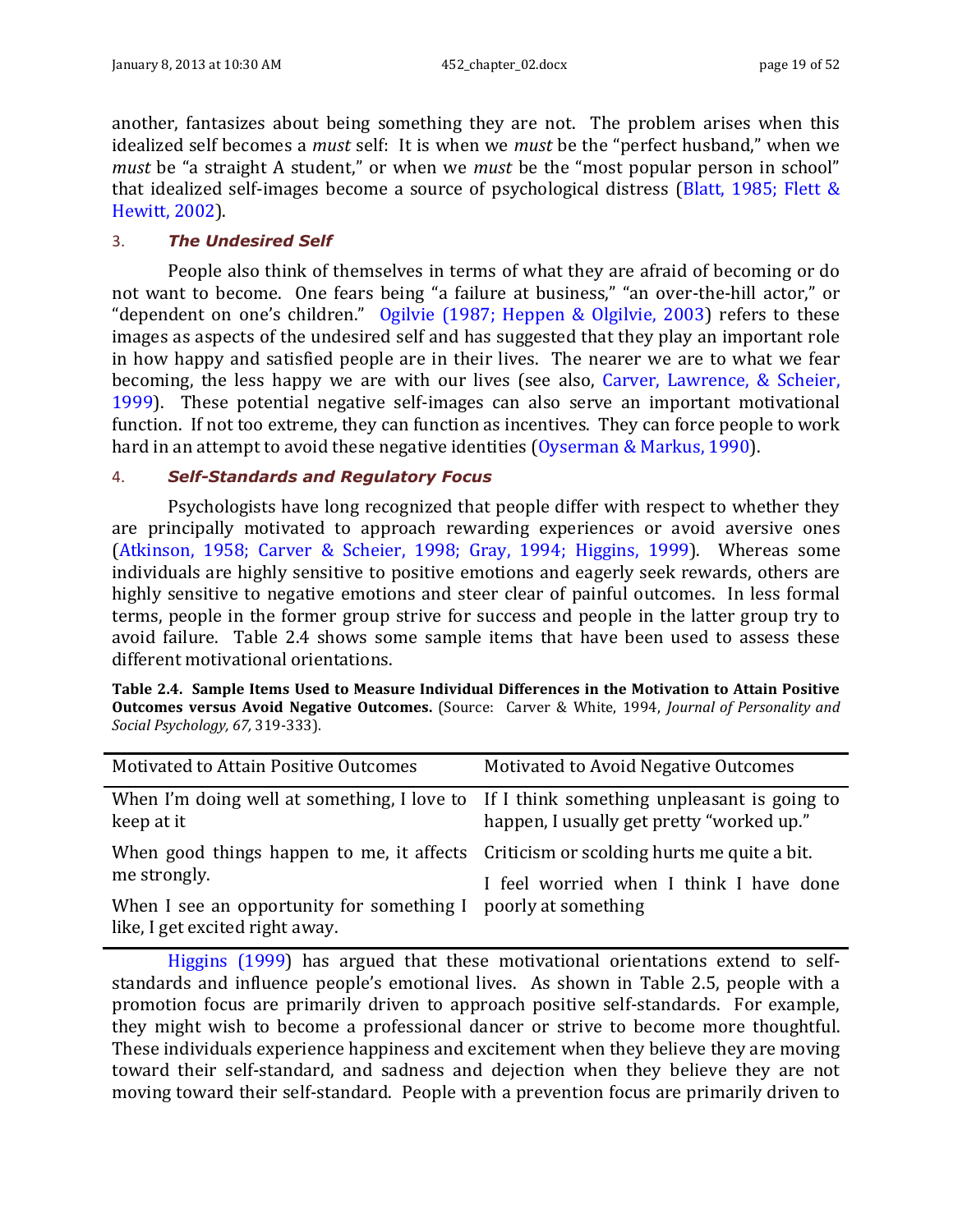avoid negative self-standards. For example, they might worry a lot about being a failure or believe they should never have any moral lapses. These individuals experience calmness and relief when they believe they are moving toward their self-standards, but anxiety and fear when they feel they are falling short of their standards.

<span id="page-19-1"></span>**Table 2.5.** Regulatory Focus and Resultant Emotions

|                                         | <b>Regulatory Focus</b>                                                                                                                                      |                                                                                                                                                                    |  |  |
|-----------------------------------------|--------------------------------------------------------------------------------------------------------------------------------------------------------------|--------------------------------------------------------------------------------------------------------------------------------------------------------------------|--|--|
|                                         | Promotion<br>Focus:<br>A<br>sensitivity to reward,<br>accompanied by a desire to<br>attain favorable outcomes<br>and move toward a positive<br>self-standard | Prevention<br>Focus:<br>A<br>sensitivity to punishment,<br>accompanied by a desire to<br>avoid negative outcomes<br>and move away from a<br>negative self-standard |  |  |
| Making suitable progress                | Elated<br>Excited                                                                                                                                            | Calm,<br>Relieved                                                                                                                                                  |  |  |
| Stalled or making only slow<br>progress | Sad<br>Dejected                                                                                                                                              | Anxious,<br>Afraid                                                                                                                                                 |  |  |

### <span id="page-19-0"></span>D. *Self-Feelings and Social Relationships*

Because other people are part of the self-concept, they are also capable of evoking self-feelings. This tendency is most apparent with our loved ones (e.g., parents take great pride in the accomplishments of their children), but the effect also extends to less intimate relationships. Consider, for example, the wave of emotion that can overcome fans at a sporting event. After an important victory, it is not uncommon to see fans spilling onto the field chanting "We're #1!" The use of the personal pronoun "we" implies that the victory is experienced in a personal way and that the feelings of euphoria are of a self-relevant nature. Cialdini and colleagues coined the term "Basking in Reflected Glory" (or BIRGing) to describe this tendency to vicariously experience pride or shame in another person's performance (Cialdini et al., 1986). Interestingly, even young children experience this effect, as when younger siblings glow with pride at an older sibling's accomplishments (Bennett, Yuill, Banerjee, & Thomson, 1998).

People also distance themselves from a loser by saying "*They* lost" when their team tastes defeat (Hirt, Zillmann, Erickson, & Kennedy, 1995; Snyder, Lassegard, & Ford, 1986). Of course, people cannot always dismiss their identification with a group, and this identification may lead them to experience negative emotions when their group does something blameworthy. The collective guilt many Germans feel for the atrocities their ancestors committed during the Holocaust provides a dramatic illustration of this effect. Even though they had nothing to do with the atrocities that were committed, they feel a sense of personal responsibility and remorse (Doosje, Branscombe, Spears, & Manstead, 1998).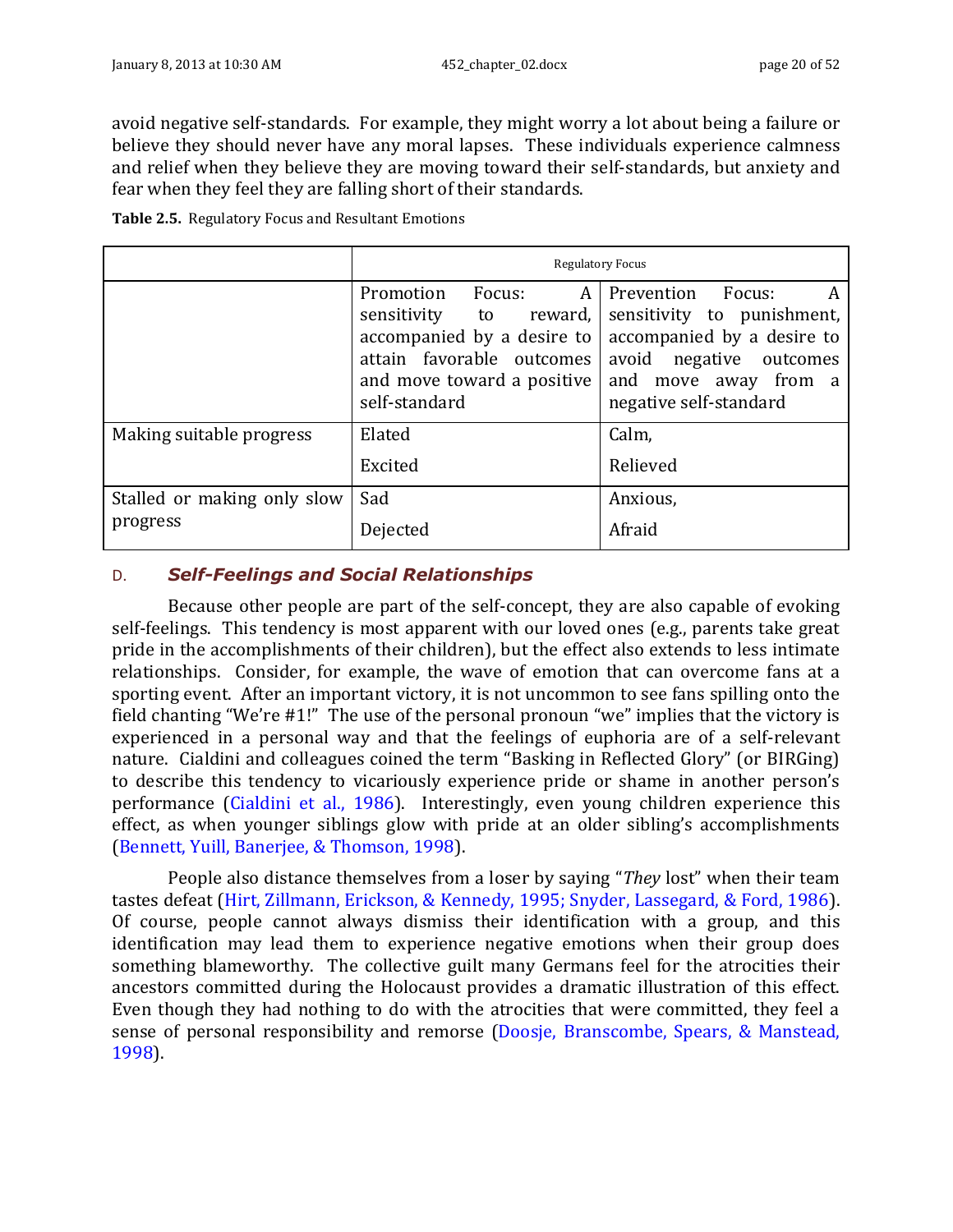### <span id="page-20-0"></span>E. *Summary and Synthesis*

[Table 2.6](#page-20-3) summarizes many of the ideas we have been discussing. Building on theoretical work by Brewer and colleagues, the table presents a three-fold classification of the empirical self (Brewer & Chen, 2007; Brewer & Gardner, 1996; Sedikides & Brewer, 2001). The first row describes the individual self. Here, identity consists of those aspects of self that tend to distinguish us from others, such as our traits, abilities, and possessions. The second row describes the relational self, which includes specific individuals who are part of our self-concept. The final row describes the collective self. This aspect of self consists of social categories to which we belong, including our racial, religious, and ethnic identities.

| Classification | Description                                                                  | Example                                  | Relation to James's<br>Analysis                                                        | <b>Basis of Self-</b><br>Feelings                                                                               |
|----------------|------------------------------------------------------------------------------|------------------------------------------|----------------------------------------------------------------------------------------|-----------------------------------------------------------------------------------------------------------------|
| Individual     | Individual<br>traits,<br>abilities, and<br>possessions.                      | I am blonde<br>I am shy<br>I own a Lexus | Spiritual self and<br>aspects of the<br>material self (body,<br>possessions, initials) | Personal<br>achievements;<br>correspondence<br>between current<br>self-views and<br>various self-<br>standards. |
| Relational     | Other people<br>with whom<br>we have a<br>personal<br>relationship.          | I am Noah's<br>dad<br>I am Rose's<br>son | Aspects of the social<br>self                                                          | Pride in the<br>accomplishments of<br>particular others<br>with whom we are<br>joined.                          |
| Collective     | Social roles,<br>social<br>categories,<br>and social<br>group<br>memberships | I am a<br>professor<br>I am Irish        | Aspects of the social<br>self                                                          | Pride in the various<br>groups of which we<br>are members.                                                      |

<span id="page-20-3"></span>**Table 2.6.** Three-Fold Classification of the Empirical Self

# <span id="page-20-1"></span>III. **Group Differences in the Self-Concept**

Earlier we noted that James's analysis was modeled after wealthy males of European descent. This raises an important question: Is his analysis applicable to women, and people of different cultural, racial, and ethnic backgrounds? Recent research provides some clues.

# <span id="page-20-2"></span>A. *Cultural Differences in the Self-Concept*

We will begin by considering cultural differences in the self-concept. Culture is a difficult term to define and study. It operates in the background and affects so many things that its influence is often hard to detect (Fiske, Kitayama, Markus, & Nisbett, 1998). In this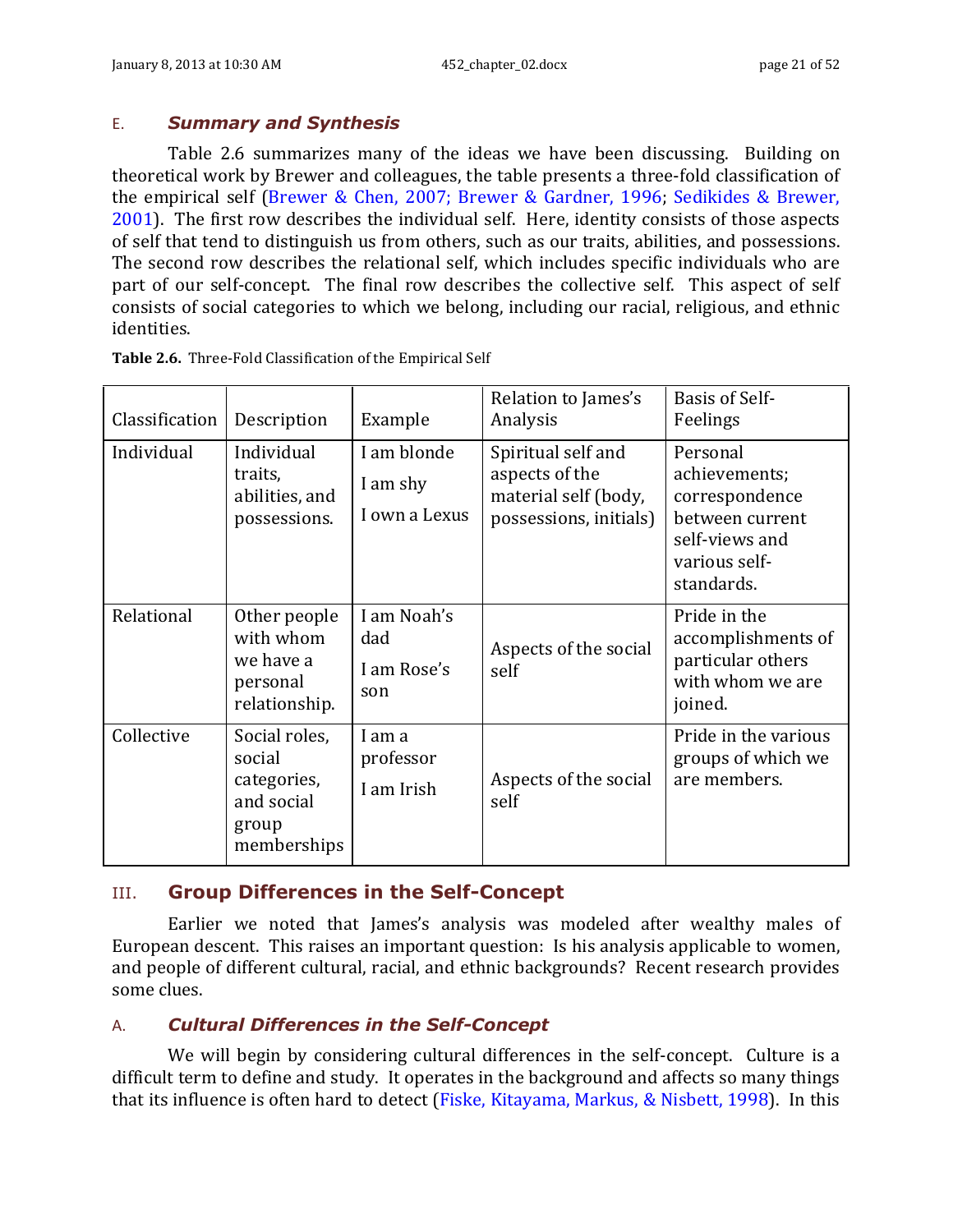text, we will define a culture as a shared system of values, behaviors, and understandings that are transmitted from one generation to another. Among other things, cultures offer an explanation for how humans came to exist, and how they should interact with the natural and social world.

### 1. *Individualism and Collectivism*

Cultures differ in so many ways it is hard to compare one with another. But one dimension—individualism-collectivism—has proven to be particularly influential in the field of cultural psychology. Individualistic cultures, such as those that characterize America, Canada, and the countries of Western Europe, emphasize independence and selfreliance. People raised in this cultural context value personal freedom, strive for selffulfillment, and show qualified respect for authority figures, social institutions, and tradition. In contrast, collectivistic cultures, such as those that characterize India, the countries of East Asia and South America, emphasize loyalty to one's group, duty to one's family, and adherence to social traditions and institutions. People raised in this cultural context put the concerns of others ahead of their own, and strive to enhance their group's status and well-being (Hofstede, 1980; Triandis, 1995).

Markus and Kitayama (1991) outlined various ways in which these cultural differences affect the way people think about themselves (see also, Brewer & Chen, 2007; Wang, 2006). As shown in [Table 2.7,](#page-21-0) people raised in an individualistic cultural context possess an independent self-view. They think of themselves as self-contained entities with unique qualities and characteristics that distinguish them from others and transcend particular situations and contexts. Moreover, they base their behavior on their own attitudes, values, and preferences, and believe their inner, psychological qualities reveal more about them than their overt behavior. Finally, they emphasize their virtues and publicly describe themselves in highly positive terms.

In contrast, people raised in a collectivistic cultural context possess an interdependent self-view that emphasizes their connectedness with others and the contextual and relational nature of self-knowledge. Instead of defining themselves in ways that distinguish them from others, they are more inclined to think of themselves in terms of their social relationships and group memberships. Moreover, rather than using their own values and attitudes to guide their behavior, they rely more on social norms and the behavior of others, and believe that their public actions are more revealing of their "true self" than are their private thoughts and feelings. Finally, people raised in collectivistic cultures tend to be rather modest when describing themselves. Instead of focusing exclusively on their virtues and ignoring their negative qualities, they think of themselves in more balanced terms and seek ways to improve themselves (Heine, Lehman, Markus, & Kitayama, 1999).

| Dimension | Individualistic Cultural View   Collectivistic Cultural View |                                                     |
|-----------|--------------------------------------------------------------|-----------------------------------------------------|
| Content   | An independent self-view,<br>with a focus on unique          | An interdependent self-view,<br>with an emphasis on |
|           | personal attributes that                                     | relational identities that                          |

<span id="page-21-0"></span>**Table 2.7.** Comparing Individualistic and Collectivistic Cultures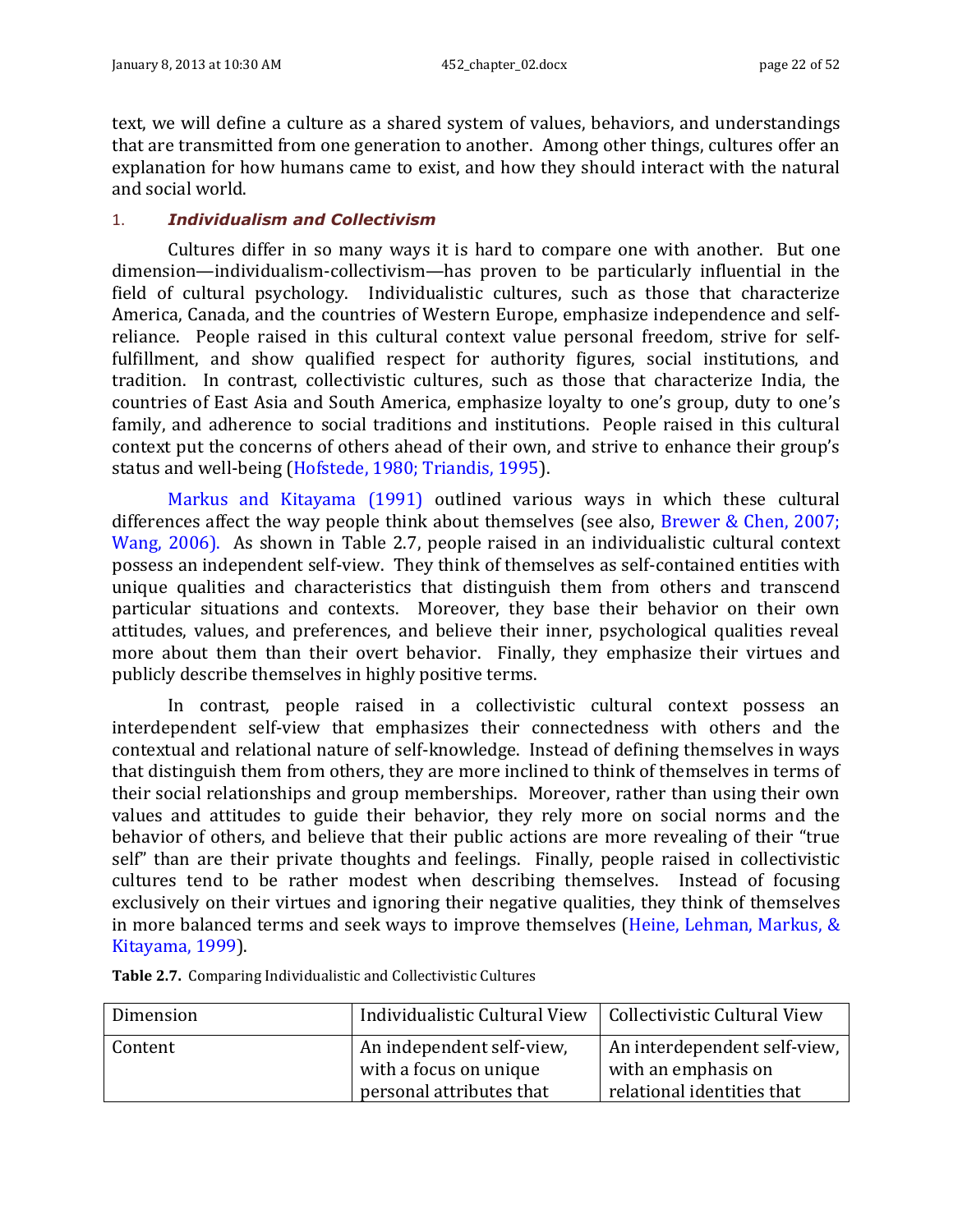|            | distinguish self from others.                                                                                         | express connections<br>between self and others.                                                                                 |
|------------|-----------------------------------------------------------------------------------------------------------------------|---------------------------------------------------------------------------------------------------------------------------------|
| Generality | Tendency to describe<br>oneself in broad, general<br>terms that transcend the<br>situational or relational<br>context | Self-descriptions are more<br>narrow, tied to specific<br>situations and relationships.                                         |
| Visibility | Emphasis on inner qualities,<br>preferences, and traits that<br>express the true, authentic<br>self.                  | Emphasis on overt behaviors<br>and public expressions of<br>inner qualities.                                                    |
| Evaluation | A tendency to "blow one's<br>own horn," and to describe<br>oneself in highly positive<br>terms.                       | A tendency to be modest,<br>humble, and self-effacing,<br>and to attend equally to<br>one's positive and negative<br>qualities. |

Keep in mind that these orientations are relative, not absolute (Fiske, 2002). People raised in individualistic cultures are capable of putting the needs of others ahead of their own, just as those raised in collectivistic cultures sometimes pursue their own selfinterests. Moreover, the two orientations are somewhat independent, with some cultures scoring high on both dimensions and others scoring high on only one (Gelfand, Triandis, & Darius, 1996; Rhee, Uleman, & Lee, 1996). For these reasons, the distinction is largely one of emphasis: In comparison with people from collectivistic cultures, people from individualistic cultures are more inclined to think of themselves in ways that distinguish themselves from others, believe their qualities transcend particular situations and relationships, base their decisions on their own feelings and values, and describe themselves in highly glowing terms.

### 2. *Cultural Differences in Identity Importance*

... men have arranged the various selves ... in an hierarchical scale according to their worth (p. 314). ... with the bodily Self at the bottom, the spiritual Self at the top, and the extracorporeal material selves and the various social selves between. (James, 1890, p. 313)

James argued that people place the most importance on their personal identities. Although this claim is supported in Western cultures (Gaertner, Sedikides, & Graetz, 1999; Gaertner, Sedikides, Vevea, & Iuzzini, 2002), an investigation by Cousins (1989) demonstrated that this hierarchical arrangement does not characterize all cultures. In this investigation, American and Japanese college students completed a "Who am I?" questionnaire similar to the one that appears at the start of this chapter. Afterward, the students placed a check mark next to the five responses they regarded as most selfdescriptive. Finally, the researchers classified each of the five responses according to whether it referred to a personal identity (a perceived trait, ability, or disposition), a social identity (a social role or relationship), or something else (e.g., physical characteristic).

[Figure 2.1](#page-23-0) presents the results of this investigation. The figure shows that the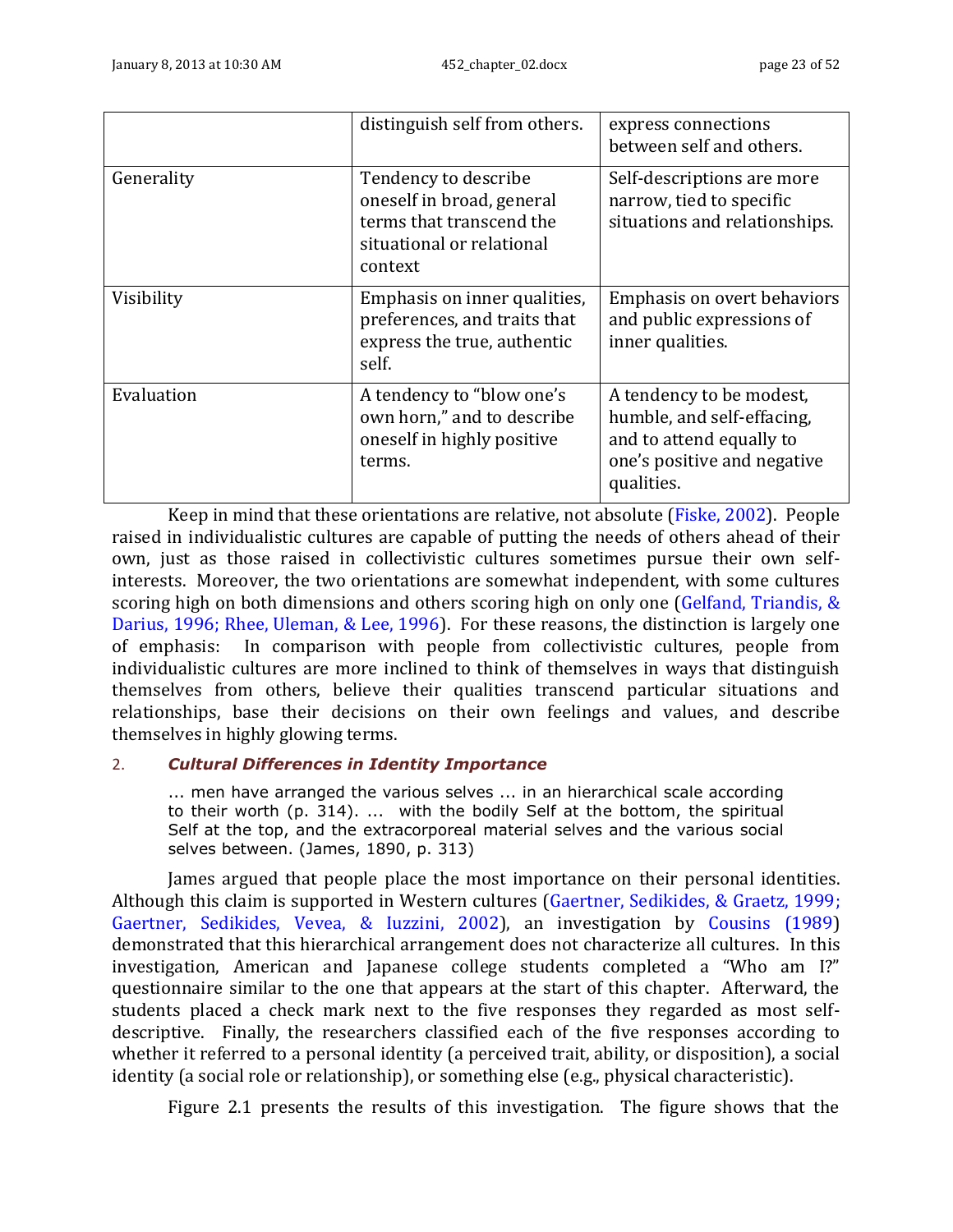American students listed personal identities (e.g., I am honest; I am smart) 59% of the time, but Japanese students did so only 19% of the time. In contrast, Japanese students listed social-relational identities (e.g., I am a student; I am a daughter) 27% of the time, but American students did so only 9% of the time. These findings support the claim that American students, who reside in an individualistic cultural context, think of themselves primarily in terms of their personal beliefs, traits, and attributes, whereas Japanese students, who are raised in a collectivistic cultural context, think of themselves in terms of their social roles, personal relationships, and group memberships (see also Trafimow, Triandis, & Goto, 1991).



<span id="page-23-0"></span>**Figure 2.1.** Identity Statements by American and Japanese students in Response to a "Who am I**?"**  Questionnaire**. American students were more likely than Japanese students to describe themselves in terms of their personal attributes, whereas Japanese students were more likely than American students to describe themselves in terms of their social attributes. These findings document crosscultural differences in the self-concept. (Source: Cousins, 1989,** *Journal of Personality and Social Psychology***,** *56***, 124-131)**

Cousins (1989) also found that the self-descriptions of the Japanese students were more contextualized. To illustrate, when asked to describe herself, an American student might say "I'm silly" or "I'm ambitious." In contrast, a Japanese student would be more inclined to say "I'm silly with my friends" or "I'm ambitious at work." The key difference is that the former response is unbounded by the situation, whereas the latter response specifies a particular relational or situational context (see also, Kanagawa, Cross, & Markus, 2001; Rhee, Uleman, Lee, & Roman, 1995).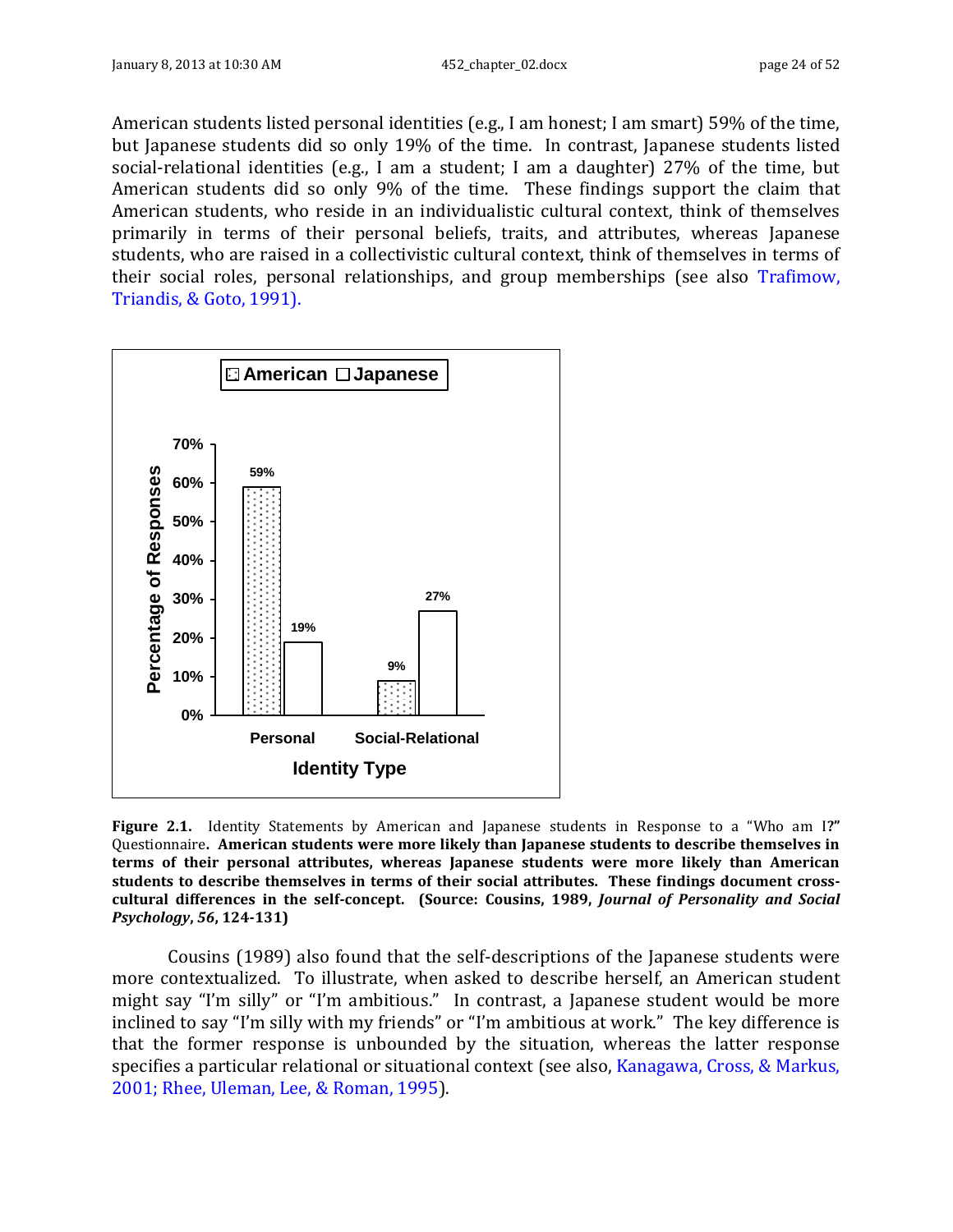Wang (2001) replicated these findings in a study that compared Chinese and European American college students. In addition, the participants in Wang's study were asked to describe their earliest childhood memory, and Wang noted whether the memory focused on oneself (e.g., "I was outside playing with a ball) or one's family (e.g., "My brother and I were outside playing with a ball"). [Figure 2.2](#page-24-0) shows that individual-focused memories were more common among the European American participants than among the Chinese participants, but the opposite was true for family-focused memories. These findings provide additional evidence that independence characterizes the Western selfconcept, but interdependence characterizes the self-concept of East Asians.



<span id="page-24-0"></span>**Figure 2.2.** Cultural Differences In Early Childhood Memories**. When asked to recall their earliest memory, European American students were more inclined than Chinese students to remember events that focused only on themselves, whereas Chinese students were more inclined than European American students to remember events that included their family. These data support the claim that other people figure more prominently in the self-concept of East Asians than Americans. (Source: Wang, 2001,** *Journal of Personality and Social Psychology***,** *81,* **220-233)**

### 3. *Cultural Differences in Self-Concept Development*

In a follow-up study, Wang (2004) investigated the developmental course of cultural differences in the self-concept. European American and Chinese children of various ages were asked to describe themselves, and Wang calculated the number of times the children mentioned a private, personal identity or a public, collective one. [Figure 2.3](#page-26-0) shows that children in both countries experienced a steady rise in the number of private, personal identities, but only Chinese children showed a steep rise in the number of public, collective identities. As a result, differences between the two countries were greatest in the 2<sup>nd</sup> grade. At this age, European American children showed a pronounced preference to think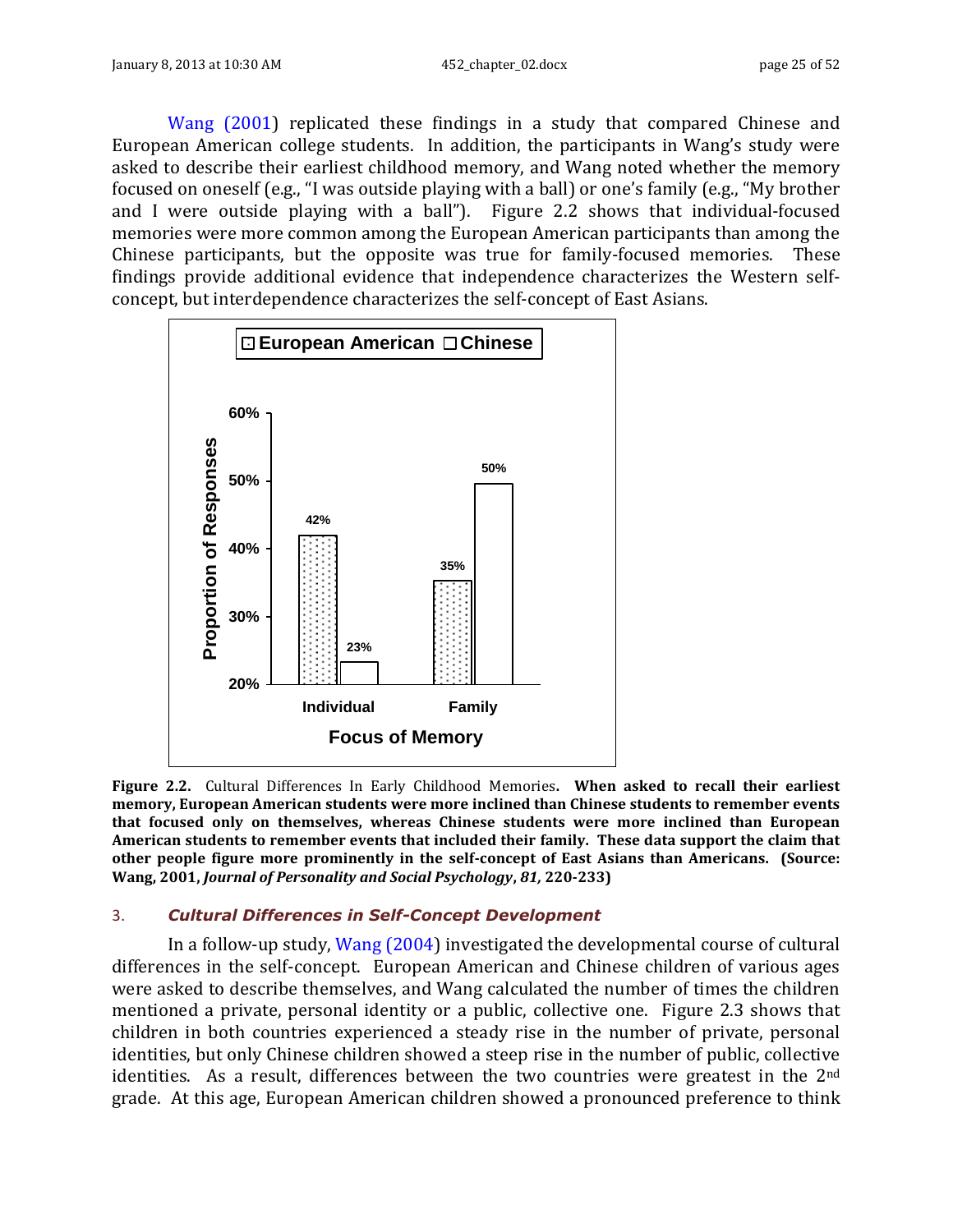of themselves in private, personal terms, whereas the self-conceptions of Chinese children were more balanced between private, personal identities and public, collective ones.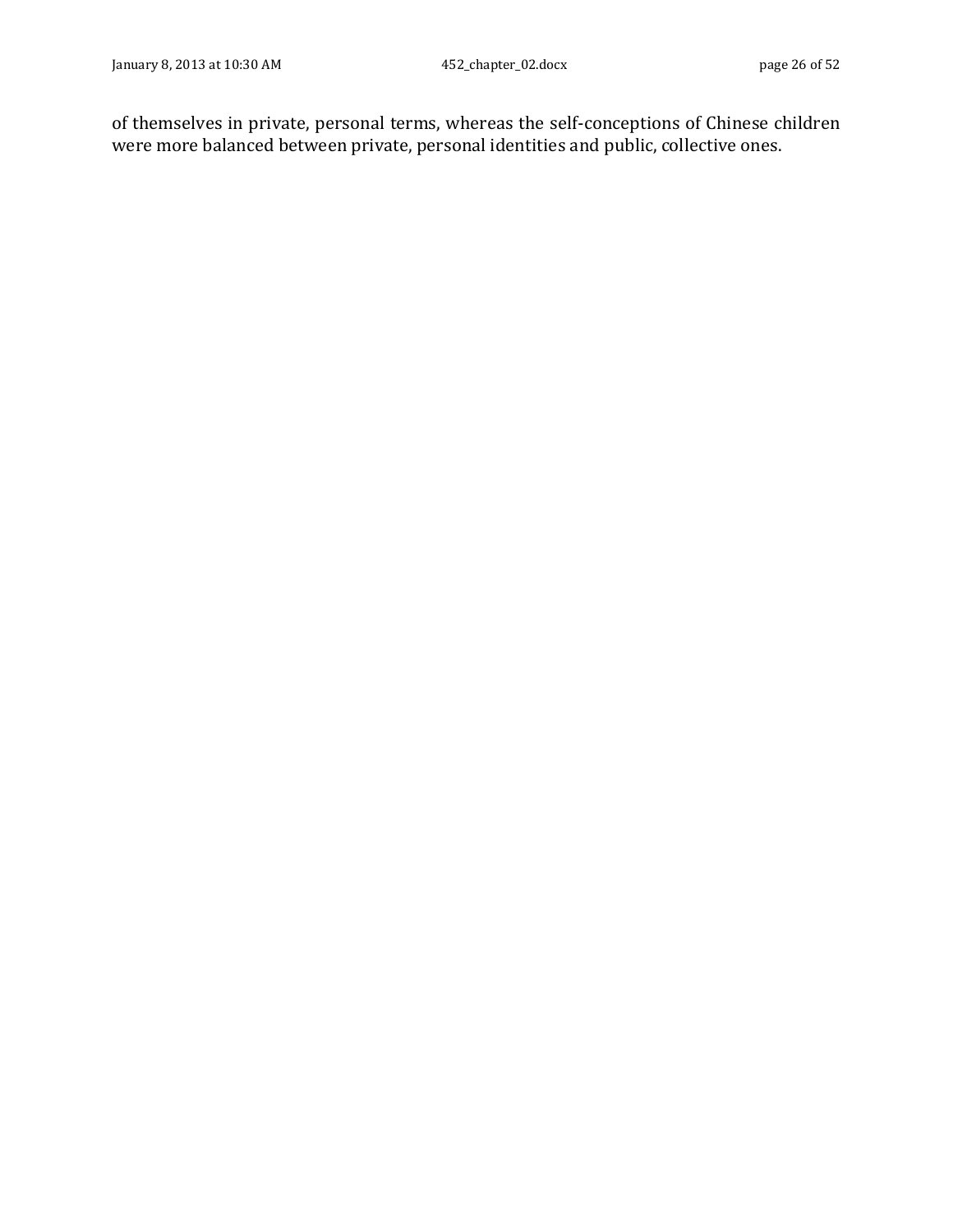



<span id="page-26-0"></span>**Figure 2.3.** Identities Mentioned by European American and Chinese Children When Asked to Describe Themselves**. Both cultural groups experienced a steady increase in their use of private, personal identities, but only the Chinese children showed a comparable rise in their use of public, collective identities. (Source: Wang, 2004,** *Developmental Psychology, 40***, 3-15)**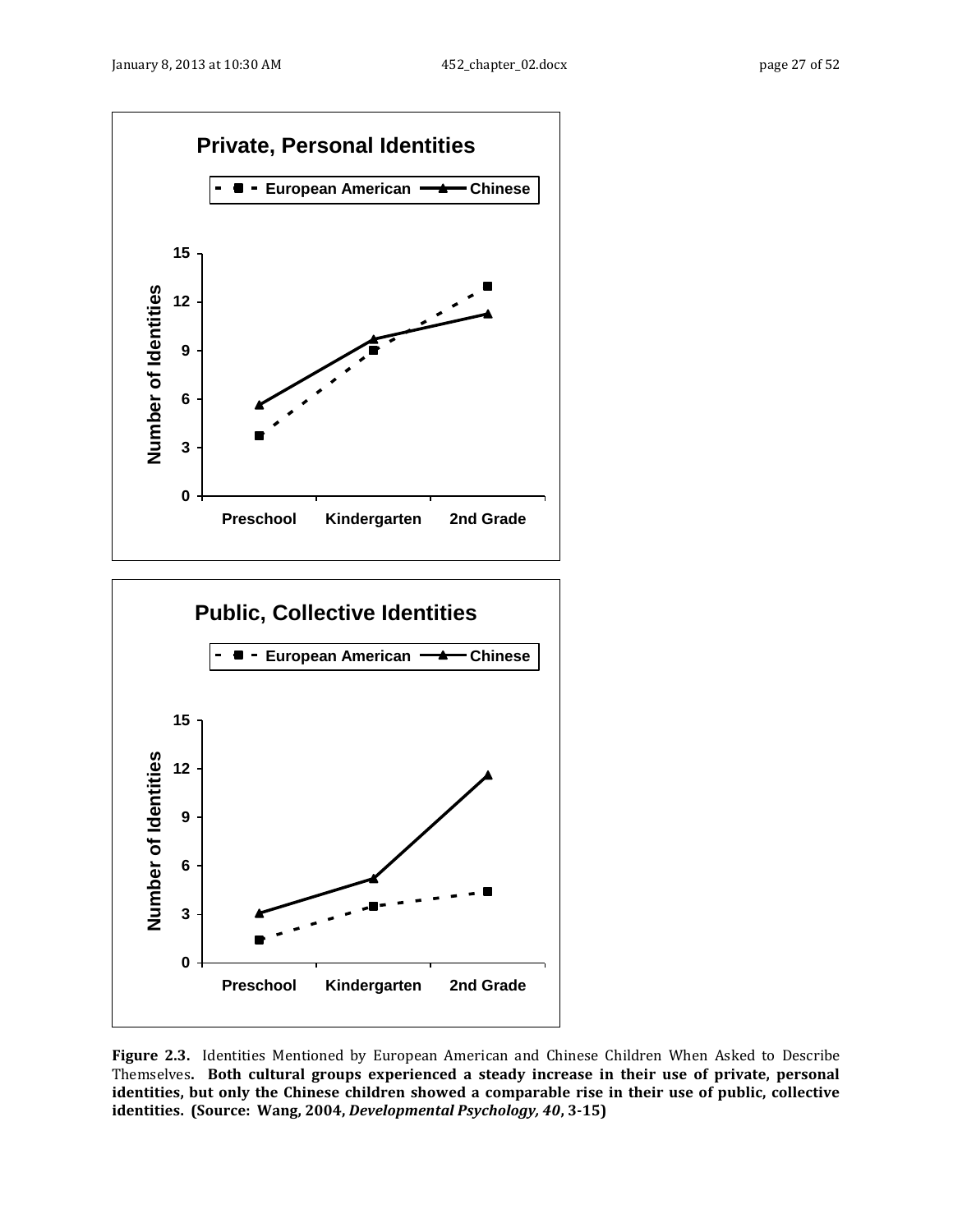### 4. *Cultural Differences in Shame and Guilt*

Men cannot live without shame. A sense of shame is the beginning of integrity. –Mencius (Chinese philosopher)

Earlier we noted some important differences between shame and guilt, concluding that shame has negative interpersonal consequences because it is associated with anger, blaming others, and displaced aggression. This analysis may be more characteristic of individualistic, Western countries than collectivistic, East Asian ones. In collectivistic, East Asian countries, the capacity to experience shame is regarded as a virtue, driving people to cultivate qualities that promote personal fulfillment and bring honor to their family and group (Li, Wang, & Fischer, 2004; Stipek, 1998). For these reasons, shame appears to have more positive social consequences in East Asian countries than in Western ones (Wong & Tsai, in press).

### <span id="page-27-0"></span>B. *Ethnic Differences Within the United States*

Nations are a political unit, not a social one, and various cultures and subcultures often coexist within a given nation. This is increasingly true in the United States, for example, as immigration patterns and differential birth rates have transformed a country that was once rather homogenous into a mosaic of different languages and traditions. Because of this diversity, individualism and collectivism differ within the United States. In general, European Americans tend to be less collectivistic than Asian Americans, African Americans, and Latinos/Latinas (Oyserman, Coon, & Kemmelmeier, 2002). These differences stem, in part, from differences in ethnic identity, with European Americans placing less importance on their ethnic identity than do people of color (Gaines et al., 1997).

The ethnic differences that occur within nations highlight an important point. Many people live bicultural (or even multicultural) lives, and how they think of themselves changes with the social context (Hong, Morris, Chiu, & Benet-Martínez, 2000). Consider, for example, the experience of Asian Americans. When they are with their family, they may think of themselves primarily in collectivistic terms, focusing on the ways in which they are connected to others and part of a larger social group. When they are with their friends, they may be more inclined to adopt the mannerisms and style of European Americans, leading them to think of themselves in individualistic terms.

Two related issues regarding these collective identities have received attention. One line of research has focused on how people evaluate these specific identities. Historically, minority status carried a negative connotation, as minorities were stigmatized and subjected to discrimination. This state of affairs led some minority group members to resent, disavow, or even turn against their ethnic identity (Lewin, 1948).

Recent years have seen a shift in these tendencies. Beginning with the Black Pride movement in the 1960s, minority groups have worked to improve the way their members evaluate their minority status. Rather than viewing their minority status as a stigma, group members are encouraged to celebrate their heritage and view their minority status as a source of pride. These efforts have met with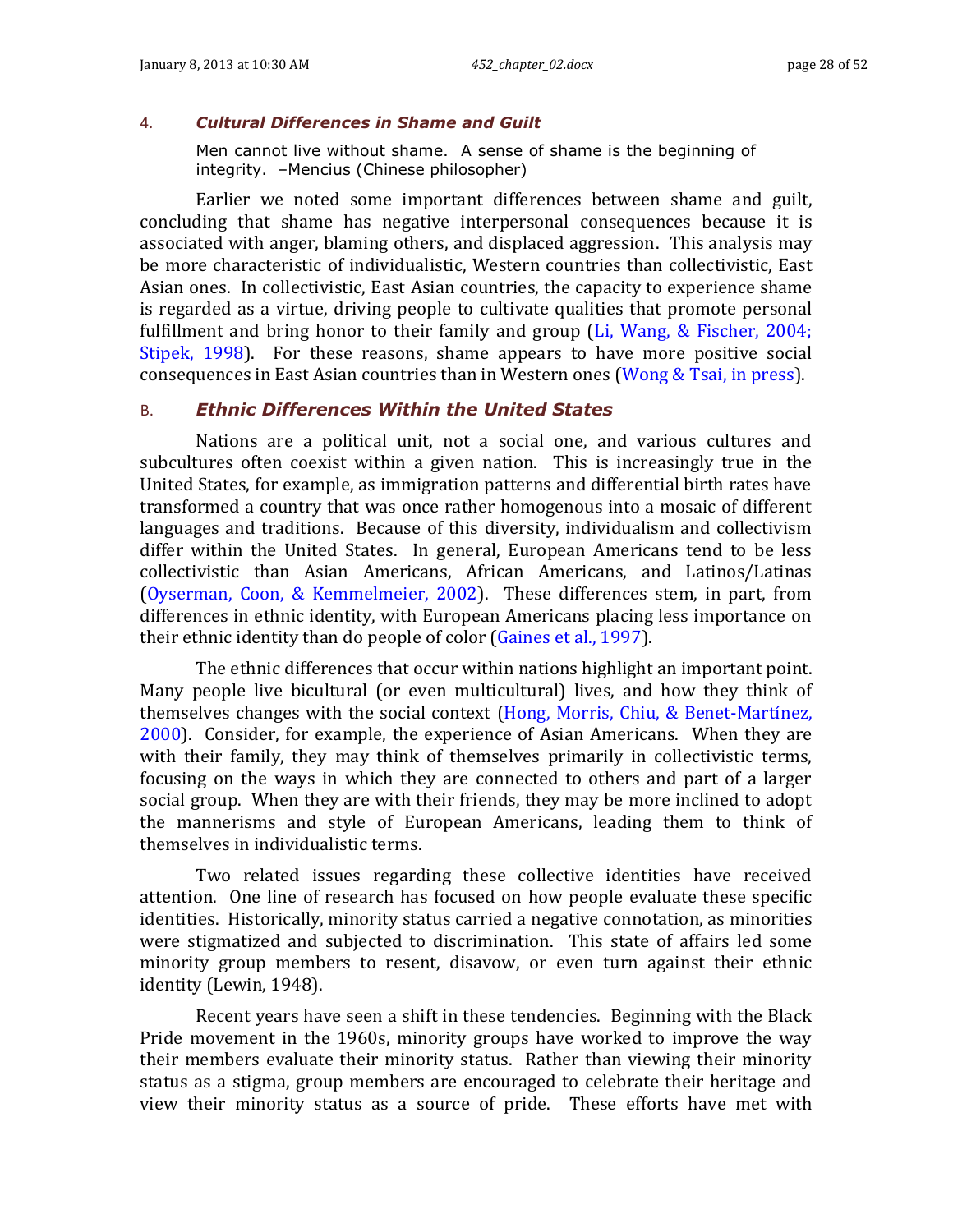resounding success. Most minority group members now evaluate their ethnic identity in positive terms (Crocker, Luhtanen, Blaine, & Broadnax, 1994; Phinney, 1990).

A second line of research has looked at how people maintain their ethnic identities when exposed to a dominant majority culture. Consider children of Latin-American descent who live in the United States today. As a result of housing and friendship patterns, their Latin identity is likely to be paramount during their early (pre-school) years. Later, when they begin to attend school, they come into contact with the broader European-American culture. What happens to their ethnic identity then?

[Table 3.8](#page-28-0) describes four possible outcomes based on the strength of the children's identification with the majority and minority group (Berry, 2001; Phinney, 1990; Rudmin, 2003). Children who adopt the identity of the dominant culture, while still retaining a strong identification with their cultural background, are said to be acculturated, integrated, or bicultural. Those who abandon their ethnic identity for an American identity are said to be assimilated. Separation occurs among those who refuse to identify with the dominant culture, and those who lose their ties to both cultural groups are said to be marginalized.

<span id="page-28-0"></span>**Table 3.8.** Four Bicultural Identity Orientations

|                                              |        | Identification with Ethnic<br>Group |              |
|----------------------------------------------|--------|-------------------------------------|--------------|
|                                              |        | Strong                              | Weak         |
| Identification with<br><b>Majority Group</b> | Strong | Acculturated                        | Assimilated  |
|                                              |        | Integrated                          |              |
|                                              |        | <b>Bicultural</b>                   |              |
|                                              | Weak   | Separated                           | Marginalized |

Assimilation was the desired outcome for many turn-of-the century immigrants. These newly arrived Americans sought to completely immerse themselves in American culture and shed their ethnic identity. In so doing, many changed their names, tried to lose their accents, and studiously adopted the customs and mores of American culture.

The situation today is quite different. Cultural diversity and pluralism are celebrated, and many minority group members strive to become acculturated, not assimilated. Phinney (1990) describes several behaviors that facilitate this goal, including participation in ethnic activities, continued use of one's native language, and the forging of friendship patterns with other minority group members. Ethier and Deaux (1994) found that behaviors of this sort helped Hispanic students retain their ethnic identity during their first year in predominantly Anglo universities.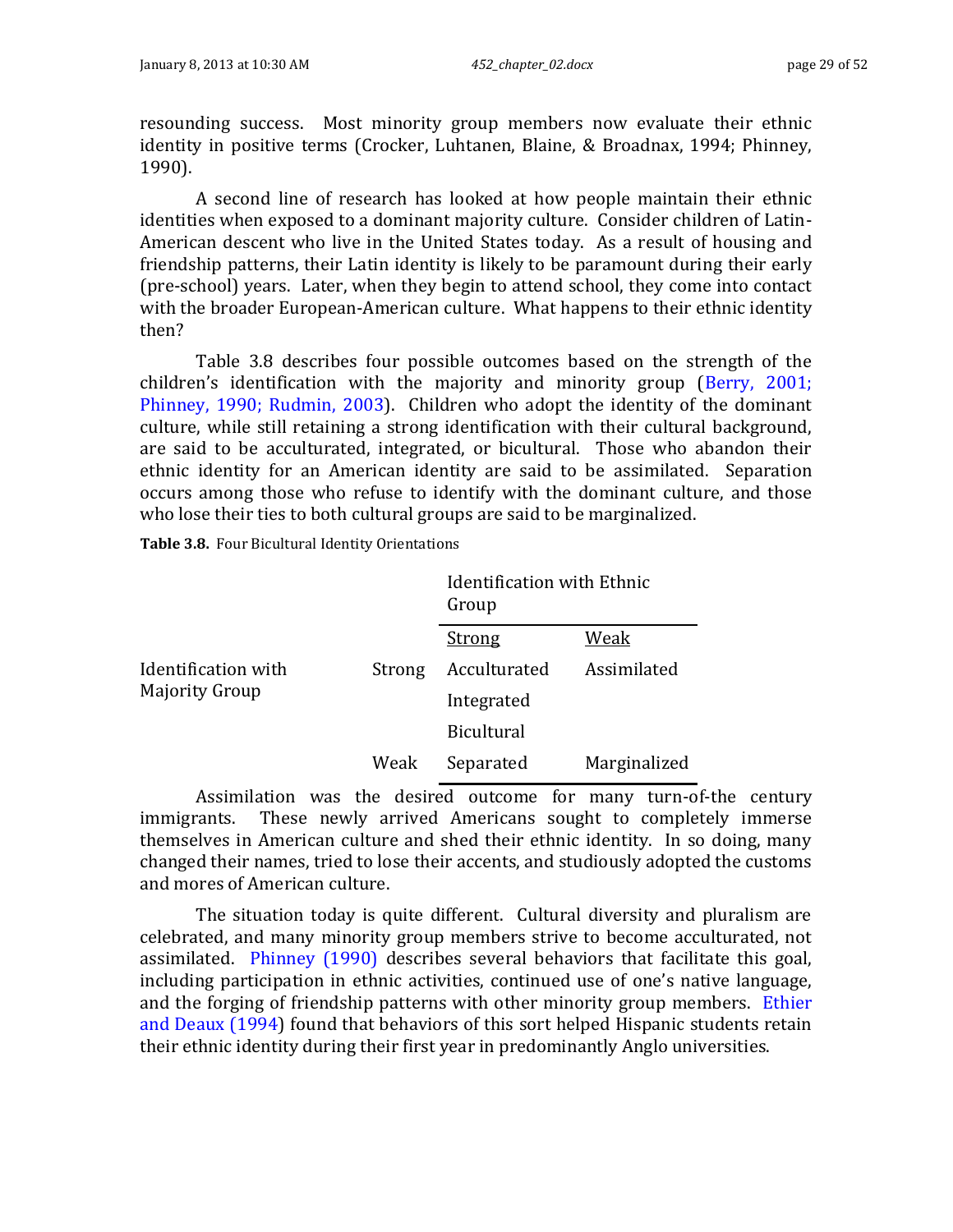### <span id="page-29-0"></span>C. *Gender Differences in the Self-Concept*

Across cultures, men and women think of themselves in characteristically different ways. Whereas men think of themselves in individualistic terms, emphasizing traits that reflect social dominance and competitiveness, women tend to think of themselves in interdependent terms, emphasizing interpersonal traits, such as warmth and nurturance (Cross & Madson, 1997; Guimond, Chatard, Martinot, Crisp, & Redersdorff, 2006; Kashima, Yamaguchi, Kim, Choi, Gelfand, & Yuki, 1995). Undoubtedly, these differences are influenced by socialization and childrearing practices. From an early age, girls are encouraged to develop interpersonal skills that promote positive personal interactions, such as paying close attention to other people's feelings and needs, and being conciliatory, cooperative, and compliant. Over time, these behaviors come to be part of the selfconcept, leading women to think of themselves in interpersonal terms.

An investigation by Gabriel and Gardner (1999) showed that men and women also differ when it comes to the nature of their social identities. These investigators had male and female college students complete a "Who am I?" questionnaire similar to the one shown in [Table 2.1.](#page-2-1) Among other things, the participants' responses were coded as representing the relational self (e.g., "I am the youngest child in my family.") or the collective self (e.g., "I am Italian."). [Figure 2.4](#page-30-1) shows that although relational identities were more common among women than among men, collective identities were more common among men than among women. These findings support the claim that women define themselves in relational terms, whereas men focus more on the groups to which they belong (see also, Baumeister & Sommer, 1997; Maddux & Brewer, 2005).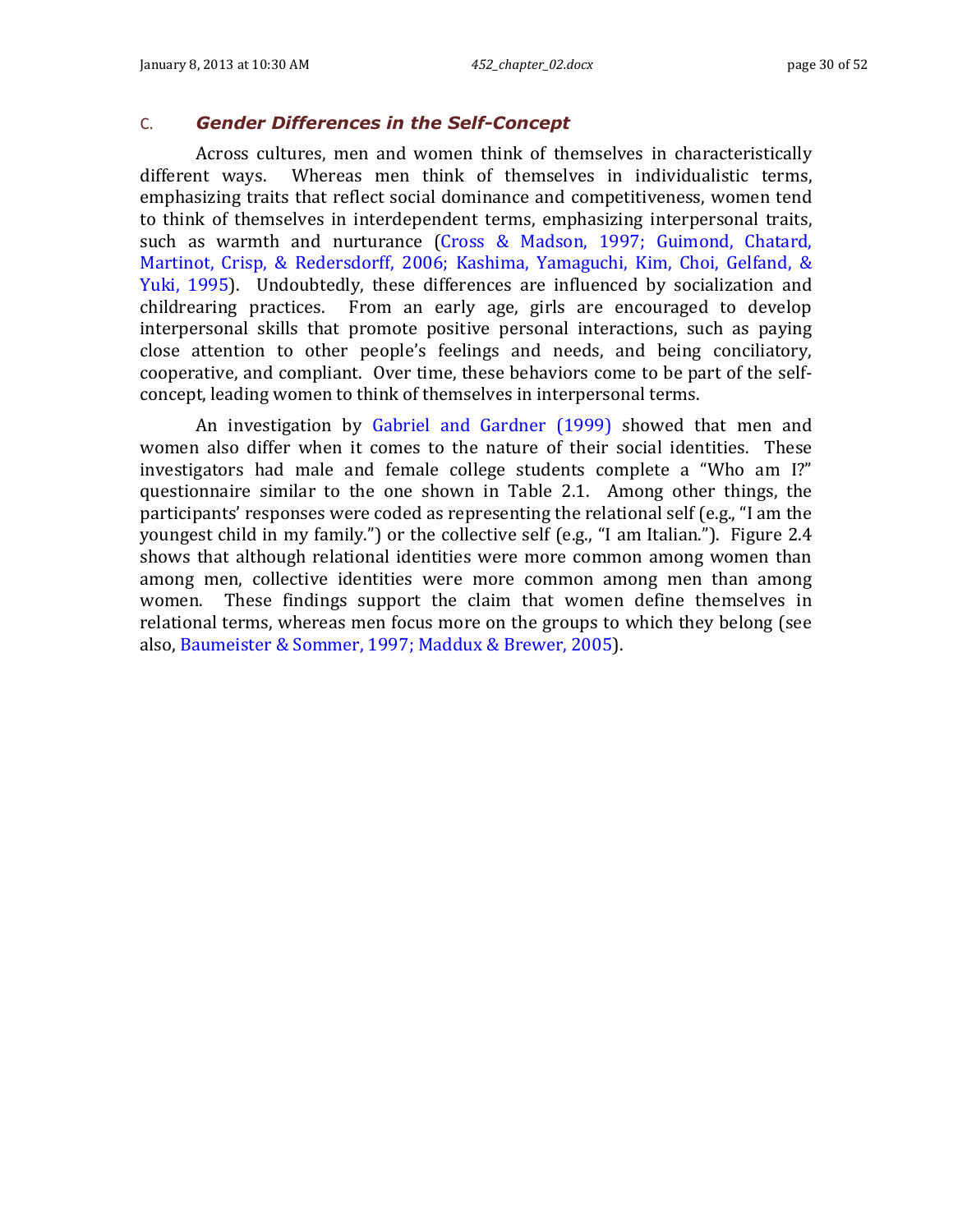

<span id="page-30-1"></span>**Figure 2.4.** Gender Differences in the Social Self**. When asked to describe themselves, women were more apt than men to mention relational identities, but men were more apt than women to mention collective identities. (Source: Gabriel & Gardner, 1999,** *Journal of Personality and Social Psychology***,** *77,* **642-655)**

# <span id="page-30-0"></span>IV. **Self-Concept Activation**

To this point we have documented differences in the way people characteristically think about themselves. Yet people think of themselves in so many ways, that only a portion of their self-knowledge can be active at any time. For example, a person who thinks of herself as hardworking at one moment may think of herself as sentimental at another moment. In this section, we will examine factors that explain these shifts in self-definition.

The model shown in [Figure 6.5](#page-31-1) will guide our discussion. In the middle of the figure is a box labeled "self-representations." We will use this term to refer to the way people are currently thinking of themselves. Other theorists have referred to these momentary self-representations as aspects of the phenomenal self (Jones  $\&$ Gerard, 1967), the spontaneous self-concept (McGuire & McGuire, 1981, 1988), selfidentifications (Schlenker & Weigold, 1989), the working self-concept (Markus & Kunda, 1986) or the active self (Wheeler, DeMarree, & Petty, 2005, 2007). All of these terms call attention to the fact that only a subset of self-knowledge is active at any time and that, once activated, self-representations affect the way we process information, feel, and behave.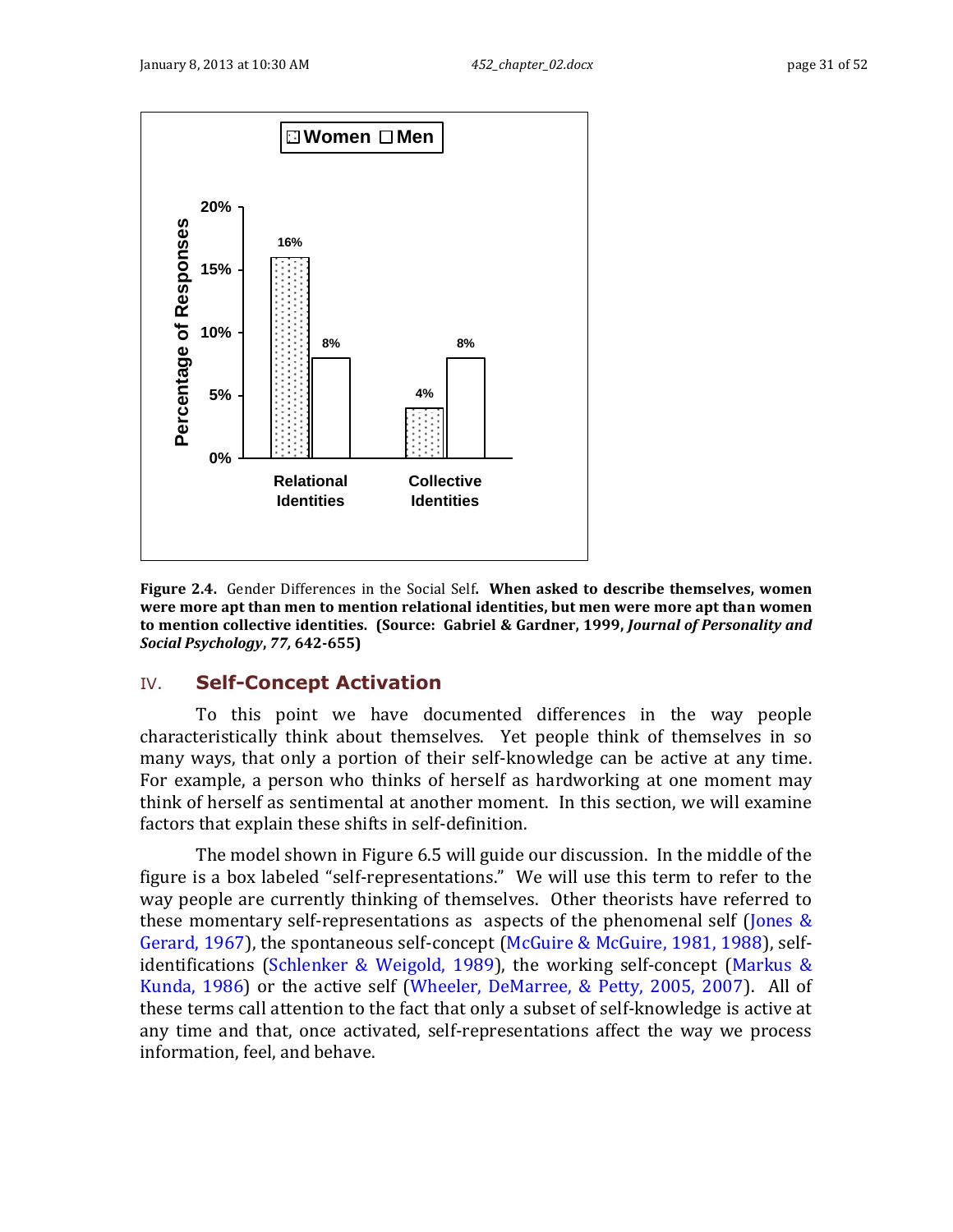

<span id="page-31-1"></span>**Figure 6.5. A schematic presentation of the factors that affect the way people currently think about themselves, and the influence these thoughts have on other aspects of psychological life.**

### <span id="page-31-0"></span>A. *Social Factors Activate Self-Representations*

A variety of social factors influence self-representations. Social roles are probably the most important factor to consider (Roberts & Donahue, 1994). For example, I am more likely to think of myself as a professor when I'm teaching than when I'm coaching my son's baseball team. In a similar manner, you are more likely to think of yourself as scholarly when you are studying in the library than when you are out on a date.

The composition of the social environment also activates selfrepresentations. According to the **distinctiveness postulate**, people think of themselves in ways that distinguish them from their social surroundings (McGuire  $\&$ McGuire, 1981, 1988; Nelson & Miller, 1995; von Hippel, Hawkins, & Schooler, 2001). To illustrate, sitting at a restaurant with a lot of school children will probably lead you to think of yourself as grown-up and mature. In contrast, sitting at a restaurant with a lot of senior citizens will probably lead you to think of yourself as youthful and energetic.

The social environment also influences the salience of personal and collective identities. **Self-categorization theory** (Turner, Hogg, Oakes, Reicher, & Wetherell, 1987) proposes that whether people define themselves in terms of their various social groups (e.g., as an American, Protestant, or teamster) or in terms of their various personal identities (e.g., as ambitious, dependable, or outgoing) depends, in part, on the social context. Group identities are highly salient in intergroup contexts. An American, for example, is more likely to think of himself as an American when he is in Paris, France, than when he is in Paris, Texas. This is because his nationality is distinctive when he is in a foreign land. In contrast, personal identities are more common in intragroup contexts. For example, a woman is more apt to be thinking of her personal qualities when interacting with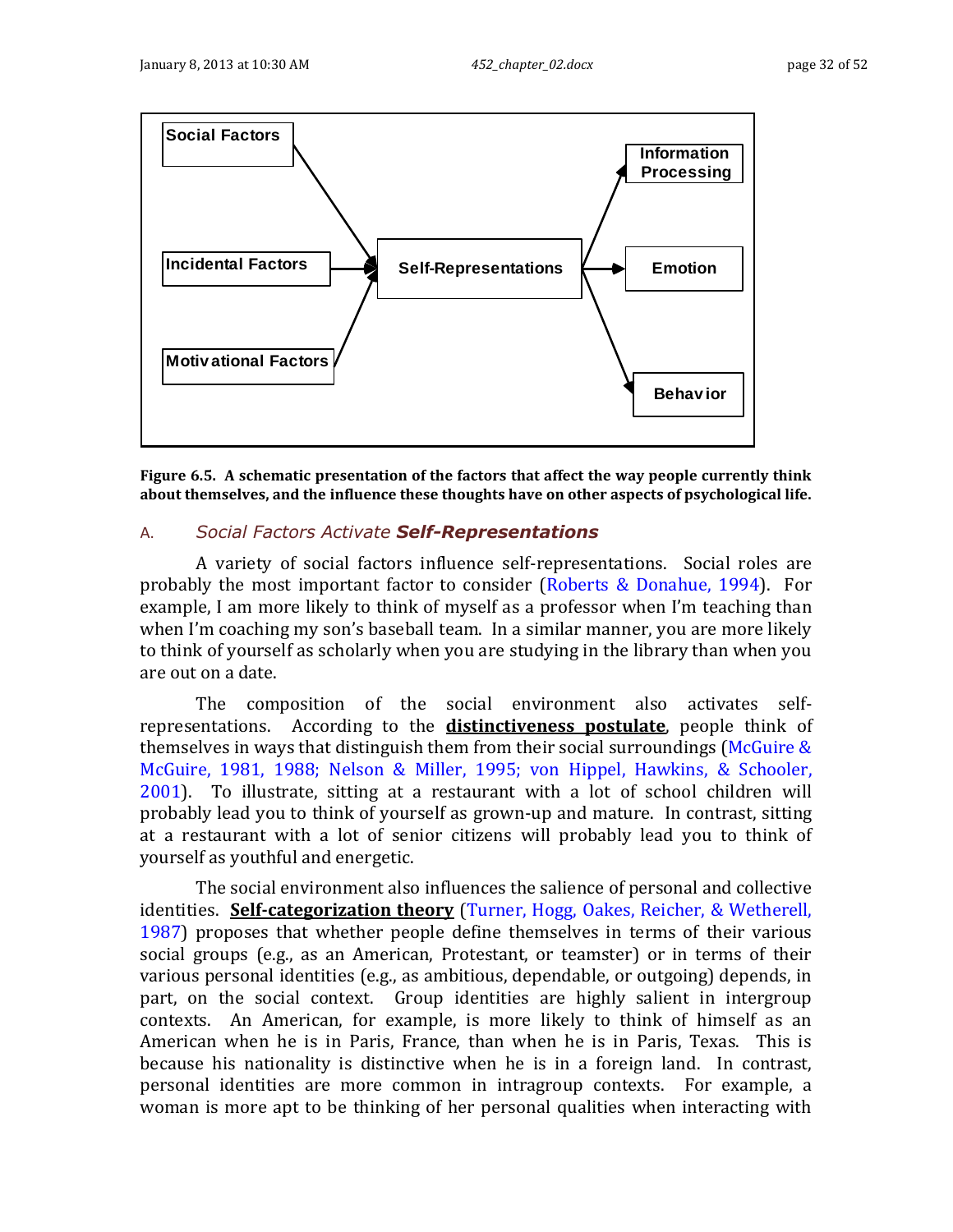other women than when interacting with a group of men. The salience of group identities is also influenced by group size. Almost by definition, minority groups tend to be statistically distinctive (in part, this is what it means to be a minority). Because of this distinctiveness, minority group members think about their group identity more than majority group members (Brewer, 1991; Mullen, Migdal, & Rozell, 2003; Simon & Hamilton, 1994).

Even cultural symbols can influence the relative accessibility of different selfviews. Ross, Xun, and Wilson (2002) asked bilingual Chinese Canadians to complete a "Who Am I?" questionnaire in either English or in Chinese. The investigators then compared these responses to the responses of a control group of European Canadians who answered in English. [Figure 2.6](#page-33-1) shows that although personal selfdescriptions were more common than collectivistic ones in all three participant groups, this difference was smallest when Chinese participants completed the questionnaire in Chinese. Ross and colleagues argued that this is because the Chinese language activated a collectivistic identity among native Chinese (see also, Gardner, Gabriel, & Lee, 1999; Hong, Morris Chiu, & Benet-Martinez, 2000; Ramírez-Esparza, Gosling, Benet-Martinez, Potter, & Pennebaker, 2006; Trafimow, Triandis, & Goto, 1991; Wang & Ross, 2005).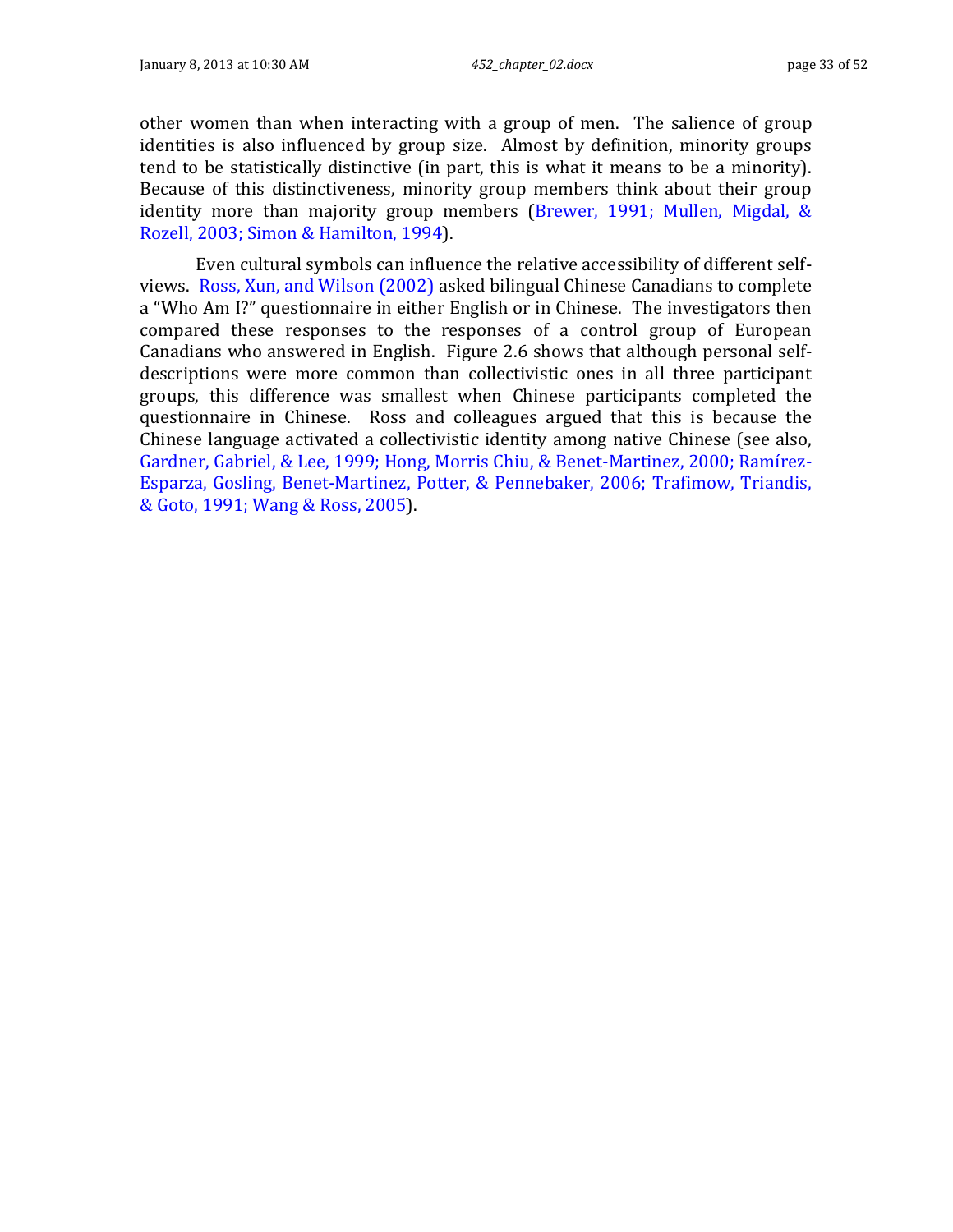

<span id="page-33-1"></span>**Figure 2.6.** Self-Descriptions of European Canadians and Chinese-born Canadians**. When asked to describe themselves, all three participant groups reported more personal identities than collective identities. However, this difference was smallest when Chinese born Canadians described themselves in Chinese. These findings suggest that situational cues activate different identities in biculturals. (Source: Ross, Xun, & Wilson, 2002,** *Personality and Social Psychology Bulletin, 28,* **1040-1050)**

Finally, significant others can also activate particular self-representations. Earlier we noted that people possess relational self-views, consisting of a particular self-view in a particular relationship (e.g., I am inarticulate with my boss). Even subtle reminders of the relationship partner, such as a whiff of perfume, can activate a corresponding relational self-view. To illustrate, Baldwin, Carrell, and Lopez (1990) asked graduate students in psychology to evaluate their research ideas after viewing (at levels below conscious awareness) the scowling face of their advisor or the approving face of a fellow student. Students exposed to the disapproving face subsequently evaluated their work more negatively than did those exposed to the approving face, presumably because they begin to think of themselves through their advisor's eyes (see also Andersen & Chen, 2002; Chen, Boucher, & Tapias, 2006; Fazio, Effrein, & Falender, 1981; Fitzsimons & Bargh, 2003; Hinkley & Andersen, 1996; Shah, 2003a, 2003b).

### <span id="page-33-0"></span>B. *Incidental Factors Activate Self-Representations*

It is noteworthy that students in the Baldwin et al. (1990) study were not consciously aware they had viewed an approving or disapproving face, even though seeing these faces affected the way they thought about themselves. This finding is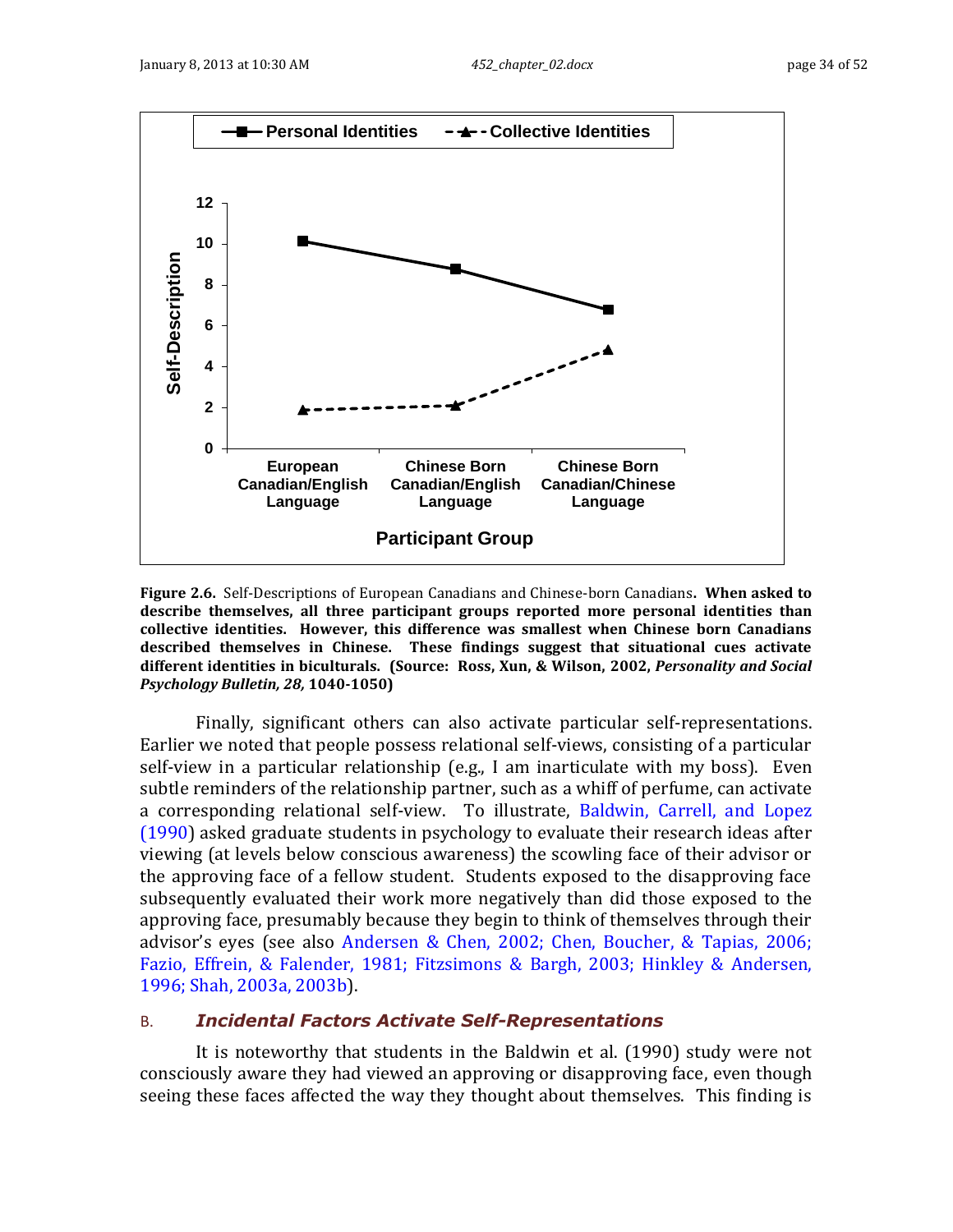consistent with evidence that self-representations can be activated by a variety of subtle, incidental factors (Bargh, Chen, & Burrows, 1996; Chartrand & Bargh, 1999). For example, Stapel and Blanton (2004) had participants view pictures of Einstein or a clown at presentation rates too fast to consciously detect. Those who *saw* the clown subsequently rated themselves as more intelligent than those who *saw* Einstein. In another experiment, participants who were first asked to think about professors performed better at a game of *Trivial Pursuits* than did those who were first asked to think about secretaries (Dijksterhuis & van Knippenberg, 1998). And still another study found that participants behaved more competitively during a business negotiation when artifacts relevant to competition were present (e.g., a briefcase) than when these artifacts were absent (Kay, Wheeler, Bargh, & Ross, 2004). Presumably, the presence of competitive artifacts activated selfrepresentations of competitiveness in participants, and these activated selfrepresentations led participants to behave competitively (Wheeler et al., 2005, 2007).

### <span id="page-34-0"></span>C. *Motivational Factors Activate Self-Representations*

Finally, individuals can purposefully activate specific aspects of their selfconcept (Gump & Kulik, 1995; Kunda, 1990). According to Brewer's **optimal distinctiveness** theory, people have two fundamental needs: A need to feel connected to others and a need to feel special and unique (Brewer, 1991; Brewer & Gardner, 1996). The strength of these two motives varies. When we need to feel connected to others, we activate views of ourselves that focus on our collective identities (e.g., I am a Catholic); when we need to feel unique, we activate views of ourselves that highlight our individuality (e.g., I am artistic).

Pickett, Silver, and Brewer (2002) conducted an experiment to test optimal distinctiveness theory. During the first part of the experiment, the experimenters induced needs for social inclusion in some participants by leading them to feel different from others. In contrast, needs for social differentiation were induced in other participants by leading them to feel highly similar to others. Afterward, participants rated how important various groups were to them, including large, collective groups, such as their ethnicity, race, and religion. Pickett and colleagues predicted that collective identities would be most attractive to participants whose needs for social inclusion had been aroused, and least attractive to participants whose need for social differentiation had been aroused. [Figure 2.7](#page-35-1) provides support for this prediction. Compared to a control group, participants with heightened needs for social inclusion overvalued their collective identities, whereas those with heightened needs for social differentiation devalued their collective identities (see also, Pickett, Bonner, & Coleman, 2002; Pickett & Brewer, 2001).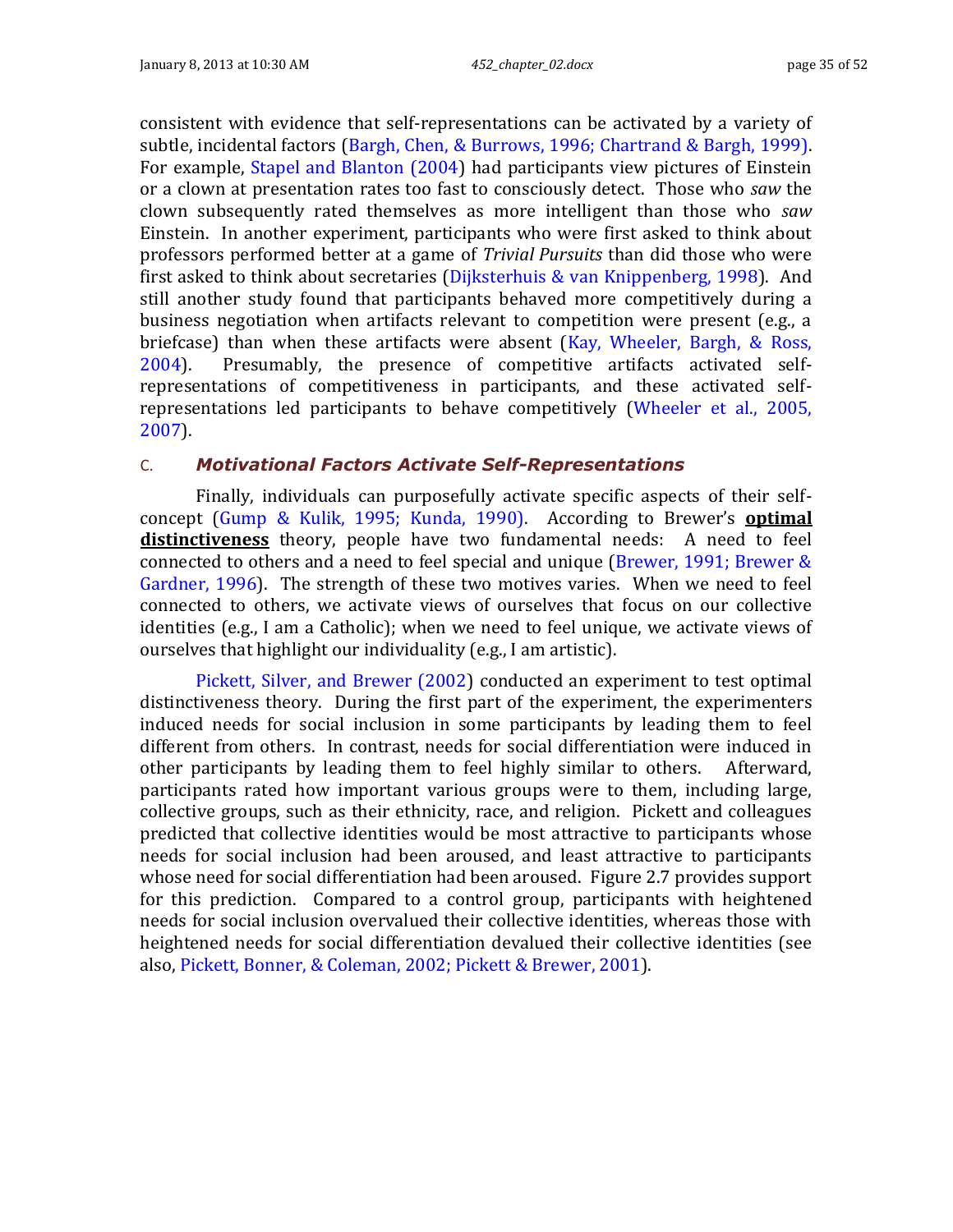

<span id="page-35-1"></span>**Figure 2.7. The Importance of Collective Identities as a Function of Needs for Social Inclusion and Social Differentiation. Compared to a control group, participants who first thought about how different they were from others (heightened need for social inclusion) overvalued their collective identities, but participants who first thought about how similar they were to others (heightened need for social differentiation) devalued their collective identities.** (Source: Pickett, Silver, & Brewer, 2002, *Personality and Social Psychology Bulletin, 28,* 546-558)

# <span id="page-35-0"></span>D. *Stability vs. Malleability in the Self-Concept*

The research we have just reviewed show that people's ideas about themselves are subject to change. Indeed, some of the research makes it seem as if these views can be modified with apparent ease. Are people's ideas about themselves really easily altered by shifting circumstances, or are people's ideas about themselves firmer and more resistant to change?

Although some theorists have argued that there is no core, stable set of beliefs when it comes to the self (e.g., Gergen, 1982), most of the evidence suggests otherwise. For one thing, people's views of themselves are highly stable after the age of 30 (McCrae & Costa, 1994; Mortimer, Finch, & Kumka, 1982). It is also the case that therapists struggle for years to change the self-views of their clients, often with only limited success. Why, then, does it seem as if researchers have been able to so readily alter people's beliefs about themselves in experimental settings?

The first thing to note is that there is a difference between self-concept *activation* and self-concept *change*. The research we have reviewed is concerned with factors that influence which one of a person's many self-views will be active at a given time. The evidence here is clear and straightforward: Numerous factors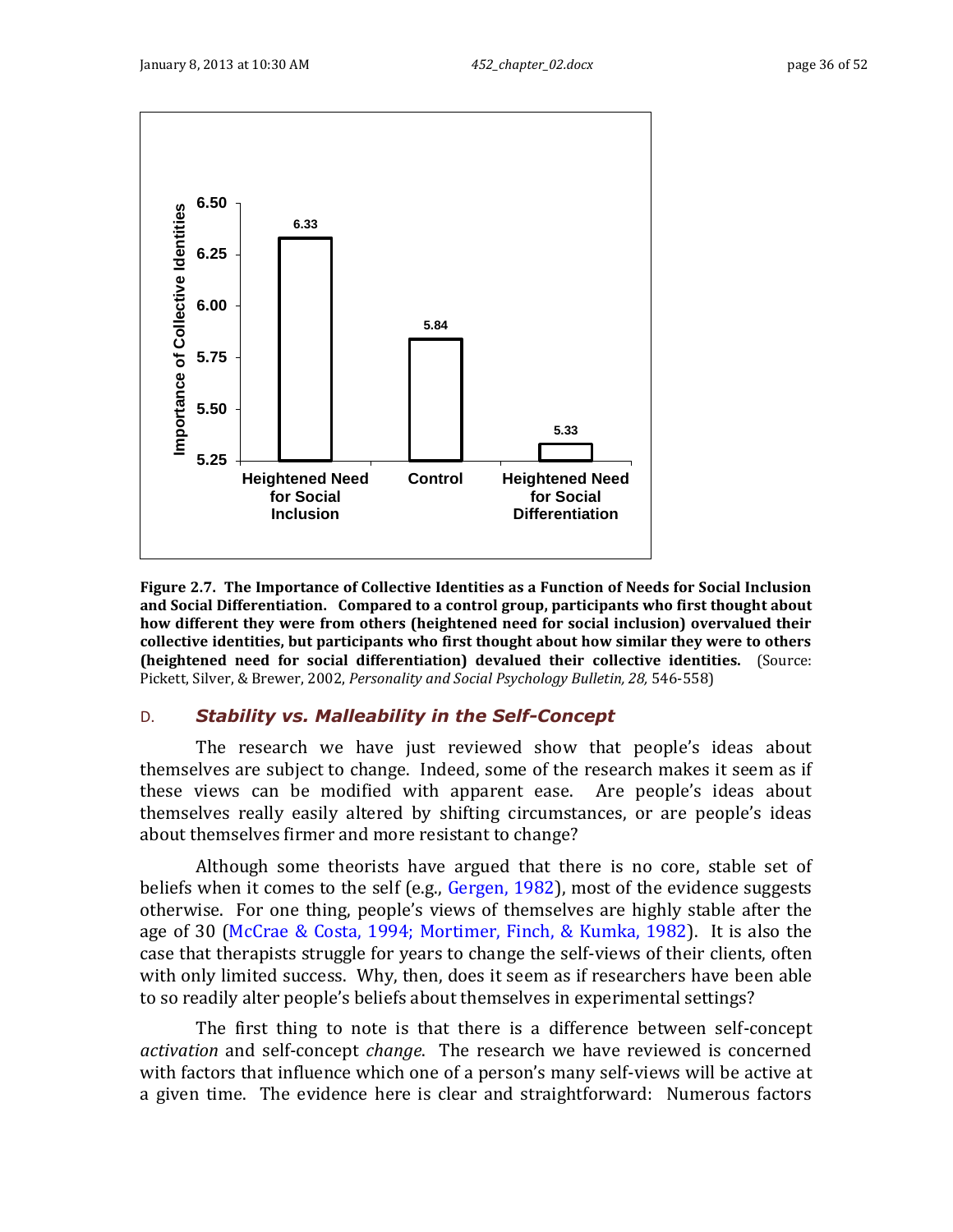(e.g., the social context) influence the salience or accessibility of our various selfviews.

The second issue under discussion—self-concept *change*—is more controversial. Here the question is whether people's ideas about themselves can be easily modified. Can people who generally think of themselves as attractive easily be made to think of themselves as homely? Several things should be kept in mind when considering this question.

First, the changes we have documented are often not large in any absolute sense. People who typically regard themselves as reticent and shy do not suddenly report being gregarious and outgoing. Rather, people's self-ratings merely shift a bit toward one or the other self-view depending on the factors we have discussed.

Another thing to consider is that college students have been the participants in most of the investigations we have reviewed. There is good reason to believe that people's ideas about themselves have yet to crystallize at this stage of life (Sears, 1986). This fact undoubtedly contributes to the ease with which self-conceptions can be modified. In a related vein, participants may not have been highly certain of the self-conceptions being altered, and this uncertainty could have made their selfviews more pliant (Kunda, Fong, Sanitioso, & Reber, 1993; Swann & Ely, 1984).

Finally, the experimental sessions extract people from their normal social environments (Swann, 1984). In the real world, people typically choose their social environments (Niedenthal, Cantor, & Kihlstrom, 1985; Snyder, 1979). For example, a person who thinks she is competitive is likely to engage in competitive activities. These activities, in turn, activate competitive views of the self. People also enlist the aid of others to help them maintain their self-views (Swann, 1990; Swann & Hill, 1982). For example, if your romantic partner considers you to be a real sweetheart, her warmth and endearments will probably activate this view in your mind as well.

What, then, can we conclude from the research we reviewed earlier? The most reasonable conclusion is that although people's self-representations shift from one situation to the next, they tend to be relatively stable over time, largely because people structure their lives in ways that promote stability rather than change.

### <span id="page-36-0"></span>V. **Chapter Summary**

In this chapter we examined the nature of the self-concept (or **ME)**. William James divided the **ME** into three subcategories: the material self (our bodies and extended selves), the social self (the various roles we play in social life and the way we are recognized and regarded by others), and the spiritual self (our inner or psychological self, including our ideas about our traits and abilities, values and habits, and the way it feels to be us). We then looked at contemporary research that has tested and extended James's scheme.

We then considered the nature of self-feelings. James identified a class of emotions that directly implicate how people feel about themselves. These selfrelevant emotions, include feelings of pride, guilt, shame, and embarrassment. James believed these emotions were instinctive in nature, and that people were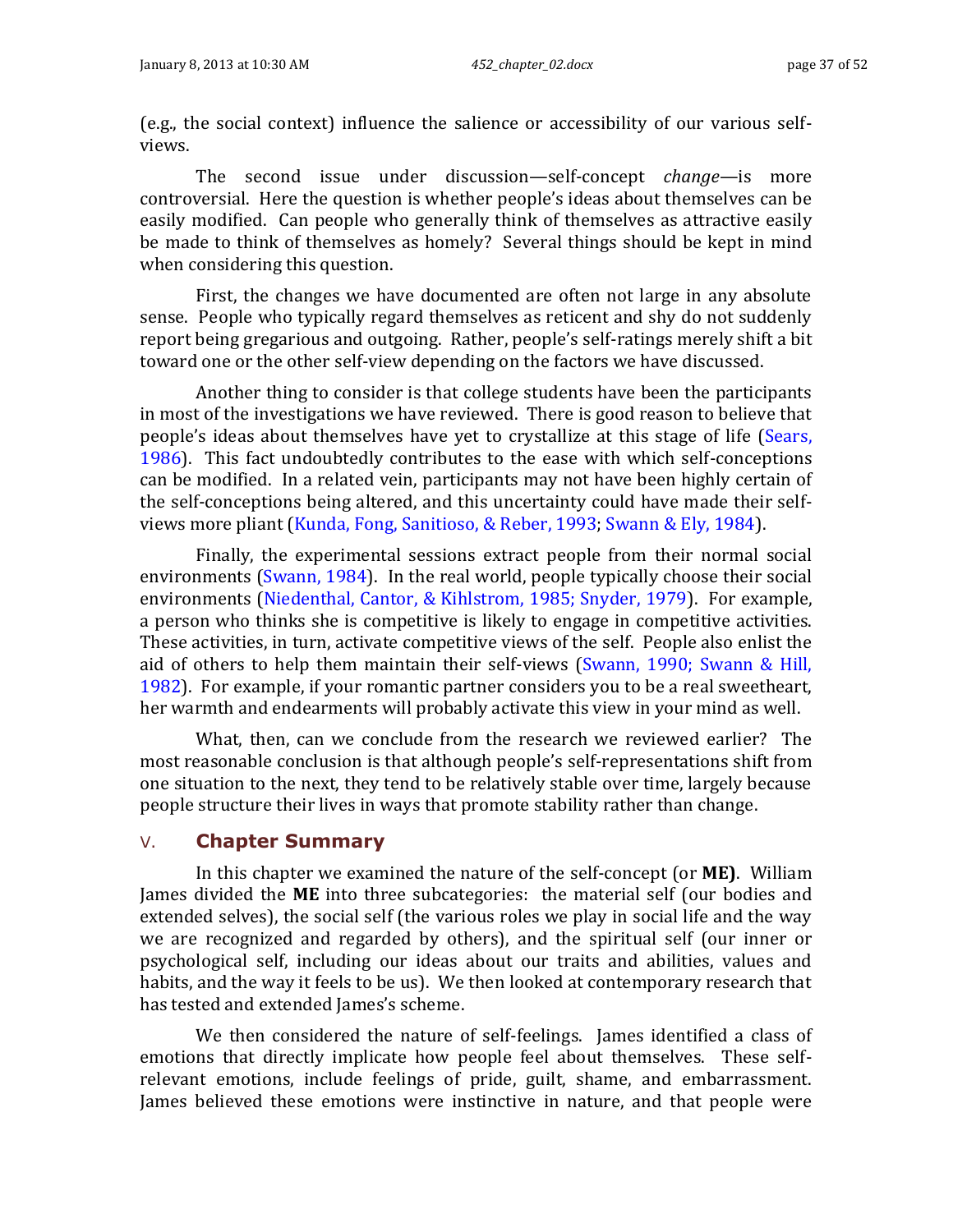motivated to experience the positive emotions and avoid the negative ones. Subsequent researchers have examined the nature of these emotions and the manner in which they are influenced by various self-standards (e.g., our ideas about who we ought to be).

Next, we examined group differences in the nature of the self-concept. Cultural differences were discussed first, comparing individualistic cultures (which emphasize independence and uniqueness) and collectivistic cultures (which emphasize interconnectedness and social harmony). Gender differences were also discussed, with women being more apt than men to define themselves in relational terms.

Finally, we considered various situational factors that activate different selfviews. Here we saw that people tend to think of themselves in ways that distinguish them from their social surroundings. We also noted that people strive to maintain uniqueness and connectedness, and these desires can lead them to purposefully activate particular self-views.

- William James distinguished three components of the empirical self (or **ME**). These were (a) the material self (i.e., tangible objects, people, or places that carry the designation my or mine); (b) the social self (i.e., our social roles and the way we are recognized and regarded by others); and (c) the spiritual self (i.e., our inner or psychological self, including our perceived traits, abilities, emotions, and beliefs).
- Contemporary researchers have refined and expanded James's scheme to include the collective self and the relational self. The collective self refers to social categories to which we belong, including our racial, religious, and ethnic identities. The relational self includes specific individuals who are part of our self-concept (e.g., my children; my boss) and the way we think of ourselves when we interact with them (e.g., I am playful with my children and respectful with my boss).
- William James identified a class of emotions that always involve the self as a point of reference. He called the positive emotions self-complacency and the negative emotions self-dissatisfaction. James believed that these emotions were instinctive in nature and that people are motivated to experience the positive emotions and avoid experiencing the negative emotions. Subsequent researchers have built on James's analysis by (a) making finer distinctions among these emotions (e.g., by distinguishing between shame and guilt) and (b) by exploring how these emotions are influenced by people's beliefs about who they could be, want to be, or ought to be.
- Other people can be an important source of self-feelings. People can bask in the reflected glory of other people's accomplishment (e.g., sports fans experience pride and euphoria when their team wins). People also derive feelings of self-worth from the social groups to which they belong and they feel better about themselves when they appraise their group in more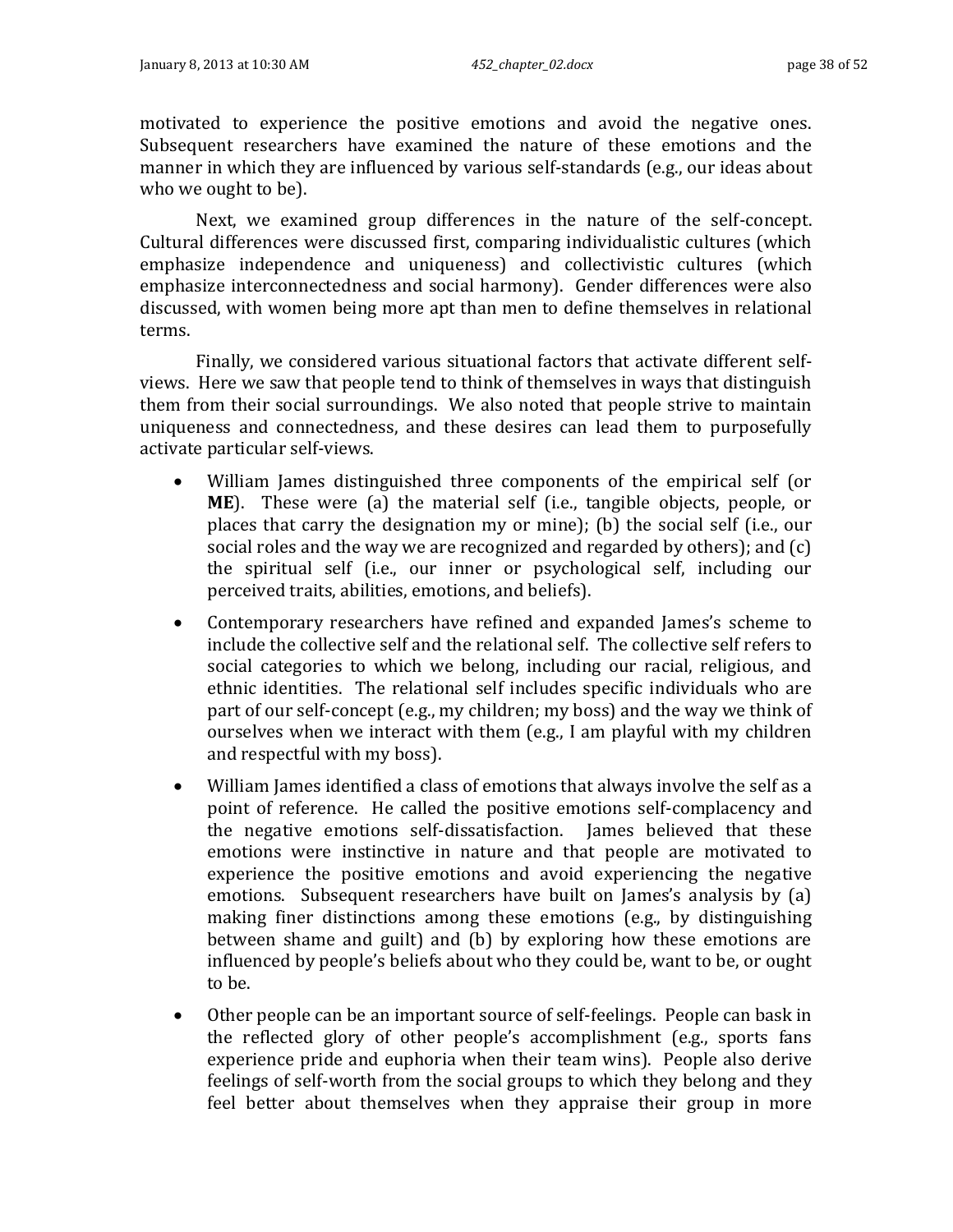positive terms than they evaluate other groups.

- People differ in the importance they attach to their various identities. People in Western cultures emphasize the ways in which they are different from others, and place great importance on their personal identities. People from Eastern cultures emphasize the ways in which they are similar to or are related to others, and place more importance on their collective and relational identities.
- Individuals also differ within each culture. Women tend to think of themselves in more relational terms than do men, and men tend to think of themselves in more collective terms than do women.
- A variety of factors can activate different aspects of the self-concept, including a variety of subtle, incidental ones. In general, people tend to think of themselves in ways that distinguish them from their surrounding social context. People can also deliberately choose to activate different aspects of the self-concept to satisfy needs for social inclusion and social differentiation.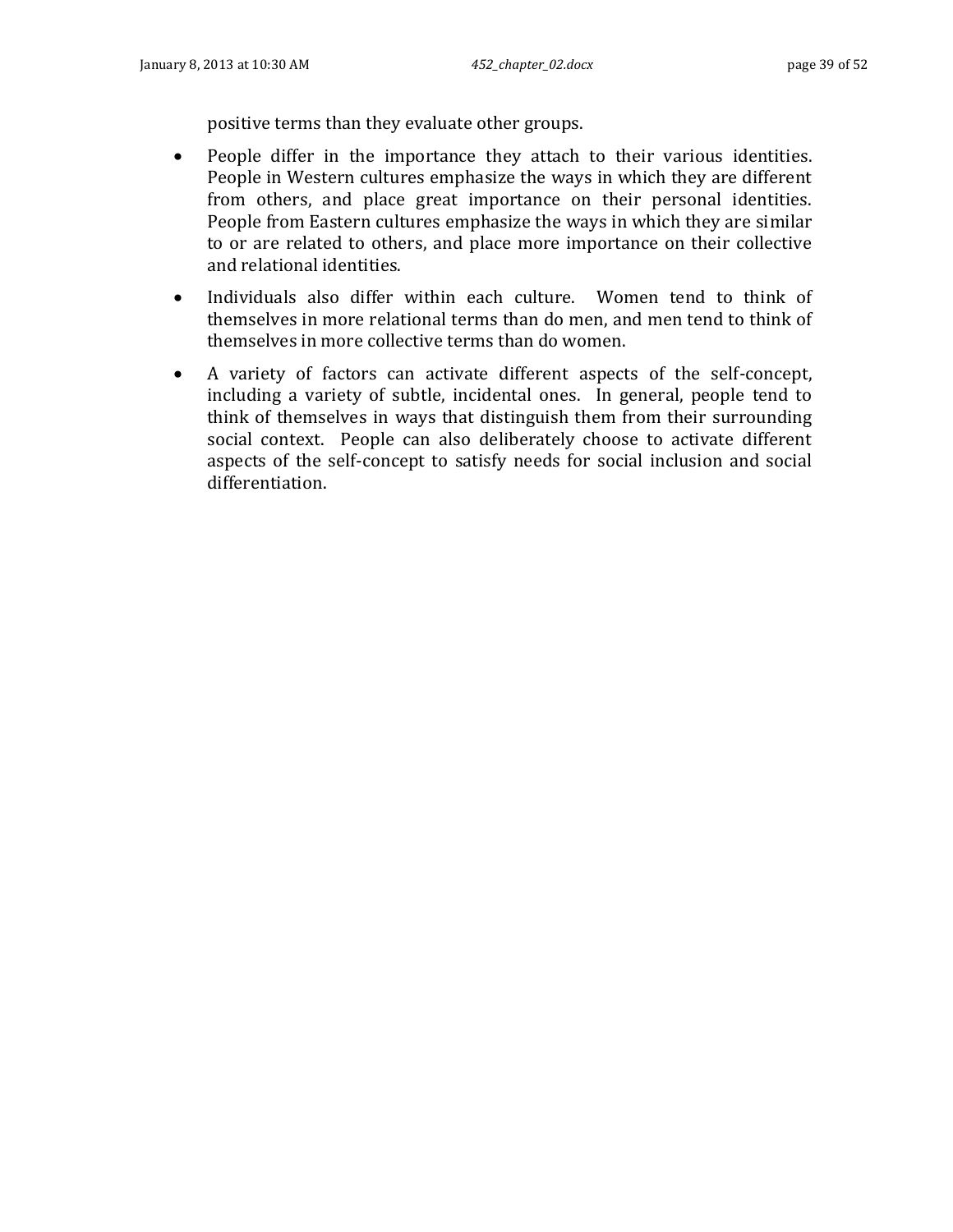### <span id="page-39-0"></span>VI. **References**

- Abelson, R. P. (1986). Beliefs are like possessions. *Journal for the Theory of Social Behaviour*, *16*, 222-250.
- Andersen, S. M., & Chen, S. (2002). The relational self: An interpersonal socialcognitive theory. *Psychological Review, 109,* 619-645.
- Aron, A., Aron, E. N., Tudor, M., & Nelson, G. (1991). Close relationships as including other in the self. *Journal of Personality and Social Psychology, 60*, 241-253.
- Ashmore, R. D., Deaux, K., & McLaughlin-Volpe, T. (2004). An organizing framework for collective identity: Articulation and significance of multidimensionality. *Psychological Bulletin, 130,* 80-114.
- Ausubel, D. P. (1955). Relationships between shame and guilt in the socialization process. *Psychological Review, 62,* 378-390.
- Baldwin, M. W. (1997). Relational schemas as a source of IF-THEN self inference procedures. *Review of General Psychology, 1,* 326-335.
- Baldwin, M. W., Carrell, S. E., & Lopez, D. F. (1990). Priming relationship schemas: My advisor and the Pope are watching me from the back of my mind. *Journal of Experimental Social Psychology, 26*, 435-454.
- Bargh, J. A. (1982). Attention and automaticity in the processing of self-relevant information. *Journal of Personality and Social Psychology*, *43*, 425-436.
- Bargh, J. A., Chen, M., & Burrows, L. (1996). Automaticity of social behavior: Direct effects of trait construct and stereotype activation on action. *Journal of Personality and Social Psychology*, 71, 230-244.
- Barrett, K. C. (1995). A functionalist approach to shame and guilt. In J. Tangney & K. Fischer (Eds.), *Self-conscious emotions: The psychology of shame, guilt, pride, and embarrassment* (pp. 25-63). New York: Guilford Press.
- Baumeister, R. F., & Sommer, K. L. (1997). What do men want? Gender differences and two spheres of belongingness. *Psychological Bulletin, 122,* 38-44.
- Baumgardner, A. H. (1990). To know oneself is to like oneself: Self-certainty and self-affect. *Journal of Personality and Social Psychology*, *58*, 1062-1072.
- Beggan, J. K. (1992). On the social nature of nonsocial perception: The mere ownership effect. *Journal of Personality and Social Psychology, 62*, 229-237.
- Belk, R. W. (1988). Possessions and the extended self. *Journal of Consumer Research*, *15*, 139-168.
- Bem, D. J., & Allen, A. (1974). On predicting some of the people some of the time: The search for cross-situational consistencies in behavior. *Psychological Review, 81*, 506-520.
- Bennett, M., Yuill, N., Banerjee, R., & Thomson, S. (1998). Children's understanding of extended identity. *Developmental Psychology, 34*, 322-331.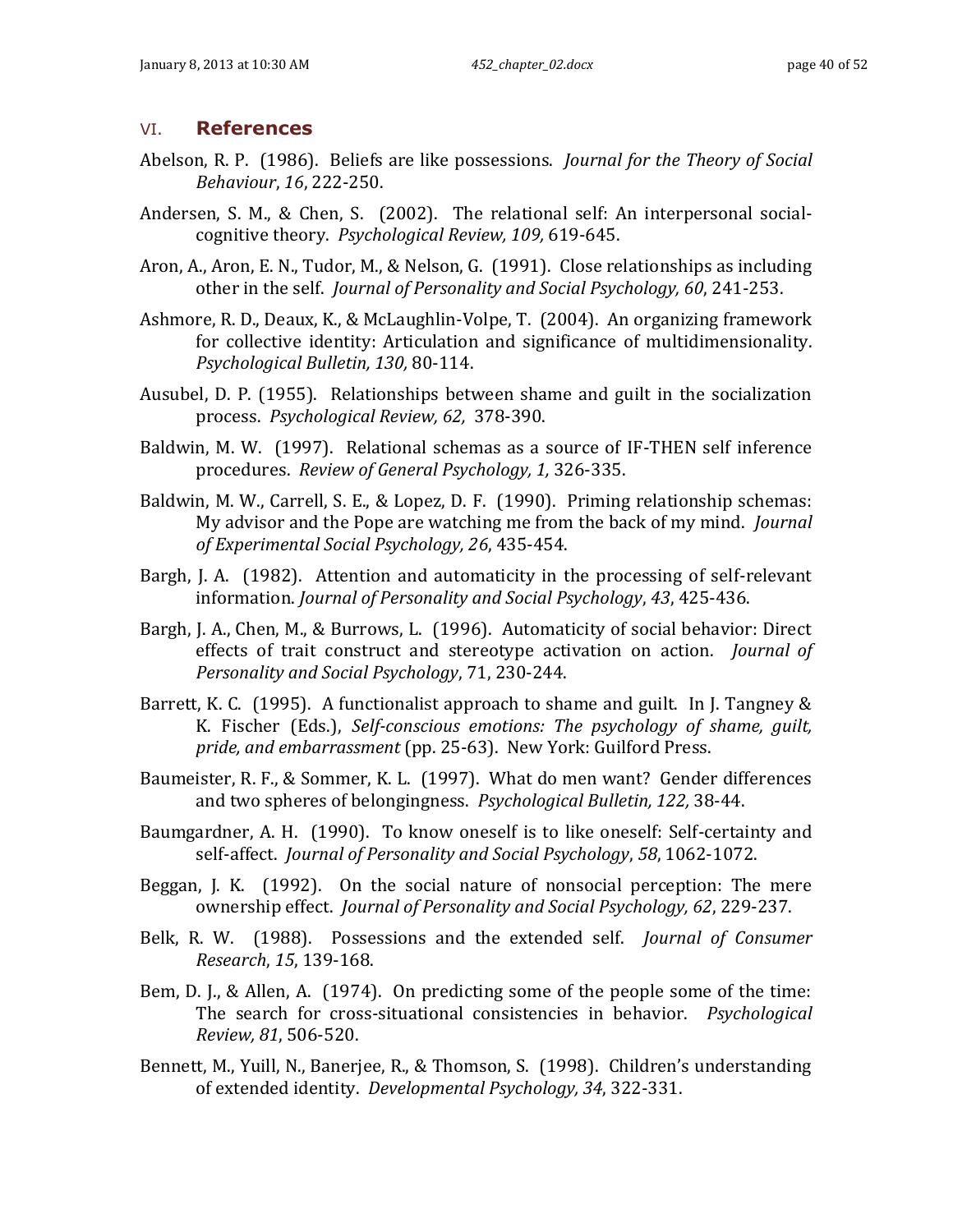- Berry, J. W. (2001). A psychology of immigration. *Journal of Social Issues, 57*, 615- 631.
- Bettencourt, B. A., & Sheldon, K. (2001). Social roles as mechanisms for psychological need satisfaction within social groups. *Journal of Personality and Social Psychology, 81,* 1131-1143.
- Blatt, S. J. (1985). The destructiveness of perfectionism. *American Psychologist, 50,* 1003-1020.
- Brewer, M. B. (1991). The social self: On being the same and different at the same time. *Personality and Social Psychology Bulletin, 17*, 475-482.
- Brewer, M. B., & Gardner, W. (1996). Who is this 'we'? Levels of collective identity and self-representations. *Journal of Personality and Social Psychology, 71,* 83- 93.
- Brown, J. D., & Marshall, M. A. (2001). Self-esteem and emotion: Some thoughts about feelings. *Personality and Social Psychology Bulletin*, *27*, 575-584.
- Brown, J. D., & Weiner, B. (1984). Affective consequences of ability versus effort attributions: Controversies, resolutions, and quandaries. *Journal of Educational Psychology, 76*, 146-158.
- Brunstein, J. C. (1993). Personal goals and subjective well-being: A longitudinal study. *Journal of Personality and Social Psychology, 65,* 1061-1070.
- Buss, A. H. (1980). *Self-consciousness and social anxiety*. San Francisco: W. H. Freeman & Co.
- Campbell, J. D. (1990). Self-esteem and clarity of the self-concept. *Journal of Personality and Social Psychology*, *59*, 538-549.
- Carver, C. S. (2004). Negative affects deriving from the Behavioral Approach System. *Emotion*, *4*, 3-22.
- Carver, C. S., & Scheier, M. F. (1998). *On the self-regulation of behavior*. New York: Cambridge University Press.
- Carver, C. S., & White, T. L. (1994). Behavioral inhibition, behavioral activation, and affective response to impending reward and punishment: The BIS/BAS scales. *Journal of Personality and Social Psychology, 67,* 319-333.
- Carver, C. S., Lawrence, J. W., & Scheier, M. F. (1999). Self-discrepancies and affect: Incorporating the role of feared selves. *Personality and Social Psychology Bulletin, 25,* 783-792.
- Chartrand, T. L., & Bargh, J. A. (1999). The Chameleon Effect: The perceptionbehavior link and social interaction. *Journal of Personality and Social Psychology, 76,* 893-910.
- Chen, S., Boucher, H. C., Tapias, M. P. (2006). The relational self revealed: Integrative conceptualization and implications for interpersonal life. *Psychological Bulletin, 132,* 151-179.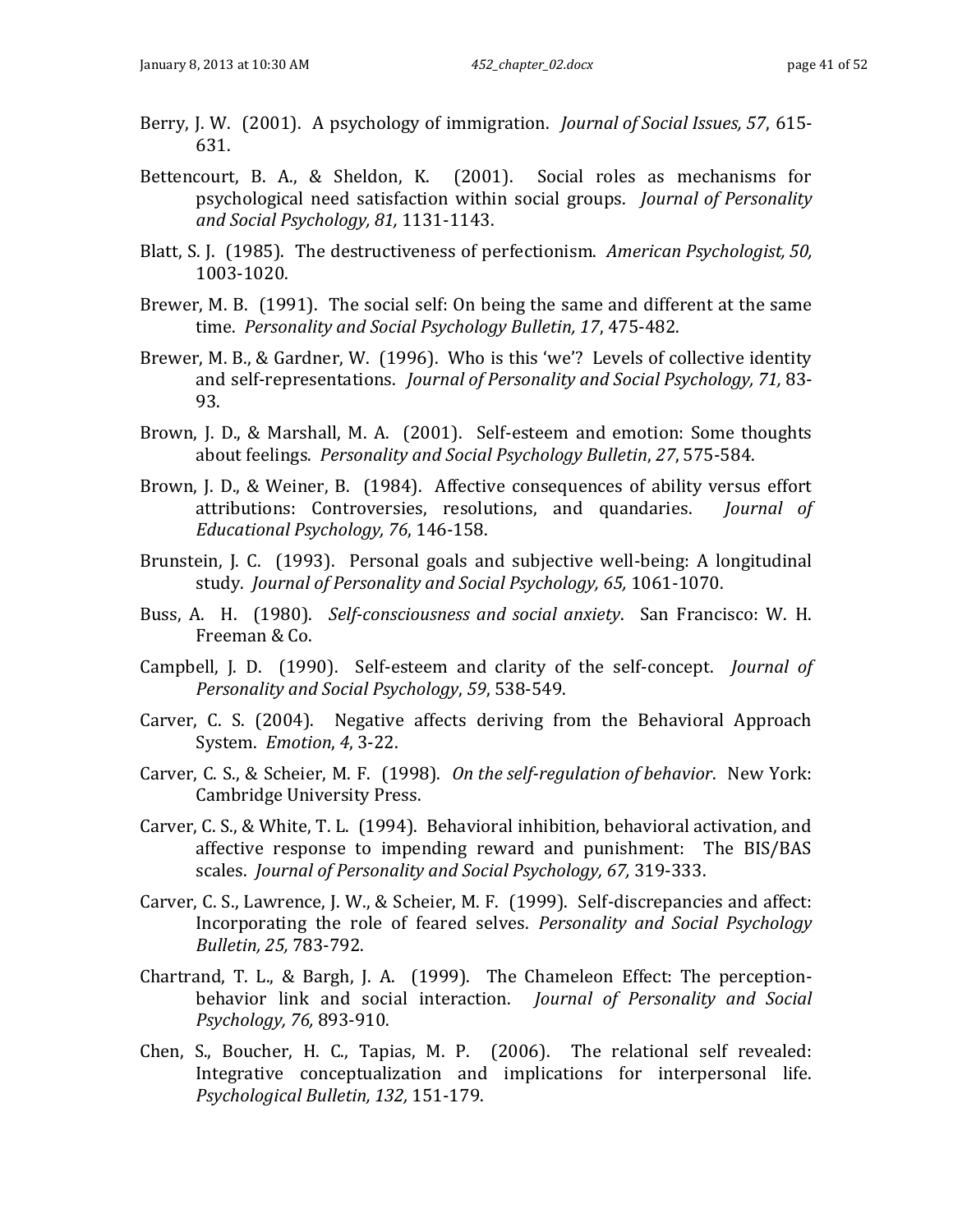- Choi, Y., Harachi, T. W., Gillmore, M. R., & Catalano, R. F. (2006). Are multiracial adolescents at greater risk? Comparisons of rates, patterns, and correlates of substance use and violence between monoracial and multiracial adolescents. *American Journal of Orthopsychiatry*, 76, 86-97.
- Cialdini, R. B., Borden, R. J., Thorne, A., Walker, M. R., Freeman, S., & Sloan, L. R. (1976). Basking in reflected glory: Three (football) field studies. *Journal of Personality and Social Psychology*, *34*, 366-375.
- Correll, J., & Park, B. (2005). A model of the ingroup as a social resource. *Personality and Social Psychology Review, 9,* 341-359.
- Cousins, S. D. (1989). Culture and self-perception in Japan and the United States. *Journal of Personality and Social Psychology, 56*, 124-131.
- Crocker, J. Luhtanen, R., Blaine, B., & Broadnax, S. (1994). Collective self-esteem and psychological well-being among White, Black, and Asian college students. *Personality and Social Psychology Bulletin*, *20*, 503-513.
- Cross, S. E., & Madson, L. (1997). Models of the self: Self-construals and gender. *Psychological Bulletin, 122,* 5-37.
- De Dreu, C. K. W., & van Knippenberg, D. (2005). The possessive self as a barrier to conflict resolution: Effects of mere ownership, process accountability, and self-concept clarity on competitive cognitions and behavior. *Journal of Personality and Social Psychology, 89,* 345-357.
- Dijksterhuis, A., & van Knippenberg, A. (1998). The relation between perception and behavior, or how to win a game of Trivial Pursuits. *Journal of Personality and Social Psychology, 74,* 865-877.
- Dixon, T. M., & Baumeister, R. F. (1991). Escaping the self: The moderating effect of self-complexity. *Personality and Social Psychology Bulletin, 17*, 363-368.
- Dollinger, S. J., & Clancy Dollinger, S. M. (2003). Individuality in young and middle adulthood: An autophotographic study. Journal of Adult Development, 10, 227-236.
- Donahue, E. M., Robins, R. W., Roberts, B. W., & John, O. P. (1993). The divided self: Concurrent and longitudinal effects of psychological adjustment and social roles on self-concept differentiation. *Journal of Personality and Social Psychology*, *64*, 834-846.
- Doosje, B., Branscombe, N. R., Spears, R., & Manstead, A. S. R. (1998). Guilty by association: When one's group has a negative history. *Journal of Personality and Social Psychology, 75,* 872-886.
- Dunning, D., & Hayes, A. F. (1996). Evidence for egocentric comparison in social judgment. *Journal of Personality and Social Psychology*, *71*, 213-229.
- Ethier, K. A., Deaux, K. (1994). Negotiating social identity when contexts change: Maintaining identification and responding to threat. *Journal of Personality and Social Psychology, 67*, 243-251.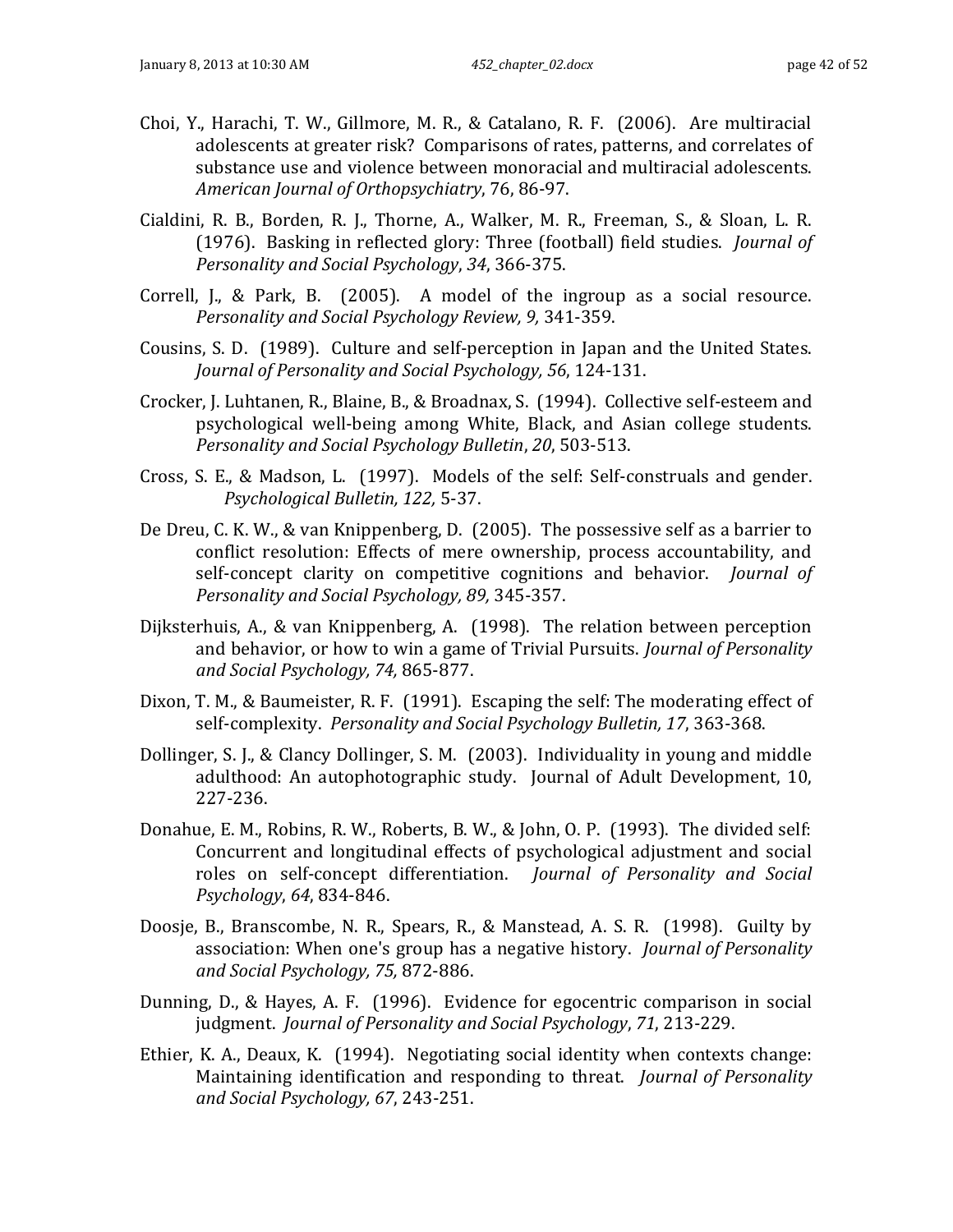- Fiske, A. P. (2002). Using individualism and collectivism to compare cultures—A critique of the validity and measurement of the constructs: Comment on Oyserman et al. (2002). *Psychological Bulletin, 128,* 78-88.
- Fiske, A. P., Kitayama, S., Markus, H., & Nisbett, R. E. (1998). The cultural matrix of social psychology. In D. T. Gilbert, S. T. Fiske, & G. Lindzey (Eds.), *Handbook of social psychology* (4th ed., Vol. 2, pp. 915-981). New York: McGraw-Hill.
- Fiske, S. T., & Taylor, S. E. (1991). *Social cognition* (2nd ed.). New York: McGraw-Hill.
- Flett, G. L., & Hewitt, P. L. (Eds.). (2002). *Perfectionism: Theory, research, and treatment*. Washington, DC: APA.
- Fong, G. T., & Markus, H. (1982). Self-schemas and judgments about others. *Social Cognition*, *3*, 191-204.
- Fuligni, A. J., Witkow, M., & Garcia, C. (2005). Ethnic identity and academic adjustment of adolescents from Mexican, Chinese, and European backgrounds. *Developmental Psychology, 41*, 799-811.
- Fuligni, A. J., Witkow, M., & Garcia, C. (2005). Ethnic identity and academic adjustment of adolescents from Mexican, Chinese, and European backgrounds. *Developmental Psychology, 41*, 799-811.
- Gaertner, L., Sedikides, C., & Graetz, K. (1999). In search of self-definition: Motivational primacy of the individual self, motivational primacy of the collective self, or contextual primacy? *Journal of Personality and Social Psychology, 76,* 5-18.
- Gaertner, L., Sedikides, C., Vevea, J. L., & Izuzzini, J. (2002). The "I," the "We," and the "When": A meta-analysis of motivational primacy in self-definition. *Journal of Personality and Social Psychology, 83,* 574-591.
- Gaines, S. O., Marelich, W. D., Bledsoe, K. L., Steers, W. N., et al. (1997). Links between race/ethnicity and cultural values as mediated by racial/ethnic identity and moderated by gender. *Journal of Personality and Social Psychology, 72,* 1460-1476.
- Gallucci, M. (2003). I sell seashells by the seashore, and my name is Jack: Comment on Pelham, Mirenberg, and Jones (2002). *Journal of Personality and Social Psychology, 85,* 789-799.
- Gardner, W. L., Gabriel, S., & Lee, A. Y. (1999). "I" value freedom, but "We" value relationships: Self-construal priming mirrors cultural differences in judgment. *Psychological Science, 10,* 321-326.
- Gelfand, M. J., Triandis, H. C., and Darius, K-S. C. (1996). Individualism versus collectivism or versus authoritarianism? *European Journal of Social Psychology*, *26*, 397-410.
- Gergen, K. J. (1971). *The concept of self*. New York: Holt, Rinehart, & Winston.
- Gergen, K. J. (1982). From self to science: What is there to know? In J. Suls (Ed.),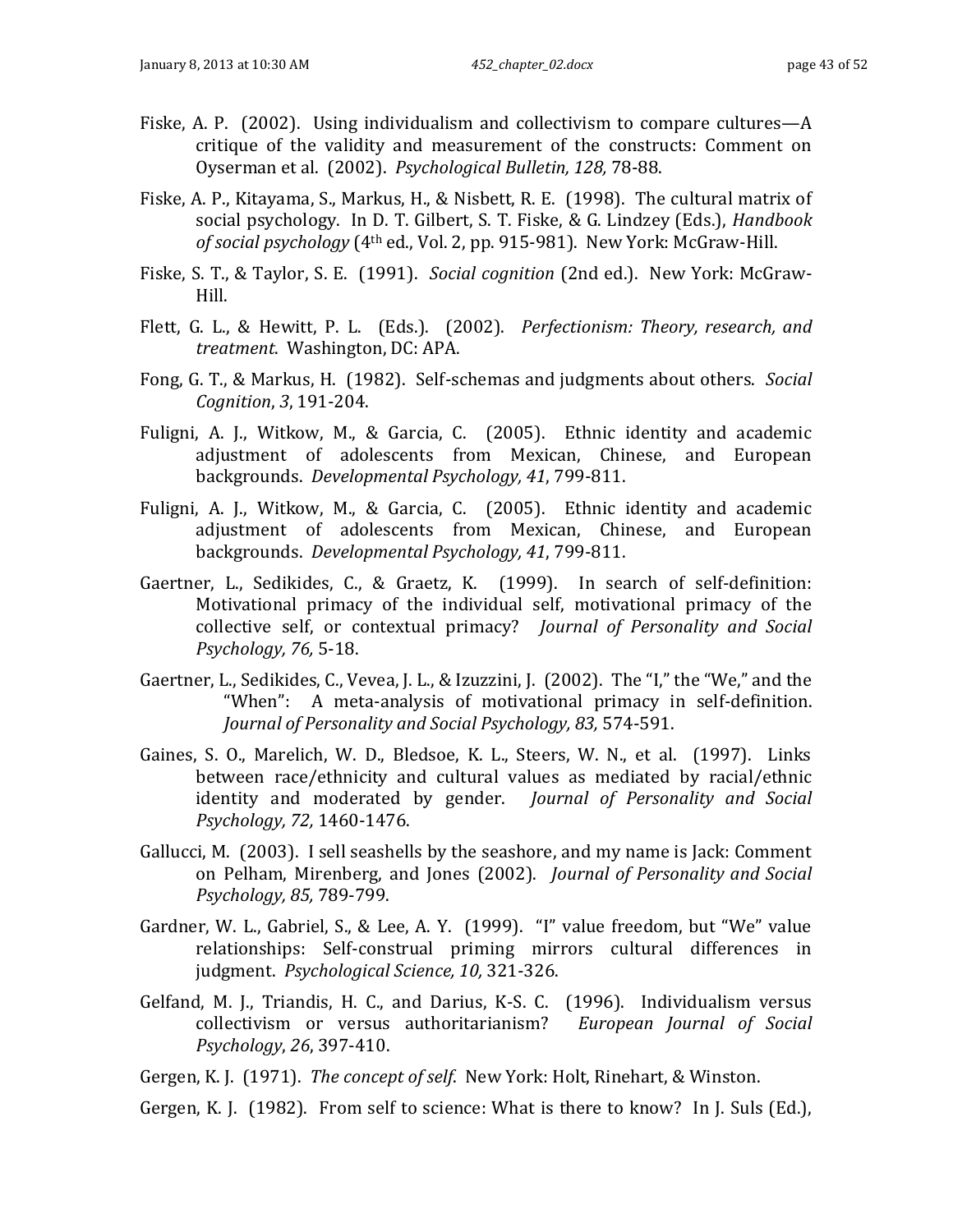*Psychological perspectives on the self* (Vol. 1, pp. 129-149). Mahwah, NJ: Erlbaum.

- Gilovich, T. (1991). *How we know what isn't so: The fallibility of human reason in everyday life*. New York: The Free Press.
- Gordon, C. (1968). Self-conceptions: Configurations of content. In. C. Gordon & K. J. Gergen (Eds.), *The self in social interaction* (pp. 115-136). New York: Wiley.
- Gray, J. A. (1994). Personality dimensions and emotion systems. In P. Ekman & R. Davidson (Eds.), *The nature of emotion: Fundamental questions* (pp. 243- 247). New York: Oxford University Press.
- Greenwald, A. G., & Banaji, M. R. (1995). Implicit social cognition: Attitudes, selfesteem, and stereotypes. *Psychological Review, 102*, 4-27.
- Guimond, S., Chatard, A., Martinot, D., Crisp, R. J., & Redersdorff, S. (2006). Social comparison, self-stereotyping, and gender differences in self-construals. *Journal of Personality and Social Psychology, 90,* 221-242.
- Gump, B. B., & Kulik, J. A. (1995). The effect of a model's HIV status on selfperceptions: A self-protective similarity bias. *Personality and Social Psychology Bulletin, 21*, 827-833.
- Heider, F. (1958). *The psychology of interpersonal relations*. New York: Wiley.
- Heine, S. J., Lehman, D. R., Markus, H. R., & Kitayama, S. (1999). Is there a universal need for positive self-regard? *Psychological Review, 106,* 766-794.
- Heppen, J. B., & Ogilvie, D. M. (2003). Predicting affect from global selfdiscrepancies: The dual role of the undesired self. *Journal of Social and Clinical Psychology, 22*, 347-368
- Higgins, E. T. (1999). Promotion and prevention as a motivational duality. In S. Chaiken & Y. Trope (Eds.), *Dual-process theories in social psychology* (pp. 503- 525). New York: Guilford Press Press.
- Higgins, E. T. (1987). Self-discrepancy: A theory relating self and affect. *Psychological Review*, *94*, 319-340.
- Hinkley, K., & Andersen, S. M. (1996). The working self-concept in transference: Significant-other activation and self change. *Journal of Personality and Social Psychology, 71,* 1279-1295.
- Hirt, E. R., Zillmann, D., Erickson, G. A., & Kennedy, C. (1992). Costs and benefits of allegiance: Changes in fans' self-ascribed competencies after team victory versus defeat. *Journal of Personality and Social Psychology, 63*, 724-738.
- Hofstede, G. (1980). *Culture's consequences: International differences in work related values*. London: Sage.
- Hogg, M. A., & Turner, J. C. (1987). Intergroup behavior, self-stereotyping, and the salience of social categories. *British Journal of Social Psychology*, *26*, 325-340.
- Hong, Y., Morris, M. W., Chiu, C., & Benet-Martinez, V. (2000). Multicultural minds: A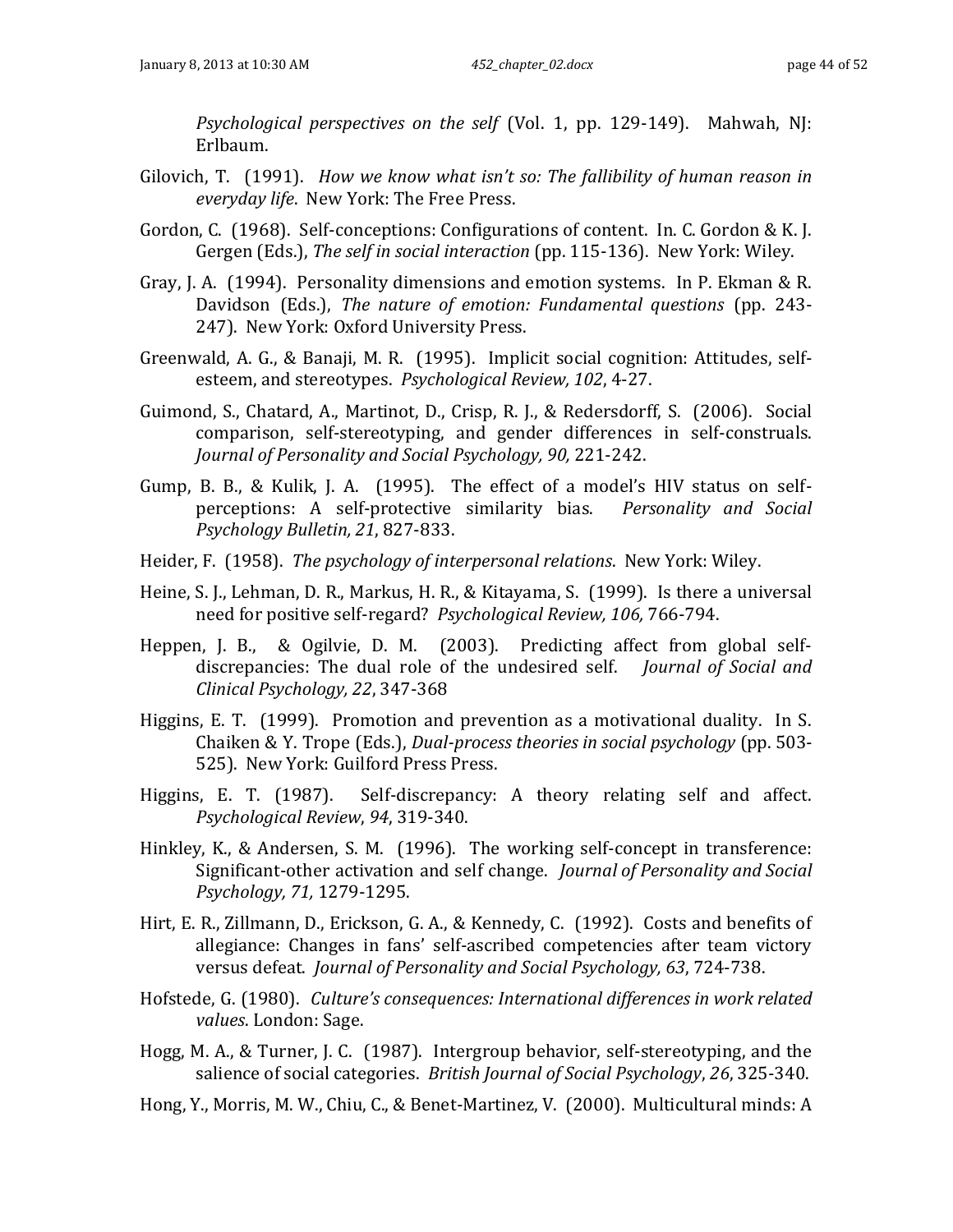dynamic constructivist approach to culture and cognition. *American Psychologist*, *55*, 709-720.

- Hoorens, V., & Todorova, E. (1998). The name letter effect: Attachment to self or primacy of own name writing? *European Journal of Social Psychology*, *18*, 365-368.
- Horney, K. (1945). *Our inner conflicts*. New York: Norton.
- Hynie, M., MacDonald, T. K., & Marques, S. (2006). Self-conscious emotions and selfregulation in the promotion of condom use. *Personality and Social Psychology Bulletin, 32,* 1072-1084.
- James, W. (1890). *The principles of psychology* (Vol. 1). New York: Holt.
- Jones, J. T., Pelham, B. W., Carvallo, M., & Mirenberg, M. C. (2004). How do I love thee? Let me count the Js: Implicit egotism and interpersonal attraction. *Journal of Personality and Social Psychology, 87,* 665-683.
- Jones, J. T., Pelham, B. W., Mirenberg, M. C., & Hetts, J. J. (2002). Name letter preferences are not merely mere exposure: Implicit egotism as selfregulation. *Journal of Experimental Social Psychology, 38,* 170-177.
- Kahneman, D., Knetch, J. L., & Thaler, R. H. (1990). Experimental tests of the endowment effect and the Coase-theorem. *Journal of Political Economy*, *98*, 1325-1348.
- Kanagawa, C., Cross, S. E., & Markus, H. R. (2001). "Who am I?" The cultural psychology of the conceptual self. *Personality and Social Psychology Bulletin, 27,* 90-103.
- Kashima, Y., Yamaguchi, S., Kim, U., Choi, S., Gelfand, M., & Yuki, M. (1995). Culture, gender, and self: A perspective from individualism-collectivism research. *Journal of Personality and Social Psychology*, *69*, 925-937.
- Keltner, D., & Beer, J. S. (2005). Self-conscious emotion and self-regulation. In A. Tesser, J. Wood, & D. Stapel (Eds.), *On building, defending, and regulating the self: A psychological perspective* (pp. 197-215). New York: Psychology Press.
- Keltner, D. & Buswell, B. N. (1997). Embarrassment: Its distinct form and appeasement functions. *Psychological Bulletin, 122,* 250-270.
- Kitayama, S., & Karasawa, M. (1997). Implicit self-esteem in Japan: Name letters and birthday numbers. *Personality and Social Psychology Bulletin, 23,* 736- 742.
- Kunda, Z. (1990). The case for motivated reasoning. *Psychological Bulletin*, *108*, 480-498.
- Kunda, Z., & Sanitioso, R. (1989). Motivated changes in the self-concept. *Journal of Experimental Social Psychology*, *25*, 272-285.
- Lavallee, L. F., & Campbell, J. D. (1995). Impact of personal goals on self-regulation processes elicited by daily negative events. *Journal of Personality and Social*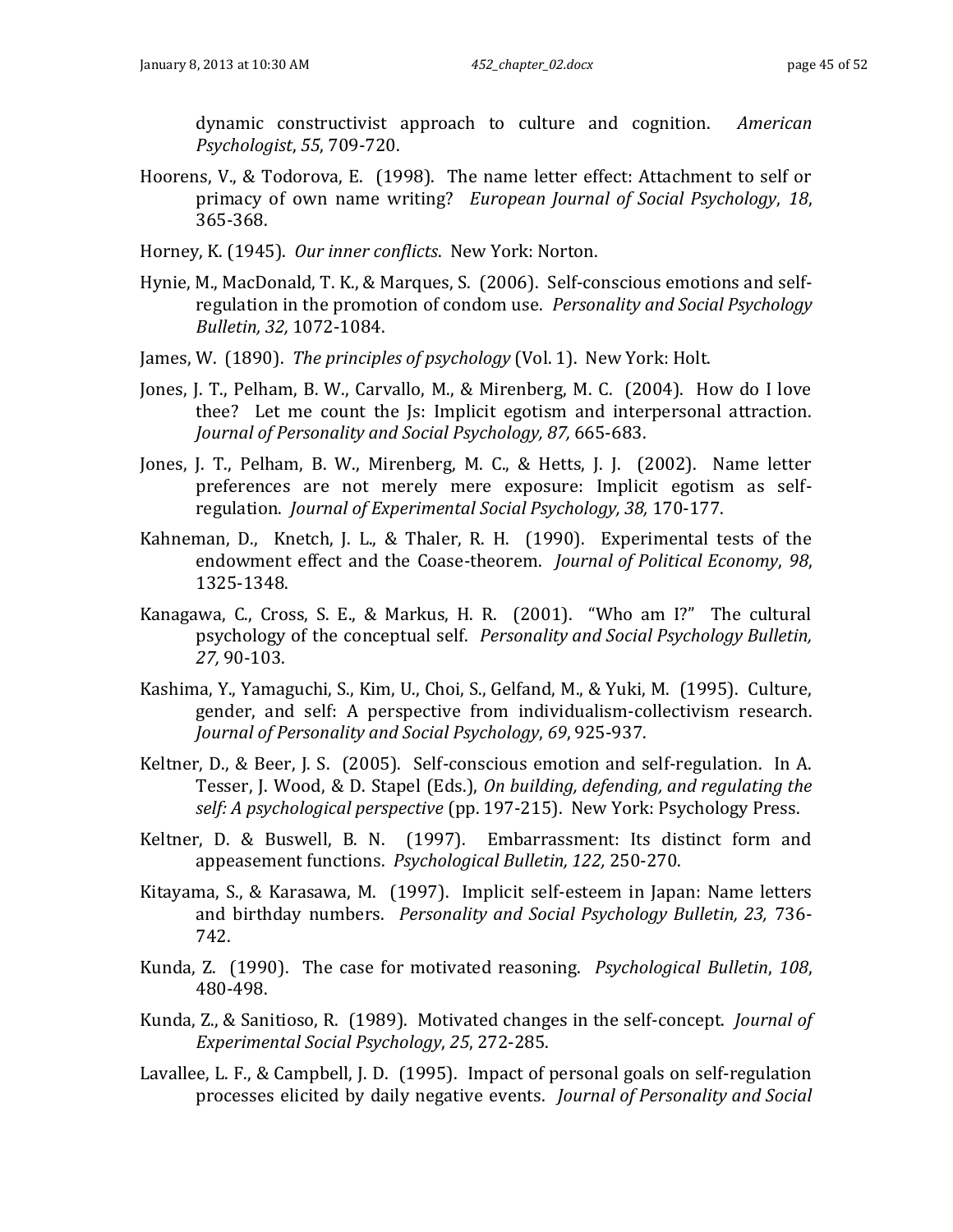*Psychology, 69*, 341-352.

Lazarus, R. S. (1991). *Emotion and adaptation*. New York: Oxford University Press.

- Leith, K. P., & Baumeister, R. F. (1998). Empathy, shame, guilt, and narratives of interpersonal conflicts: Guilt-prone people are better at perspective taking. *Journal of Personality, 66,* 1-37.
- Lewicki, P. (1983). Self-image bias in person perception. *Journal of Personality and Social Psychology*, *45*, 384-393.
- Lewicki, P. (1984). Self-schema and social information processing. *Journal of Personality and Social Psychology*, *47*, 1177-1190.
- Lewis, H. B. (1971). *Shame and guilt in neurosis*. New York: International Universities Press.
- Lewis, M. (1995). Embarrassment: The emotion of self-exposure and evaluation. In J. Tangney & K. Fischer (Eds.), *Self-conscious emotions: The psychology of shame, guilt, pride, and embarrassment* (pp. 198-252). New York: Guilford Press.
- Li, J., Wang, L., & Fischer, K. W. (2004). The organisation of Chinese shame concepts. *Cognition and Emotion*, *18*, 767-797.
- Linville, P. W. (1985). Self-complexity and affective extremity: Don't put all of your eggs in one cognitive basket. *Social Cognition*, *3*, 94-120.
- Linville, P. W. (1987). Self-complexity as a cognitive buffer against stress-related illness and depression. *Journal of Personality and Social Psychology*, *52*, 663- 676.
- Luhtanen, R., & Crocker, J. (1992). A collective self-esteem scale: Self-evaluation of one's social identity. *Personality and Social Psychology Bulletin*, *18*, 302-318.
- Maddux, W. W., & Brewer, M. B. (2005). Gender differences in the relational and collective bases for trust. *Group Processes and Intergroup Relations*, *8*, 159– 171.
- Markus, H. (1977). Self-schemata and processing information about the self. *Journal of Personality and Social Psychology*, *35*, 63-78.
- Markus, H. R., & Kitayama, S. (1991). Culture and the self: Implications for cognition, emotion, and motivation. *Psychological Review*, *98*, 224-253.
- Markus, H., & Nurius, P. (1986). Possible selves. *American Psychologist*, *41*, 954- 969.
- Markus, H., & Ruvolo, A. (1989). Possible selves: Personalized representations of goals. In L. A. Pervin (Ed.), *Goal concepts in personality and social psychology* (pp. 211-242). Mahwah, NJ: Erlbaum.
- Markus, H., & Smith, J. (1981). The influence of self-schemata on the perception of others. In N. Cantor & J. F. Kihlstrom (Eds.), *Personality, cognition, and social interaction* (pp. 232-262). Mahwah, NJ: Erlbaum.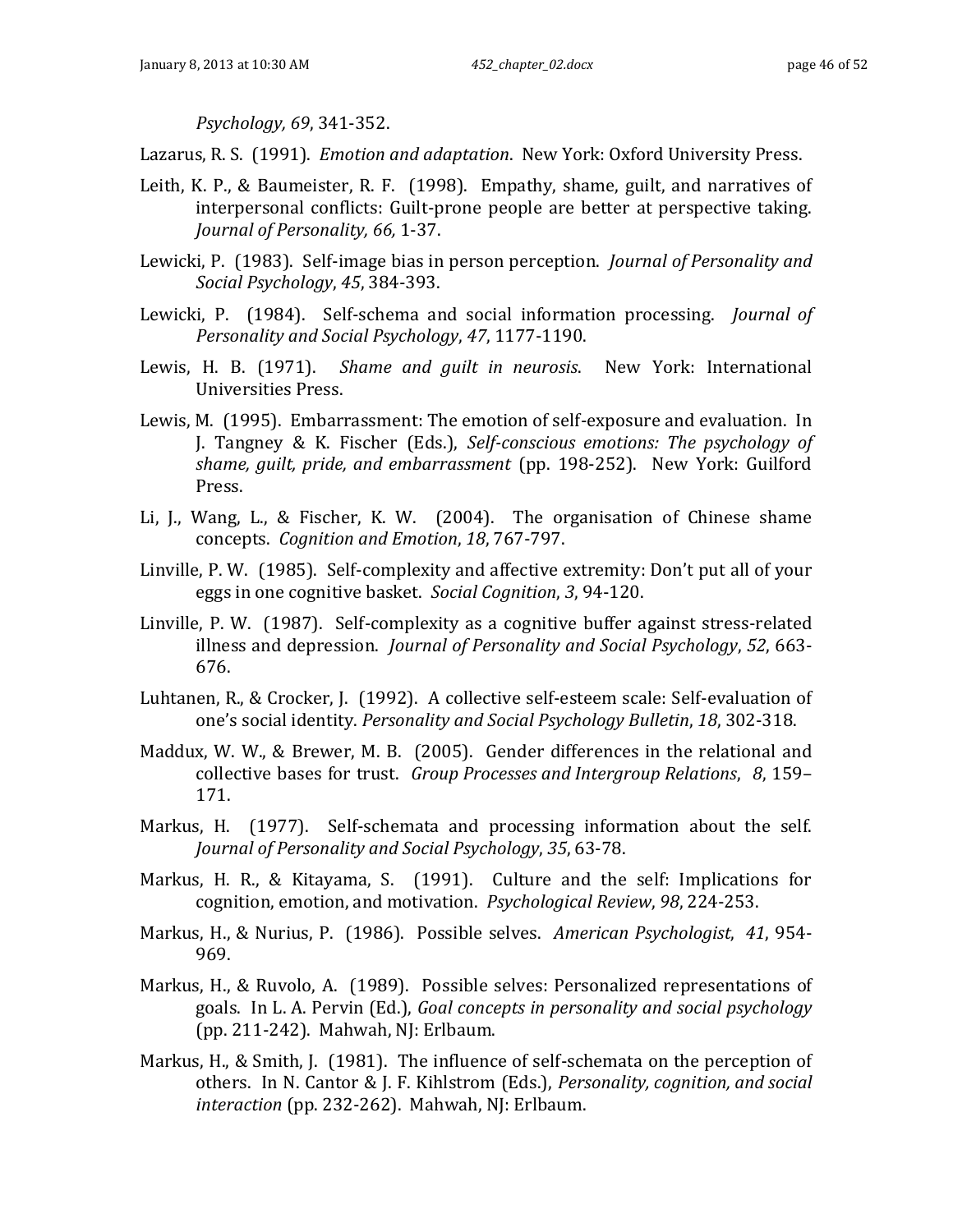- McConnell, A. R., Renaud, J. M., Dean, K. K., Green, S. P., Lamoreaux, M. J., Hall, C. E., & Rydell, R. J. (2005). Whose self is it anyway? Self-aspect control moderates the relation between self-complexity and well-being. *Journal of Experimental Social Psychology, 41,* 1-18.
- McGuire, W. J., & McGuire, C. V. (1981). The spontaneous self-concept as affected by personal distinctiveness. In M. D. Lynch, A. A. Norem-Hebeisen, & K. J. Gergen (Eds.), *Self-concept: Advances in theory and research* (pp. 147-171). Cambridge, MA: Balinger.
- McGuire, W. J., & McGuire, C. V. (1988). Content and process in the experience of self. In L. Berkowitz (Ed.), *Advances in experimental social psychology* (Vol. 21, pp. 97-144). New York: Academic Press.
- McLeod, B. (1984). In the wake of disaster. *Psychology Today*, *18*, 54-57.
- Mullen, B, Migdal, M. J., & Rozell, D. (2003). Self-awareness, deindividuation, and social identity: Unraveling theoretical paradoxes by filling empirical lacunae. *Personality and Social Psychology Bulletin, 29,* 1071-1081.
- Nelson, L. J., & Miller, D. T. (1995). The distinctiveness effect in social categorization: You are what makes you unusual. *Psychological Science, 6,* 246-249.
- Niedenthal, P. M., Setterlund, M. B., & Wherry, M. B. (1992). Possible selfcomplexity and affective reactions to goal-relevant evaluation. *Journal of Personality and Social Psychology, 63*, 5-16.
- Niedenthal, P. M., Tangney, J. P., & Gavanski, I. (1994). "If only I weren't" versus "If only I hadn't": Distinguishing shame and guilt in counterfactual thinking. *Journal of Personality and Social Psychology, 67,* 585-595.
- Nuttin, J. M. (1985). Narcissism beyond Gestalt and awareness: The name letter effect. *European Journal of Social Psychology, 15*, 353-361.
- Nuttin, J. M. (1987). Affective consequences of mere ownership: The name letter effect in twelve European languages. *European Journal of Social Psychology, 17,* 381-402.
- Ogilvie, D. M. (1987). The undesired self: A neglected variable in personality research. *Journal of Personality and Social Psychology*, *52*, 379-385.
- Oyserman, D., & Markus, H. R. (1990). Possible selves and delinquency. *Journal of Personality and Social Psychology*, *59*, 112-125.
- Oyserman, D., Bybee, D., Terry, K., & Hart-Johnson, T. (2004). Possible selves as roadmaps. *Journal of Research in Personality*, *38*, 130-149.
- Oyserman, D., Coon, H. M., & Kemmelmeier, M. (2002). Rethinking individualism and collectivism: Evaluation of theoretical assumptions and meta-analyses. *Psychological Bulletin, 128,* 3-72.
- Oyserman, D., Coon, H. M., & Kemmelmeier, M. (2002). Rethinking individualism and collectivism: Evaluation of theoretical assumptions and meta-analyses.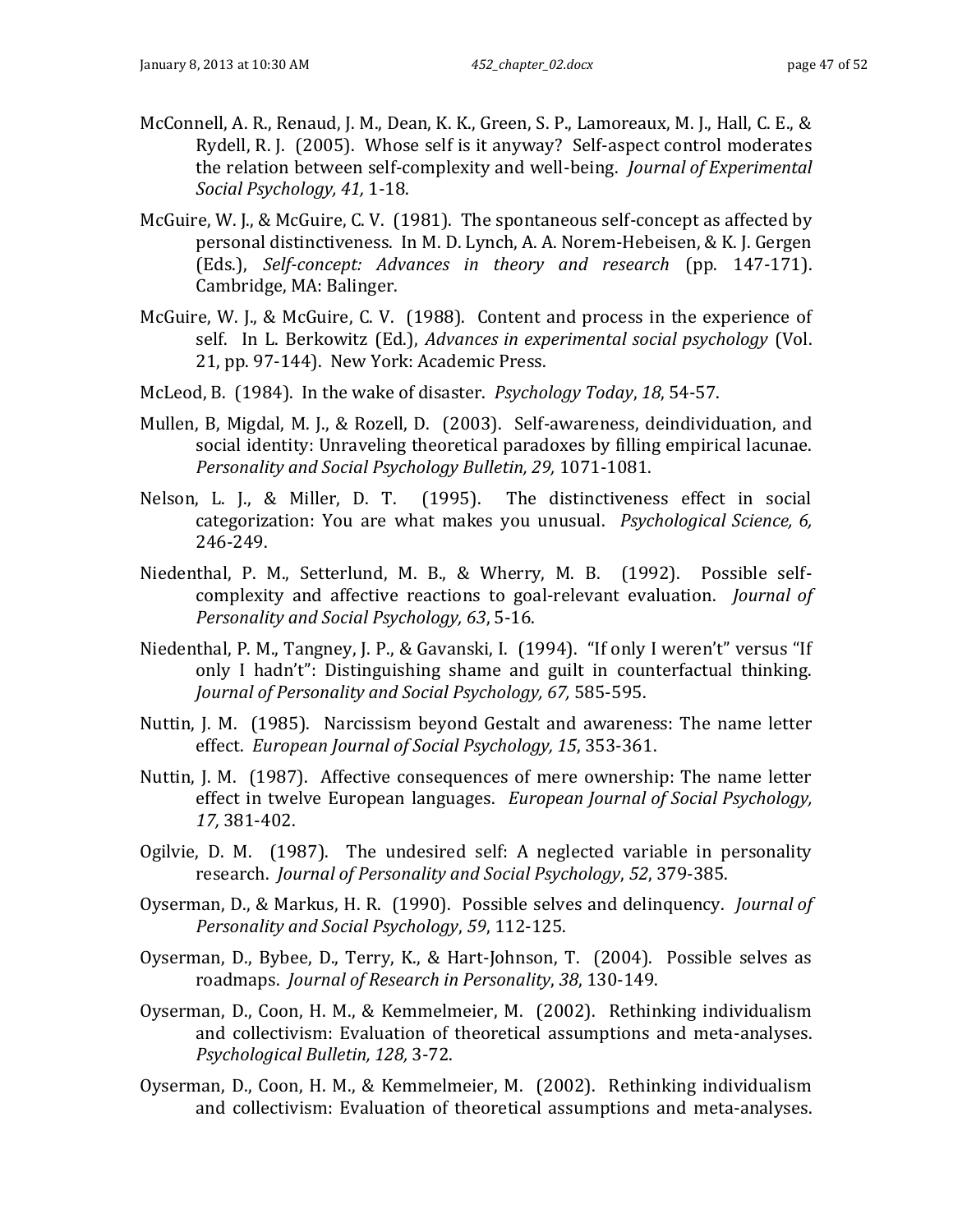*Psychological Bulletin, 128,* 3-72.

- Pelham, B. W. (1991a). On confidence and consequence: The certainty and importance of self-knowledge. *Journal of Personality and Social Psychology, 60,* 518-530.
- Pelham, B. W., Carvallo, M., DeHart, T., & Jones, J. T. (2003). Assessing the validity of implicit egotism: A reply to Gallucci (2003). *Journal of Personality and Social Psychology, 85,* 800-807.
- Pelham, B. W., Mirenberg, M. C., & Jones, J. T. (2002). Why Susie sells seashells by the seashore: Implicit egotism and major life decisions. *Journal of Personality and Social Psychology, 82,* 469-487.
- Phinney, J. S. (1990). Ethnic identity in adolescents and adults: Review of research. *Psychological Bulletin, 108*, 499-514.
- Phinney, J. S. (1992). The Multigroup Ethnic Identity Measure: A new scale for use with diverse groups*. Journal of Adolescent Research*, *7*, 156-172.
- Pickett, C. L., Bonner, B. L., & Coleman, J. M. (2002). Motivated self-stereotyping: Heightened assimilation and differentiation needs result in increased levels of positive and negative self-stereotyping. *Journal of Personality and Social Psychology, 82,* 543-562.
- Pickett, C. L., & Brewer, M. B. (2001). Assimilation and differentiation needs as motivational determinants of perceived ingroup and outgroup homogeneity. *Journal of Experimental Social Psychology, 37,* 341-348.
- Pickett, C. L., Silver, M. D., & Brewer, M. B. (2002). The impact of assimilation and differentiation needs on perceived group importance and judgments of ingroup size. *Personality and Social Psychology Bulletin, 28,* 546-558.
- Prentice, D. A. (1990). Familiarity and differences in self- and otherrepresentations. *Journal of Personality and Social Psychology, 59*, 369-383.
- Rafaeli-Mor, E., & Steinberg, J. (2002). Self-complexity and well-being: A review and research synthesis. *Personality and Social Psychology Review, 6,* 31-58.
- Rafaeli-Mor, E., & Steinberg, J. (2002). Self-complexity and well-being: A review and research synthesis. *Personality and Social Psychology Review, 6,* 31-58.
- Ramírez-Esparza, N., Gosling, S. D., Benet-Martinez, V., Potter, J. P., & Pennebaker, J. W. (2006). Do bilinguals have two personalities? A special case of cultural frame switching. *Journal of Research in Personality*, *40*, 99-120.
- Rhee, E., Uleman, J. S., & Lee, H. K. (1996). Variations in collectivism and individualism by ingroup and culture: Confirmatory factor analysis. *Journal of Personality and Social Psychology, 71,* 1037-1054.
- Rhee, E., Uleman, J. S., & Lee, H. K. (1996). Variations in collectivism and individualism by ingroup and culture: Confirmatory factor analysis. *Journal of Personality and Social Psychology, 71,* 1037-1054.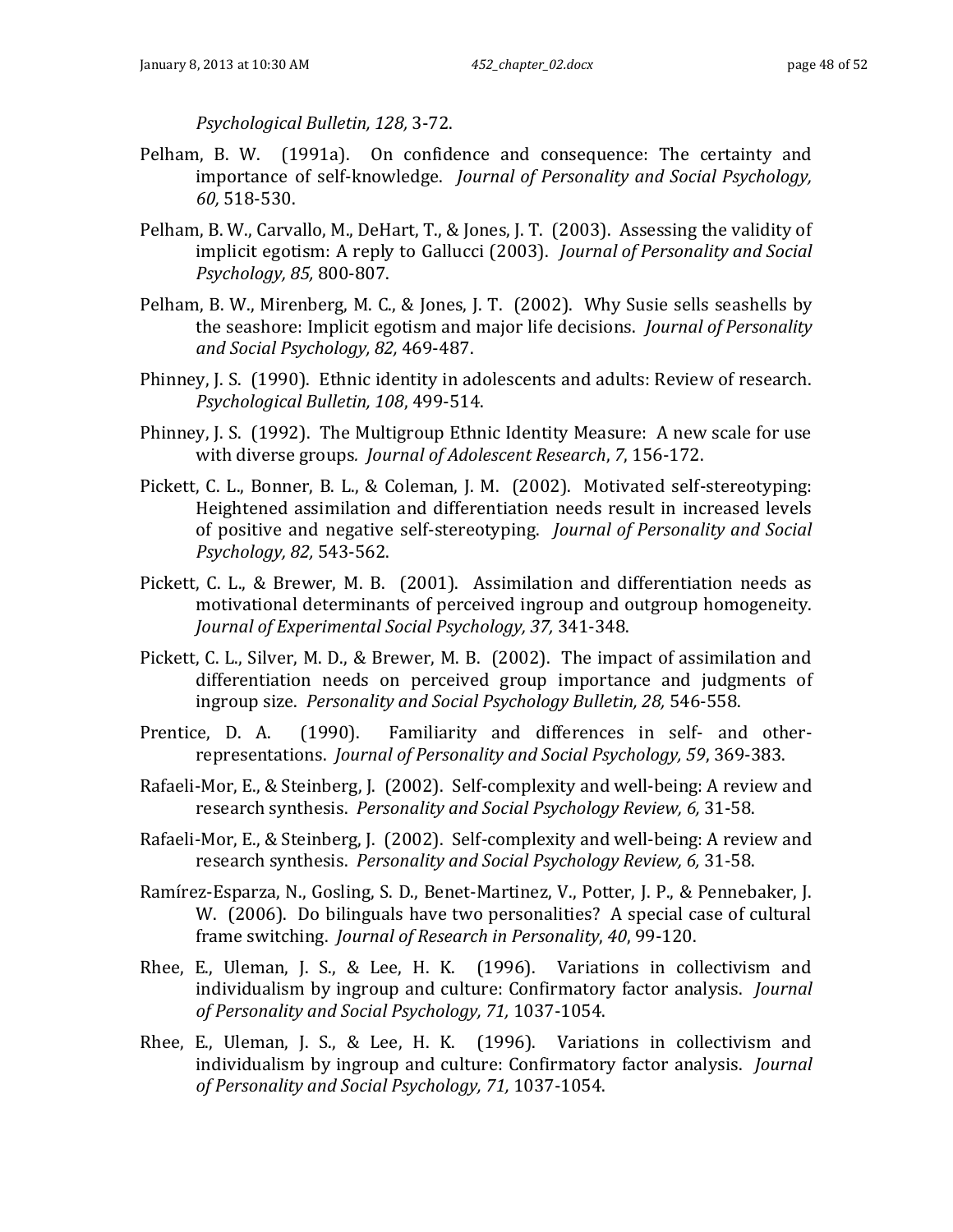- Rhee, E., Uleman, J. S., Lee, H. K., & Roman, R. J. (1995). Spontaneous selfdescriptions and ethnic identities in individualistic and collectivistic cultures. *Journal of Personality and Social Psychology, 69,* 142-152.
- Robbins, J. M., & Krueger, J. I. (2005). Social projection to ingroups and outgroups: A review and meta-analysis. *Personality and Social Psychology Review, 9,* 32- 47.
- Robbins, J. M., & Krueger, J. I. (2005). Social projection to ingroups and outgroups: A review and meta-analysis. *Personality and Social Psychology Review, 9,* 32- 47.
- Roberts, B. W., & Donahue, E. M. (1994). One personality, multiple selves: Integrating personality and social roles. *Journal of Personality, 62*, 199-218.
- Roseman, I. J., Wiest, C., & Swartz, T. S. (1994). Phenomenology, behaviors, and goals differentiate discrete emotions. *Journal of Personality and Social Psychology, 67,* 206-221.
- Rosenberg, M. (1979). *Conceiving the self*. New York: Basic Books.
- Ross, L., Greene, D., & House, P. (1977). The false consensus phenomenon: An attributional bias in self-perception and social-perception processes. *Journal of Experimental Social Psychology, 13,* 279-301.
- Ross, M., Xun, W. Q. E., & Wilson, A. E. (2002). Language and the bicultural self. *Personality and Social Psychology Bulletin, 28,* 1040-1050.
- Rudmin, F. W. (2003). Critical history of the acculturation psychology of assimilation, separation, integration, and marginalization. *Review of General Psychology, 7,* 3-37.
- Sabini, J., Garvey, B., & Hall, A. L. (2001). Shame and embarrassment revisited. *Personality and Social Psychology Bulletin, 27,* 104-117.
- Sanitioso, R., Kunda, Z., & Fong, G. T. (1990). Motivated recruitment of autobiographical memories. *Journal of Personality and Social Psychology, 59*, 229-241.
- Sartre, J-P. (1943). *Being and nothingness: A phenomenological essay on ontology*. New York: Philosophical Library.
- Scheibe, K. E. (1985). Historical perspectives on the presented self. In B. R. Schlenker (Ed.), *The self and social life* (pp. 33-64). New York: McGraw-Hill.
- Scherer, K. R., & Wallbott, H. G. (1994). Evidence for universality and cultural variation of differential emotion response patterning. *Journal of Personality and Social Psychology, 66,* 310-328.
- Sedikides, C., & Brewer, M. B. (Eds.) (2001). *Individual self, relational self, collective self*. Philadelphia: Psychology Press.
- Sellers, R. M., Smith, M. A., & Shelton, J. N., Rowley, S. A. J., & Chavous, T. M. (1998). Multidimensional model of racial identity: A reconceptualization of African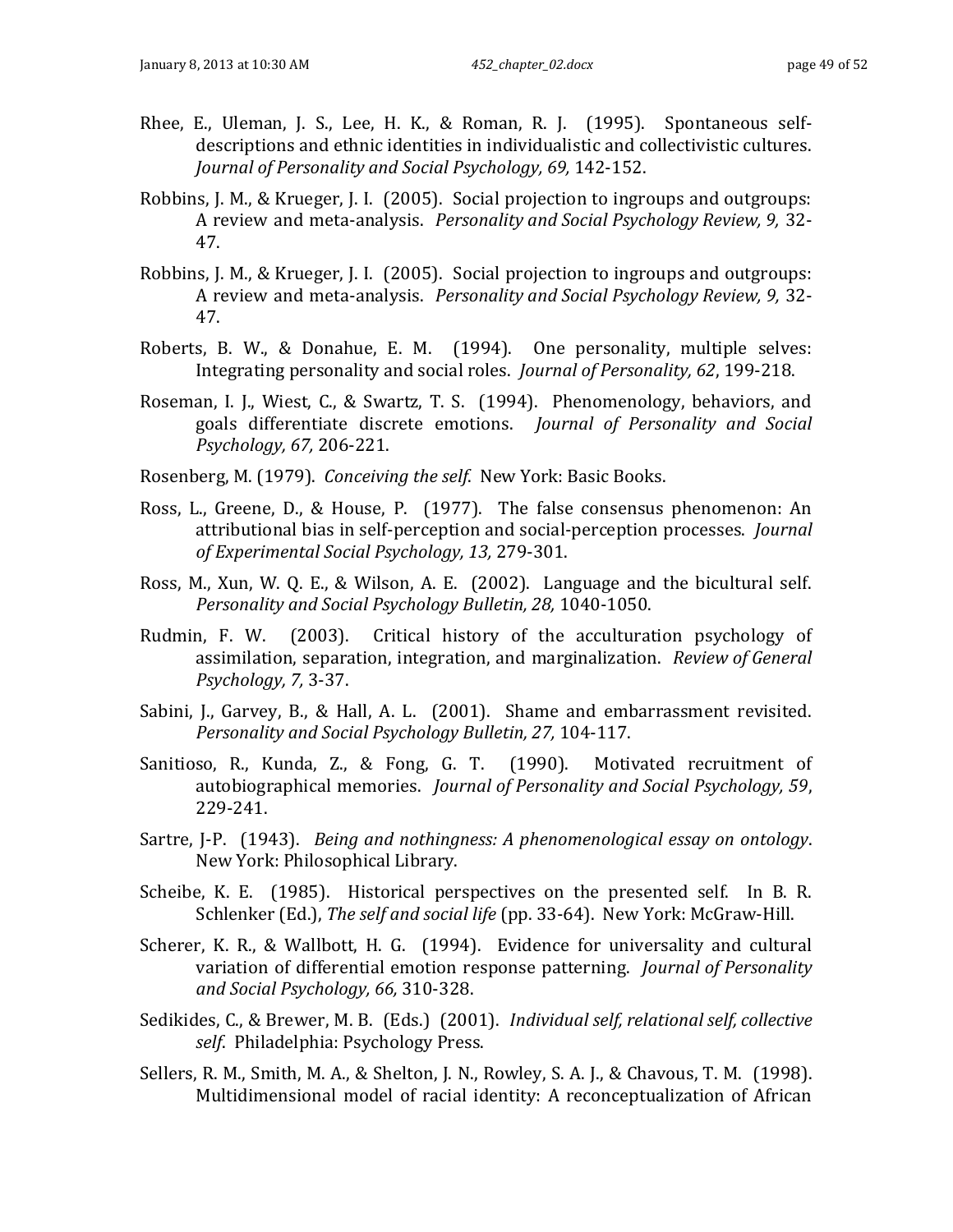American Racial Identity. *Personality and Social Psychology Review, 2,* 18-39.

- Settles, I. H. (2004). When multiple identities interfere: The role of identity centrality. *Personality and Social Psychology Bulletin, 30,* 487-500.
- Shrauger, J. S., & Patterson, M. B. (1974). Self-evaluation and the selection of dimensions for evaluating others. *Journal of Personality*, *42*, 569-585.
- Simon, B., & Hamilton, D. L. (1994). Self-stereotyping and social context: The effects of relative in-group size and in-group status. *Journal of Personality and Social Psychology, 66*, 699-711.
- Smith, E. R., & Henry, S. (1996). An in-group becomes part of the self: Response time evidence. *Personality and Social Psychology Bulletin, 22*, 635-642.
- Smith, E. R., Coats, S., & Walling, D. (1999). Overlapping mental representations of self, in-group, and partner: Further response time evidence and a connectionist model. *Personality and Social Psychology Bulletin*, *25*, 873-882.
- Smith, R. H., Webster, J. M., Parrott, W. G., & Eyre, H. L. (2002). The role of public exposure in moral and nonmoral shame and guilt. *Journal of Personality and Social Psychology, 83,* 138-159.
- Snyder, C. R., Lassegard, M., & Ford, C. (1986). Distancing after group success and failure: Basking in reflected glory and cutting off reflected failure. *Journal of Personality and Social Psychology, 51,* 382-388.
- Sorokin, P. A. (1947). *Society, culture, and personality: Their structure and dynamics*. New York: Harper.
- Steele, C. M. (1988). The psychology of self-affirmation: Sustaining the integrity of the self. In L. Berkowitz (Ed.), *Advances in experimental social psychology* (Vol. 21, 261-302). New York: Academic Press.
- Stipek, D. (1998). Differences between Americans and Chinese in the circumstances evoking pride, shame, and guilt. *Journal of Cross-Cultural Psychology*, *29*, 616- 629.
- Swann, W. B., Jr., & Ely, R. J. (1984). A battle of wills: Self-verification versus behavioral confirmation. *Journal of Personality and Social Psychology, 46*, 1287-1302.
- Takano, Y., & Osaka, E. (1999). An unsupported common view: Comparing Japan and the U.S. on individualism/collectivism. *Asian Journal of Social Psychology*, *2*, 311-341.
- Tangney, J. P., & Fischer, K. W. (Ed.). (1995). *Self-conscious emotions: The psychology of shame, guilt, pride, and embarrassment*. New York: Guilford Press Press.
- Tangney, J. P., Miller, R. S., Flicker, L., & Barlow, D. H. (1996). Are shame, guilt, and embarrassment distinct emotions? *Journal of Personality and Social Psychology, 70,* 1256-1269.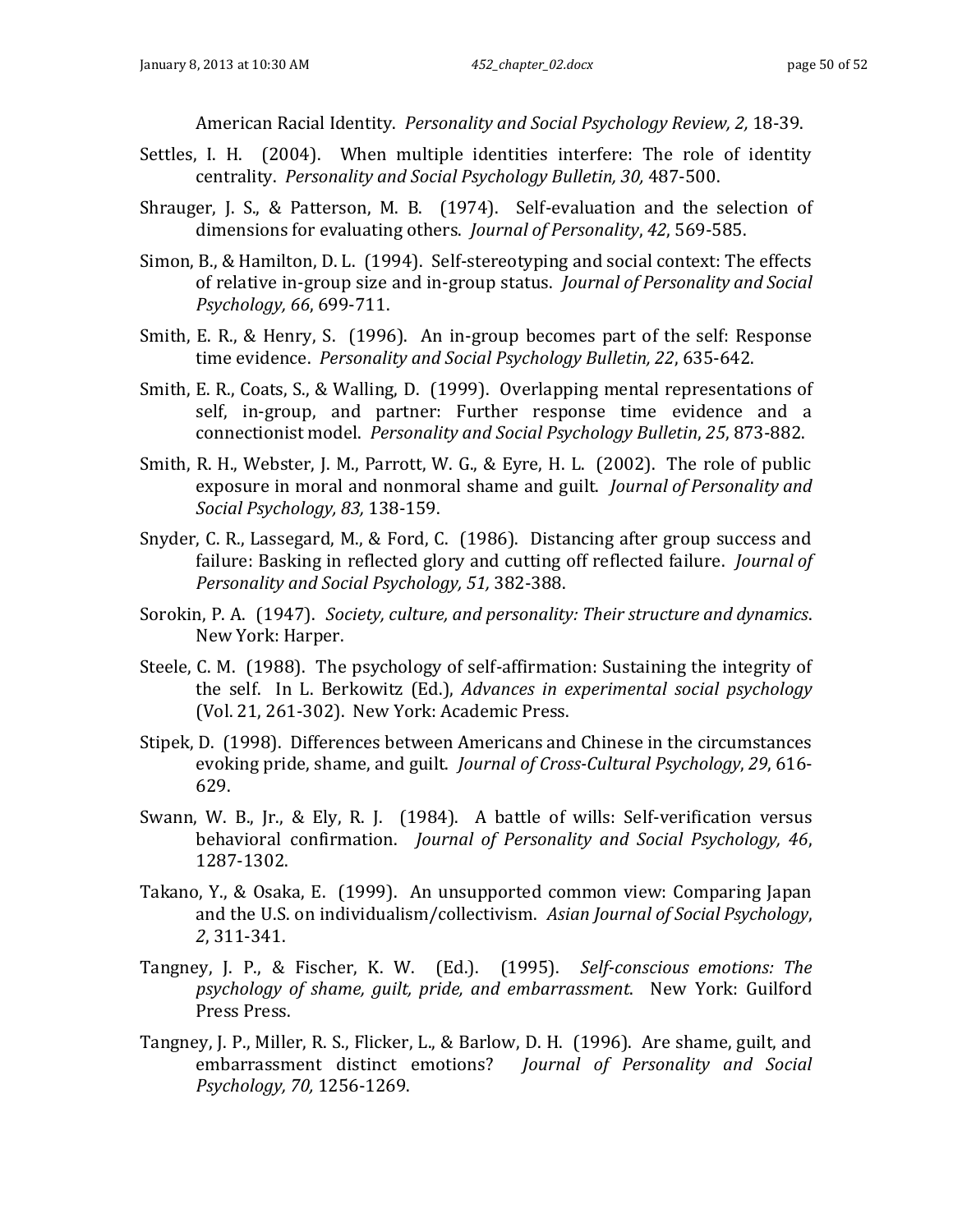- Tangney, J. P., Niedenthal, P. M., Covert, M. V., & Barlow, D. H. (1998). Are shame and guilt related to distinct self-discrepancies? A test of Higgins's (1987) hypotheses. *Journal of Personality and Social Psychology, 75,* 256-268.
- Tangney, J. P., Wagner, P. E., Hill-Barlow, D., Marschall, D. E., & Gramzow, R. (1996). Relation of shame and guilt to constructive versus destructive response to anger across the lifespan. *Journal of Personality and Social Psychology, 70,* 797-809.
- Tangney, J. P., Wagner, P., Fletcher, C., & Gramzow, R. (1992). Shamed into anger? The relation of shame and guilt to anger and self-reported aggression. *Journal of Personality and Social Psychology, 62,* 669-675.
- Thoits, P. (1983). Multiple identities and psychological well-being. *American Sociological Review*, *48*, 174-187.
- Tracy, J. L., & Robins, R. W. (2004). Putting the self into self-conscious emotions: A theoretical model. *Psychological Inquiry, 15*, 103-125.
- Tracy, J. L., Robins, R. W., & Lagattuta, K. H. (2005). Can children recognize pride? *Emotion*, *5*, 251-257.
- Trafimow, D., Triandis, H. C., & Goto, S. G. (1991). Some tests of the distinction between the private and the collective self. *Journal of Personality and Social Psychology, 60,* 649-655.
- Triandis, H. C. (1995). *Individualism and collectivism*. Boulder, CO: Westview.
- Triandis, H. C., & Gelfand, M. J. (1998). Converging measurement of horizontal and vertical individualism and collectivism. *Journal of Personality and Social Psychology, 74,* 118-128.
- Turner, J. C., Hogg, M. A., Oakes, P. J., Reicher, S. D., & Wetherell, M. S. (1987). *Rediscovering the social group: A self-categorization theory*. Oxford England: Basil Blackwell.
- Unruh, D. R. (1983). Death and personal history: Strategies of identity preservation. *Social Problems*, *30*, 340-351.
- Vignoles, V. L., Chryssochoou, X., & Breakwell, G. M. (2002). Evaluating models of identity motivation: Self-esteem is not the whole story. *Self and Identity, 1,* 201-218.
- Vignoles, V. L., Regalia, C., Manzi, C., Golledge, J., & Scabini, E. (2006). Beyond selfesteem: Influence of multiple motives on identity construction. *Journal of Personality and Social Psychology, 90,* 308-333.
- von Hippel, W., Hawkins, C., & Schooler, J. W. (2001). Stereotype distinctiveness: How counterstereotypic behavior shapes the self-concept. *Journal of Personality and Social Psychology, 81,* 193-205.
- Wang, Q. (2001). Culture effects on adults' earliest childhood recollection and selfdescription: Implications for the relation between memory and the self. *Journal of Personality and Social Psychology, 81,* 220-233.